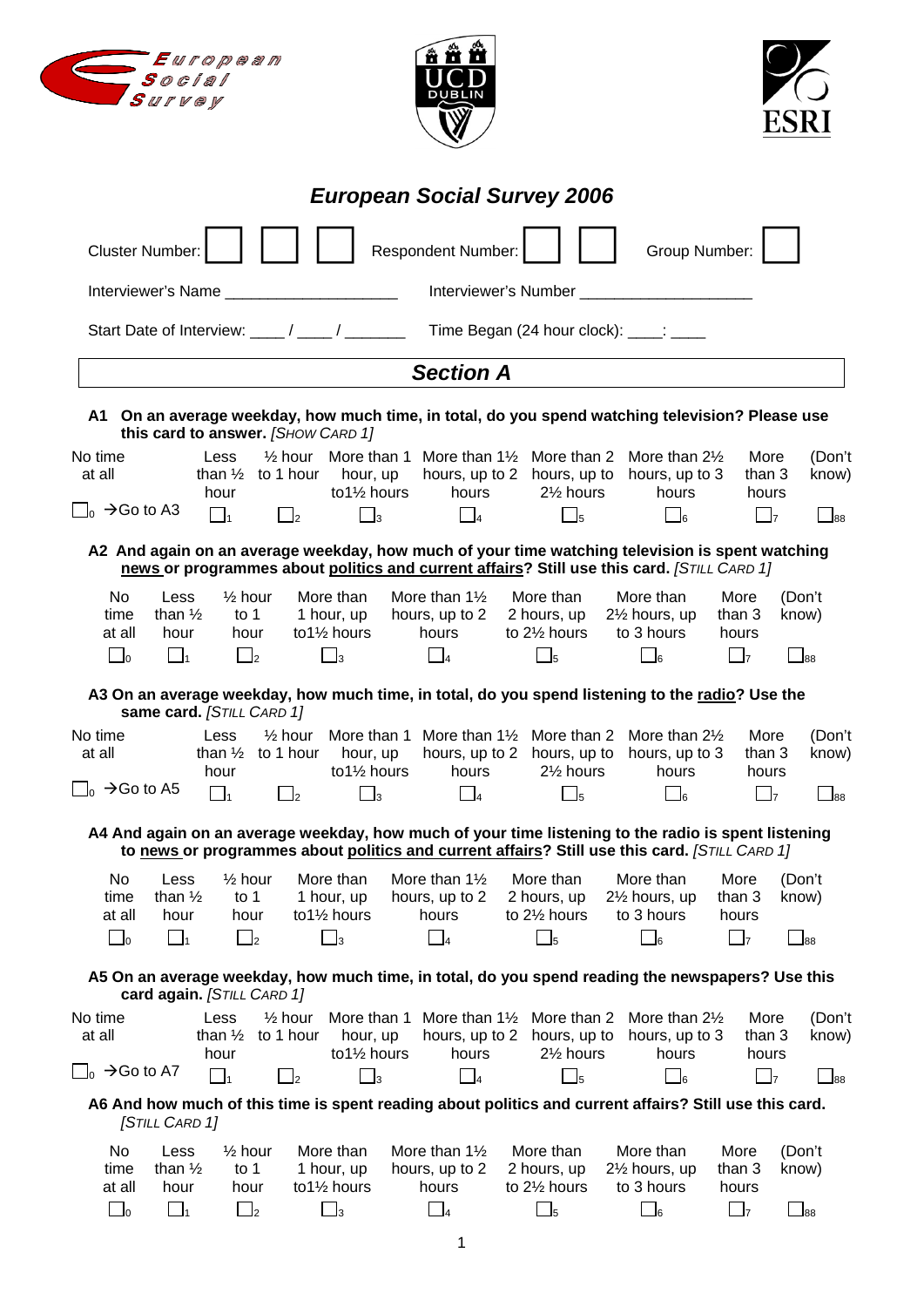|                |                                                     |                            | A7 Now, using this card, how often do you use the internet, the World Wide Web or e-mail – whether<br>at home or at work - for your personal use? [CARD 2]                                                                                                                                     |                                                   |                            |                             |                  |                       |                             |                                               |                    |                             |
|----------------|-----------------------------------------------------|----------------------------|------------------------------------------------------------------------------------------------------------------------------------------------------------------------------------------------------------------------------------------------------------------------------------------------|---------------------------------------------------|----------------------------|-----------------------------|------------------|-----------------------|-----------------------------|-----------------------------------------------|--------------------|-----------------------------|
|                | No access<br>at home or<br>work                     | Never<br>use               | Less than<br>once a<br>month                                                                                                                                                                                                                                                                   |                                                   | Once a<br>month            | Several<br>times a<br>month |                  | Once a<br>week        |                             | Several<br>times a<br>week                    | Every<br>day       | (Don't<br>know)             |
|                | $\bigcup_{0}$                                       | $\mathbf{l}_1$             | $\Box$ <sub>2</sub>                                                                                                                                                                                                                                                                            |                                                   | $\Box$ 3                   | $\bigcap_{4}$               |                  | $\Box_5$              |                             | $\Box$ 6                                      | $\Box$ 7           | $\Box$ 88                   |
|                |                                                     |                            | A8 Using this card, generally speaking, would you say that most people can be trusted, or that you<br>can't be too careful in dealing with people? Please tell me on a score of 0 to 10, where 0 means<br>you can't be too careful and 10 means that most people can be trusted. [SHOW CARD 3] |                                                   |                            |                             |                  |                       |                             |                                               |                    |                             |
|                | You can't be<br>too careful                         |                            |                                                                                                                                                                                                                                                                                                |                                                   |                            |                             |                  |                       |                             | Most people<br>can be trusted                 |                    | (Don't<br>Know)             |
| J٥             | $\mathbf{I}_1$                                      | $\mathbf{I}_2$             | $\Box$ 3                                                                                                                                                                                                                                                                                       | $\overline{4}$                                    | $\overline{\phantom{0}}$ 5 | 6اــ                        | $\mathbf{I}$     |                       | l9                          | $\Box$ 10                                     |                    | $\overline{\phantom{1}}$ 88 |
|                |                                                     |                            | A9 Using this card, do you think that most people would try to take advantage of you if they got the<br>chance, or would they try to be fair? [SHOW CARD 4]                                                                                                                                    |                                                   |                            |                             |                  |                       |                             |                                               |                    |                             |
|                | Most people would<br>try to take advantage<br>of me |                            |                                                                                                                                                                                                                                                                                                |                                                   |                            |                             |                  |                       |                             | <b>Most people</b><br>would try<br>to be fair |                    | (Don't<br>Know)             |
| - Io           | $\mathbf{I}$                                        | $\overline{\phantom{0}}$ 2 | $\vert$ <sub>3</sub>                                                                                                                                                                                                                                                                           | $\begin{array}{ c c c }\n\hline\n&4\n\end{array}$ | $\Box$                     | $\sqcap$ <sub>6</sub>       | $\mathbf{J}$     | $\mathbb{I}_{8}$      | - Is                        | $\Box$ 10                                     |                    | $\Box$ 88                   |
|                |                                                     |                            | A10 Would you say that most of the time people try to be helpful or that they are mostly looking out<br>for themselves? Please use this card. [SHOW CARD 5]                                                                                                                                    |                                                   |                            |                             |                  |                       |                             |                                               |                    |                             |
|                | People mostly try to<br>look out for                |                            |                                                                                                                                                                                                                                                                                                |                                                   |                            |                             |                  |                       |                             | <b>People mostly</b><br>try to                |                    | (Don't                      |
|                | themselves                                          |                            |                                                                                                                                                                                                                                                                                                |                                                   |                            |                             |                  |                       |                             | be helpful                                    |                    | Know)                       |
| $\Box$ o       | $\mathbf{I}_1$                                      | $\Box$ 2                   | $\Box$ 3                                                                                                                                                                                                                                                                                       | $ _4$                                             | $\Box$ <sub>5</sub>        | $\Box$ 6                    | $\Box$ 7         | $\Box_8$              | $\Box$ 9                    | $\Box$ 10                                     |                    | $\overline{\phantom{0}}$ 88 |
|                |                                                     |                            |                                                                                                                                                                                                                                                                                                |                                                   |                            | <b>Section B</b>            |                  |                       |                             |                                               |                    |                             |
|                |                                                     |                            |                                                                                                                                                                                                                                                                                                |                                                   |                            |                             |                  |                       |                             |                                               |                    |                             |
|                |                                                     |                            |                                                                                                                                                                                                                                                                                                |                                                   |                            |                             |                  |                       |                             |                                               |                    |                             |
|                |                                                     |                            | Now we want to ask a few questions about politics and government                                                                                                                                                                                                                               |                                                   |                            |                             |                  |                       |                             |                                               |                    |                             |
|                |                                                     |                            | B1 How interested would you say you are in politics - are you READ OUT                                                                                                                                                                                                                         |                                                   |                            |                             |                  |                       |                             |                                               |                    |                             |
|                |                                                     |                            | Very interested quite interested<br>l2                                                                                                                                                                                                                                                         |                                                   |                            | hardly interested<br>l3     |                  | not at all interested | l4                          |                                               |                    | (Don't know)<br>l8          |
|                |                                                     |                            | B2 How often does politics seem so complicated that you can't really understand what is going on?<br>Please use this card. [SHOW CARD 6]                                                                                                                                                       |                                                   |                            |                             |                  |                       |                             |                                               |                    |                             |
|                | Never                                               | ┛1                         | Seldom<br>$\overline{\phantom{a}}$ 2                                                                                                                                                                                                                                                           |                                                   | Occasionally<br>Jз         |                             | Regularly        |                       | Frequently                  |                                               | (Don't Know)<br>lя |                             |
|                | card. [SHOW CARD 7]                                 |                            | B3 How difficult or easy do you find it to make your mind up about political issues? Please use this                                                                                                                                                                                           |                                                   |                            |                             |                  |                       |                             |                                               |                    |                             |
|                | Very difficult<br>$\Box$ 1                          |                            | Difficult<br>$\sqcup$ <sub>2</sub>                                                                                                                                                                                                                                                             |                                                   | Jз                         | Neither difficult nor easy  | Easy<br>$\Box_4$ |                       | Very easy<br>$\mathsf{l}_5$ |                                               | (Don't Know)<br>Jя |                             |
|                |                                                     |                            | Using this card, please tell me on a score of 0-10 how much you personally trust each of the<br>institutions I read out. 0 means you do not trust an institution at all, and 10 means you have<br>complete trust. FirstlyREAD OUT [SHOW CARD 8]                                                |                                                   |                            |                             |                  |                       |                             |                                               |                    |                             |
|                |                                                     |                            | No trust                                                                                                                                                                                                                                                                                       |                                                   |                            |                             |                  |                       |                             |                                               | Complete (Don't    |                             |
|                |                                                     |                            | at all<br><b>B4 Ireland's parliament?</b> $\Box_0$ $\Box_1$ $\Box_2$ $\Box_3$ $\Box_4$ $\Box_5$ $\Box_6$ $\Box_8$ $\Box_9$ $\Box_{10}$ $\Box_{88}$                                                                                                                                             |                                                   |                            |                             |                  |                       |                             |                                               | trust              | know)                       |
| <b>B5</b>      |                                                     |                            | the legal system? $\Box_0$ $\Box_1$ $\Box_2$ $\Box_3$ $\Box_4$ $\Box_6$ $\Box_7$ $\Box_8$ $\Box_9$ $\Box_{80}$ $\Box_{88}$                                                                                                                                                                     |                                                   |                            |                             |                  |                       |                             |                                               |                    |                             |
| B <sub>6</sub> |                                                     |                            |                                                                                                                                                                                                                                                                                                |                                                   |                            |                             |                  |                       |                             |                                               |                    |                             |
| <b>B7</b>      |                                                     |                            |                                                                                                                                                                                                                                                                                                |                                                   |                            |                             |                  |                       |                             |                                               |                    |                             |
| B8             |                                                     |                            |                                                                                                                                                                                                                                                                                                |                                                   |                            |                             |                  |                       |                             |                                               |                    |                             |
| <b>B</b> 9     |                                                     |                            | the European Parliament? . $\Box_0$ $\Box_1$ $\Box_2$ $\Box_3$ $\Box_4$ $\Box_5$ $\Box_6$ $\Box_8$ $\Box_9$ $\Box_{10}$ $\Box_{88}$<br><b>B10 the United Nations?</b> $\Box_0$ $\Box_1$ $\Box_2$ $\Box_3$ $\Box_4$ $\Box_6$ $\Box_7$ $\Box_8$ $\Box_9$ $\Box_{80}$ $\Box_{88}$                 |                                                   |                            |                             |                  |                       |                             |                                               |                    |                             |

2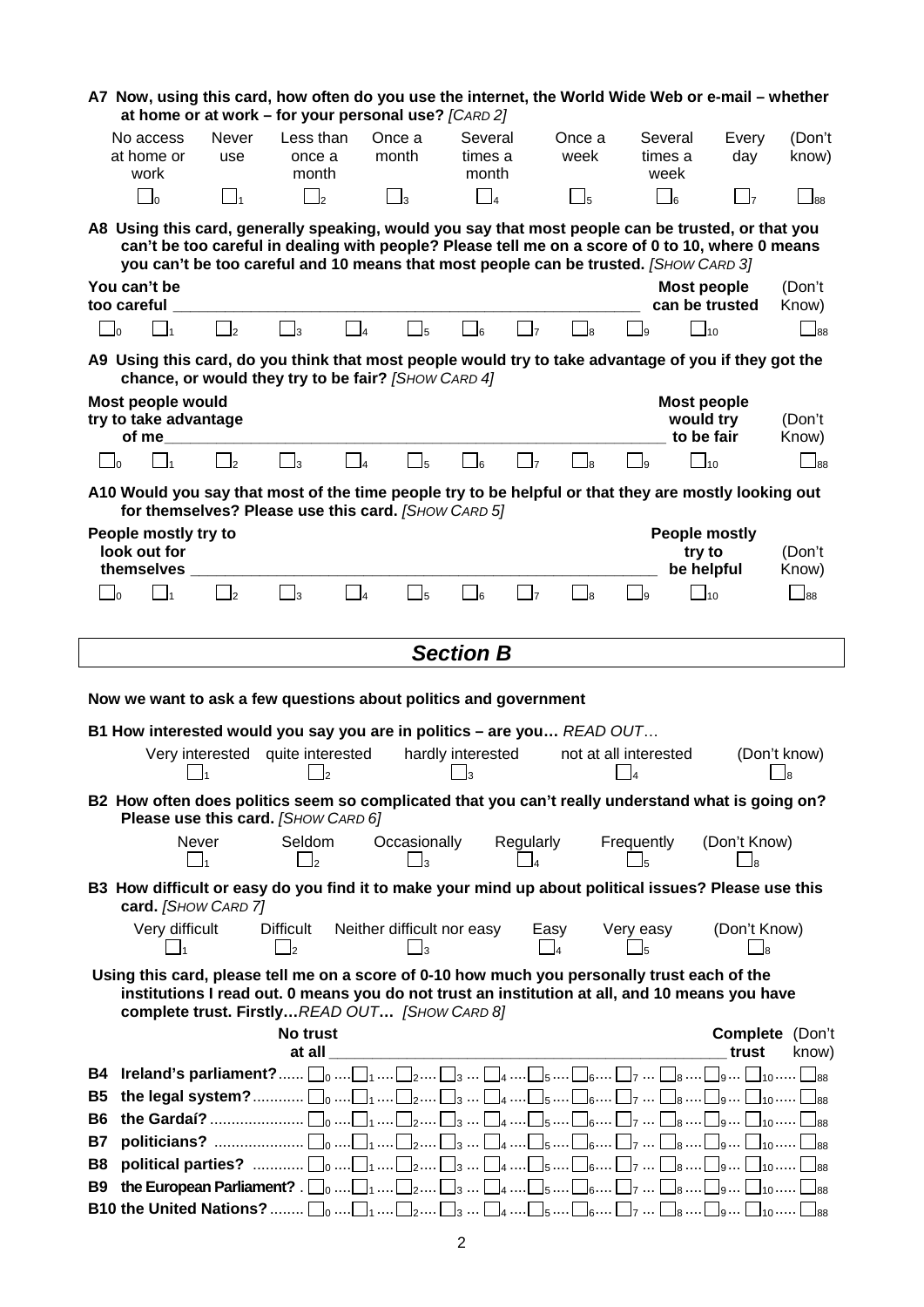#### **B11 Some people don't vote nowadays for one reason or another. Did you vote in the last Irish General Election in June 2002?**

| Yes $\ldots$ $\Box_{01}$ $\rightarrow$ B12<br>No $\Box_{02}$ $\rightarrow$ B13<br>Not eligible to vote $\Box_{03}$ $\rightarrow$ B13 (Don't Know). $\Box_{04}$ $\rightarrow$ B13                                                                                       |
|------------------------------------------------------------------------------------------------------------------------------------------------------------------------------------------------------------------------------------------------------------------------|
| B12 Which party did you vote for in that election?                                                                                                                                                                                                                     |
| $\overline{\text{[Don't know]}\dots}\dots\dots\dots\dots\dots\dots\dots\dots\dots\dots\dots\dots\dots}$<br>Other party (WRITE IN) $\Box$<br>Progressive Democrats $\Box_4$<br>Independent candidate $\square_8$                                                        |
| <b>ASK ALL</b><br>There are different ways of trying to improve things in Ireland or help prevent things from<br><b>B13</b><br>going wrong. During the last 12 months, have you done any of the following? Have you<br>$$ READ OUT<br>Yes<br><b>No</b><br>(Don't Know) |
|                                                                                                                                                                                                                                                                        |
|                                                                                                                                                                                                                                                                        |
|                                                                                                                                                                                                                                                                        |
|                                                                                                                                                                                                                                                                        |
|                                                                                                                                                                                                                                                                        |
|                                                                                                                                                                                                                                                                        |
|                                                                                                                                                                                                                                                                        |
| B20a Is there a particular political party you feel closer to than all the other parties?                                                                                                                                                                              |
| (Don't Know) $\Box_{04}$ $\rightarrow$ Go to B21                                                                                                                                                                                                                       |
| <b>B20b Which one?</b><br>(Refused) $\Box_{77} \rightarrow$ Go to B21<br>(Don't know) $\Box_{88} \rightarrow$ Go to B21<br>Other party (WRITE IN) $\Box$ 7                                                                                                             |
| (Independent candidate) $\Box_8 \rightarrow$ Go to B21<br>Progressive Democrats $\Box_4$                                                                                                                                                                               |
| ASK IF PARTY GIVEN AT B20b (codes 1 to 7)                                                                                                                                                                                                                              |
| B20c How close do you feel to this party? Do you feel that you are  READ OUT<br>Very close<br>(Don't Know)<br>Quite close<br>Not at all close<br>Not close<br>$\vert_4$<br>l2<br>$\Box$ 3<br>lя                                                                        |
| B21 Are you a member of any political party?                                                                                                                                                                                                                           |
| (Don't Know) $\Box_{04}$ Go to B23                                                                                                                                                                                                                                     |
| <b>B22 Which one?</b>                                                                                                                                                                                                                                                  |
| Fianna Gael<br>Other party (WRITE IN) $\Box$<br>Progressive Democrats                                                                                                                                                                                                  |
| B23 In politics people sometimes talk of "left" and "right". Using this card, where would you place<br>yourself on this scale, where 0 means the left and 10 means the right? [SHOW CARD 9]                                                                            |
| Left<br>Right<br>(Don't Know)<br>$\Box_4$<br>$\Box_5$<br>$\Box$ <sub>2</sub><br>$\Box_6$<br>$\Box$<br>$\Box$ <sub>10</sub><br>$\Box_3$<br>$\Box$ 8<br>$\Box$ 88<br>ول                                                                                                  |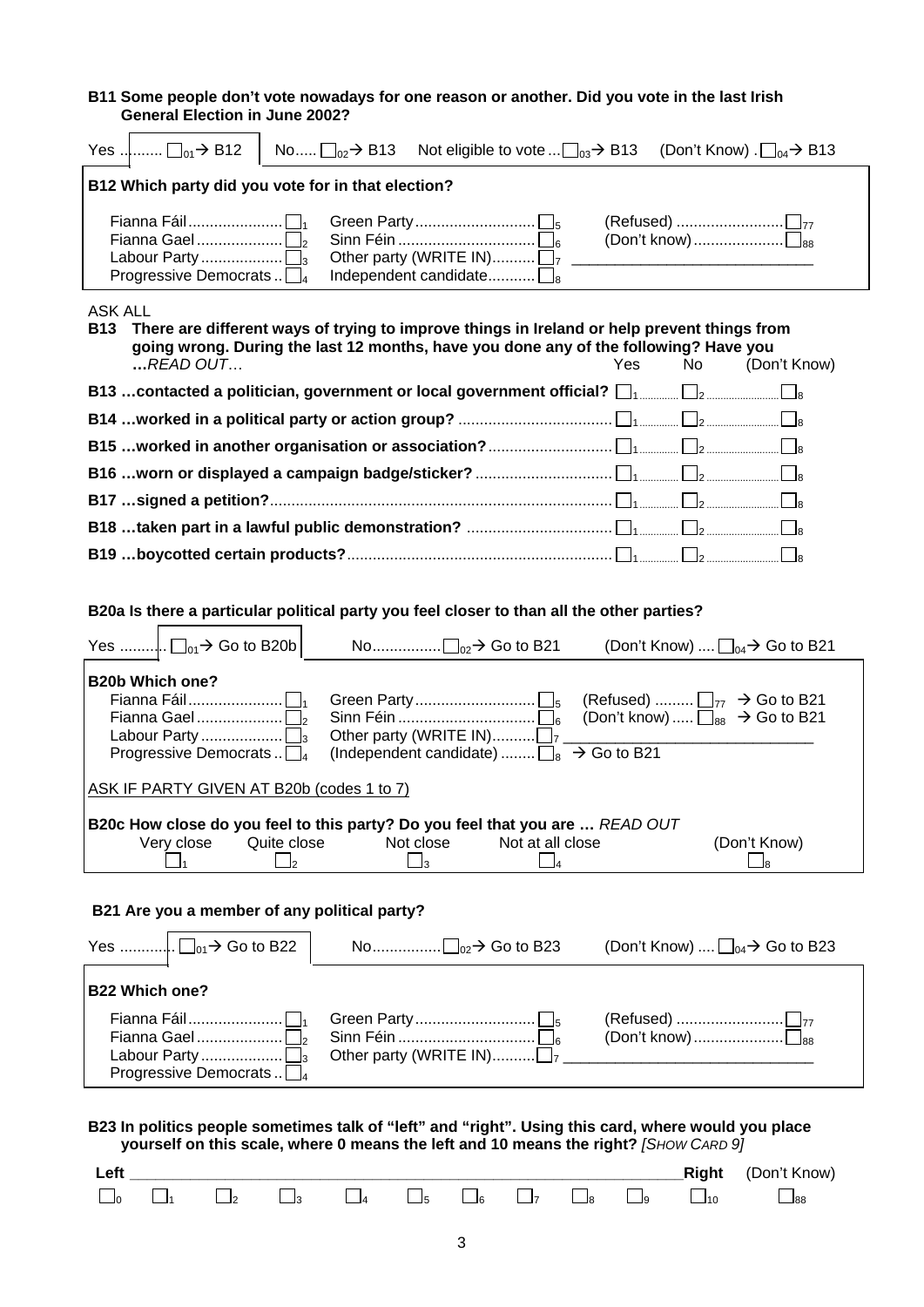|                                                   |                   |                                                     |                                         |                                                                |                |                            |                              |                              |                                        |                                       |                                                                                                      | B24 All things considered, how satisfied are you with your life as a whole nowadays? Please answer<br>using this card, where 0 means extremely dissatisfied and 10 means extremely satisfied. [CARD 10] |
|---------------------------------------------------|-------------------|-----------------------------------------------------|-----------------------------------------|----------------------------------------------------------------|----------------|----------------------------|------------------------------|------------------------------|----------------------------------------|---------------------------------------|------------------------------------------------------------------------------------------------------|---------------------------------------------------------------------------------------------------------------------------------------------------------------------------------------------------------|
|                                                   |                   | <b>Extremely</b><br>dissatisfied                    |                                         |                                                                |                |                            |                              |                              |                                        |                                       | <b>Extremely</b>                                                                                     | satisfied (Don't Know)                                                                                                                                                                                  |
| $\Box$ 0                                          |                   | $\prod_{1}$                                         | $\vert \cdot \vert_2$                   | $\Box$ <sub>3</sub>                                            | $\Box$         | $\Box$ <sub>5</sub>        | $\overline{\phantom{a}}\,$   | $\vert \ \vert_7$            | $\Box$ 8                               | $\begin{vmatrix} 1 & 1 \end{vmatrix}$ | $\Box$ 10                                                                                            | 188                                                                                                                                                                                                     |
|                                                   |                   | this card. [CARD 10]                                |                                         |                                                                |                |                            |                              |                              |                                        |                                       | B25 On the whole how satisfied are you with the present state of the economy in Ireland? Still use   |                                                                                                                                                                                                         |
|                                                   |                   | <b>Extremely</b>                                    |                                         |                                                                |                |                            |                              |                              |                                        |                                       | <b>Extremely</b>                                                                                     | satisfied (Don't Know)                                                                                                                                                                                  |
| ∟ا                                                |                   | $\Box$ 1                                            | $\overline{\phantom{a}}$                | $\Box_3$                                                       | $\Box_4$       | $\Box_5$                   | $\bigcup_{6}$                | $\Box$ 7                     | $\Box$ <sub>8</sub>                    | $\bigcup_{9}$                         | $\overline{\phantom{0}}$ 10                                                                          | $\Box$ 88                                                                                                                                                                                               |
|                                                   |                   |                                                     | Still use this card. [CARD 10]          |                                                                |                |                            |                              |                              |                                        |                                       | B26 Now thinking about the Irish government, how satisfied are you with the way it is doing its job? |                                                                                                                                                                                                         |
|                                                   |                   | <b>Extremely</b><br>dissatisfied                    |                                         |                                                                |                |                            |                              |                              |                                        |                                       | <b>Extremely</b>                                                                                     | satisfied (Don't Know)                                                                                                                                                                                  |
| $\Box$                                            |                   | $\Box_1$                                            | $\Box$ <sub>2</sub>                     | $\square_3$                                                    | $\Box_4$       | $\Box_5$                   | $\Box_6$                     | $\vert \ \vert_7$            | $\Box$ <sub>8</sub>                    | $\Box$ 9                              | $\Box$ 10                                                                                            | $\Box$ 88                                                                                                                                                                                               |
|                                                   |                   |                                                     |                                         |                                                                |                |                            |                              |                              |                                        |                                       |                                                                                                      | B27 And on the whole, how satisfied are you with the way democracy works in Ireland? Still use this                                                                                                     |
|                                                   |                   | card. [CARD 10]<br><b>Extremely</b><br>dissatisfied |                                         |                                                                |                |                            |                              |                              |                                        |                                       | <b>Extremely</b>                                                                                     | satisfied (Don't Know)                                                                                                                                                                                  |
| $\overline{a}$                                    |                   | l l1                                                | $\vert \cdot \vert_2$                   | $\vert \vert_3$                                                | $\vert$ 4      | $\overline{\phantom{0}}$ 5 | $\vert$ $\vert$ <sub>6</sub> | $\vert$ $\vert$ <sub>7</sub> | $\Box$                                 | - Is                                  | 10 <sub>0</sub>                                                                                      | 188                                                                                                                                                                                                     |
|                                                   |                   |                                                     | nowadays? [CARD 11]                     |                                                                |                |                            |                              |                              |                                        |                                       | B28 Now, using this card, please say what you think overall about the state of education in Ireland  |                                                                                                                                                                                                         |
| $\mathsf{L}_{\mathsf{D}}$                         | $\mathsf{Bad} \_$ | $\Box_1$                                            | $\begin{bmatrix} 1 \\ -2 \end{bmatrix}$ | $\mathbf{I}_3$                                                 |                | $\Box_5$                   | $\Box_6$                     | $\Box$                       | $\Box$                                 | $\Box$ 9                              | Good<br>$\Box$ <sub>10</sub>                                                                         | (Don't Know)<br>$\Box$ 88                                                                                                                                                                               |
|                                                   |                   |                                                     |                                         |                                                                |                |                            |                              |                              |                                        |                                       | B29 Still using this card, please say what you think overall about the state of health services in   |                                                                                                                                                                                                         |
|                                                   |                   |                                                     |                                         | Ireland nowadays? [CARD 11]                                    |                |                            |                              |                              |                                        |                                       |                                                                                                      |                                                                                                                                                                                                         |
| Bad                                               |                   |                                                     |                                         |                                                                |                |                            |                              |                              |                                        |                                       | Good                                                                                                 | (Don't Know)                                                                                                                                                                                            |
| $\Box$ o                                          |                   | $\Box$ 1                                            | $\mathbf{I}$                            | $\Box$ 3                                                       | $\Box$ 4       | $\overline{\phantom{0}}$ 5 | _l6                          | $\overline{7}$               | $\Box$ 8                               | ول                                    | $-110$                                                                                               | 88ـ                                                                                                                                                                                                     |
|                                                   |                   |                                                     |                                         | statements. READ OUT EACH STATEMENT AND CODE IN GRID [CARD 12] |                |                            |                              |                              |                                        |                                       | Using this card, please say to what extent you agree or disagree with each of the following          |                                                                                                                                                                                                         |
|                                                   |                   |                                                     |                                         |                                                                |                | Agree<br>Strongly          | Agree                        |                              | Neither agree Disagree<br>nor disagree |                                       |                                                                                                      | <b>Disagree</b><br>(Don't<br>Strongly<br>Know)                                                                                                                                                          |
|                                                   |                   |                                                     |                                         | <b>B30 The government should take measures</b>                 |                |                            |                              |                              |                                        |                                       |                                                                                                      |                                                                                                                                                                                                         |
|                                                   |                   |                                                     |                                         | B31 Gay men and lesbians should be                             |                |                            |                              |                              |                                        |                                       |                                                                                                      |                                                                                                                                                                                                         |
|                                                   |                   |                                                     |                                         | B32 Political parties that wish to overthrow                   |                |                            |                              |                              |                                        |                                       |                                                                                                      |                                                                                                                                                                                                         |
|                                                   |                   |                                                     |                                         | B33 Modern science can be relied on to                         |                |                            |                              |                              |                                        |                                       |                                                                                                      |                                                                                                                                                                                                         |
|                                                   |                   |                                                     | your position? [CARD 13]                |                                                                |                |                            |                              |                              |                                        |                                       | B34 Now thinking about the European Union, some say European unification should go further.          | Others say it has already gone too far. Using this card, what number on the scale best describes                                                                                                        |
| <b>Unification</b><br>has already<br>gone too far |                   |                                                     |                                         |                                                                |                |                            |                              |                              |                                        |                                       | <b>Unification</b><br>should                                                                         | go further (Don't Know)                                                                                                                                                                                 |
| $\Box$ o                                          |                   | $\Box_1$                                            | $\overline{\phantom{0}}$ 2              | $\Box_3$                                                       | $\overline{4}$ | $\Box_5$                   | $\Box_6$                     | $\Box$ 7                     | $\Box$ 8                               | $\Box$                                | $\Box$ 10                                                                                            | $\Box$ 88                                                                                                                                                                                               |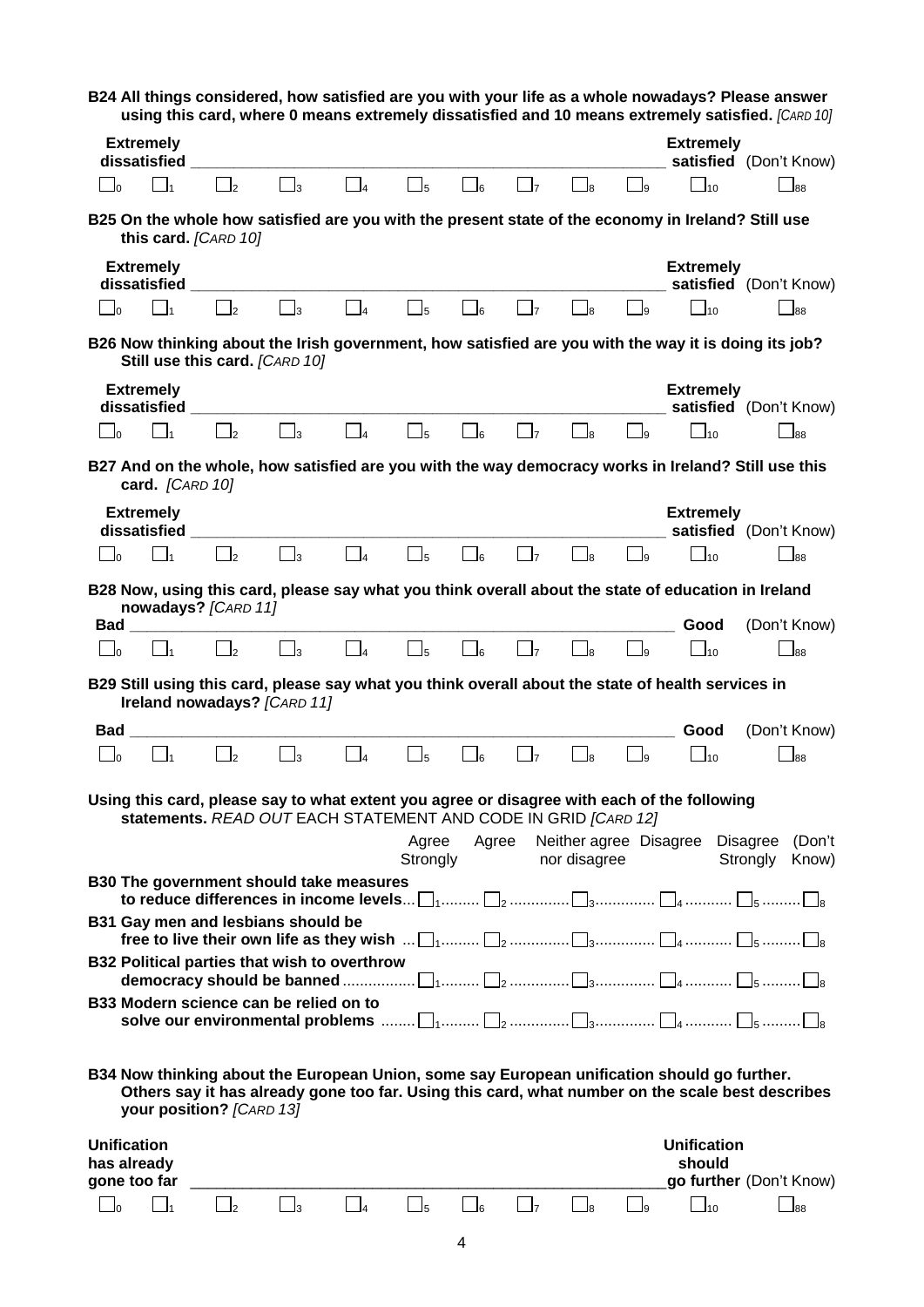|                                                                                                                                                                             |                     |          |                                           |                              |      | Now some questions about people from other countries coming to live in Ireland. |          |     |                                        |                       |
|-----------------------------------------------------------------------------------------------------------------------------------------------------------------------------|---------------------|----------|-------------------------------------------|------------------------------|------|---------------------------------------------------------------------------------|----------|-----|----------------------------------------|-----------------------|
| B35 Now, using this card, to what extent do you think Ireland should allow people of the same race<br>or ethnic group as most Irish people to come and live here? [CARD 14] |                     |          |                                           |                              |      |                                                                                 |          |     |                                        |                       |
| Allow many to come and live here                                                                                                                                            |                     |          |                                           | Allow some<br>J2             |      | Allow a few                                                                     | Jз       |     | Allow none<br>$\overline{\phantom{a}}$ | (Don't Know)          |
| B36 How about people of a different race or ethnic group from most Irish people? Still use this card.<br>[CARD 14]                                                          |                     |          |                                           |                              |      |                                                                                 |          |     |                                        |                       |
| Allow many to come and live here                                                                                                                                            | $\overline{1}$      |          |                                           | Allow some<br>l2             |      | Allow a few                                                                     | lз       |     | Allow none<br>l4                       | (Don't Know)<br>l8    |
| B37 How about people from the poorer countries outside Europe? Use the same card. [CARD 14]                                                                                 |                     |          |                                           |                              |      |                                                                                 |          |     |                                        |                       |
| Allow many to come and live here                                                                                                                                            |                     |          |                                           | Allow some<br>$\mathsf{I}_2$ |      | Allow a few<br>$\Box$ 3                                                         |          |     | Allow none<br>$\overline{A}$           | (Don't Know)          |
| B38 Would you say it is generally bad or good for Ireland's economy that people come to live here<br>from other countries? Please use this card. [CARD 15]                  |                     |          |                                           |                              |      |                                                                                 |          |     |                                        |                       |
| <b>Bad for the</b>                                                                                                                                                          |                     |          |                                           |                              |      |                                                                                 |          |     | Good for the                           |                       |
| economy                                                                                                                                                                     |                     |          |                                           |                              |      |                                                                                 |          |     |                                        | economy (Don't Know)  |
| $\mathsf{l}_\mathsf{\_1}$<br>J٥                                                                                                                                             | $\Box$ <sub>2</sub> | $\Box_3$ | $\begin{array}{ c c } \hline \end{array}$ | $\mathbb{I}_5$               | _  6 | $\mathsf{I}$                                                                    | $\Box$ 8 | _l9 | $\Box$ 10                              | 88l                   |
| B39 And, using this card, would you say that Ireland's cultural life is generally undermined or<br>enriched by people coming to live here from other countries? [CARD 16]   |                     |          |                                           |                              |      |                                                                                 |          |     |                                        |                       |
| <b>Cultural life</b><br>undermined                                                                                                                                          |                     |          |                                           |                              |      |                                                                                 |          |     | <b>Cultural life</b>                   | enriched (Don't Know) |
| $\Box$ 1<br>٦o                                                                                                                                                              | $\Box$              | $\Box$ 3 | $\overline{A}$                            | $\Box$ 5                     |      | $\mathsf{I}$                                                                    | ⊥la      | -la | $\Box$ 10                              | 88                    |
| B40 Is Ireland made a worse or a better place to live by people coming to live here from other<br>countries? Please use this card. [CARD 17]                                |                     |          |                                           |                              |      |                                                                                 |          |     |                                        |                       |

**to live \_\_\_\_\_\_\_\_\_\_\_\_\_\_\_\_\_\_\_\_\_\_\_\_\_\_\_\_\_\_\_\_\_\_\_\_\_\_\_\_\_\_\_\_\_\_\_\_\_\_\_\_\_\_\_\_\_\_\_\_\_ to live** (Don't Know) 0 LJ1 LJ2 LJ3 LJ4 LJ5 LJ6 LJ7 LJ8 LJ9 LJ10 LJ88 *Section C*  **And now a few questions about you and your life. C1 Taking all things together, how happy would you say you are? Please use this card.** *[CARD 18]* **Extremely Extremely unhappy \_\_\_\_\_\_\_\_\_\_\_\_\_\_\_\_\_\_\_\_\_\_\_\_\_\_\_\_\_\_\_\_\_\_\_\_\_\_\_\_\_\_\_\_\_\_\_\_\_\_\_\_\_\_\_\_\_\_\_ happy** (Don't Know) 0 LJ1 LJ2 LJ3 LJ4 LJ5 LJ6 LJ7 LJ8 LJ9 LJ10 LJ88 **C2 Using this card, how often do you meet socially with friends, relatives or work colleagues?**  *[CARD 19]* Less than Once a Several times Once a Several times Every (Don't know) Never once a month month a month week a week day 1 2 3 4 5 6 7 88  **C3 Do you have anyone with whom you can discuss intimate and personal matters?**  Yes.................. 1 No ......................... 2 (Don't Know)..... <sup>8</sup>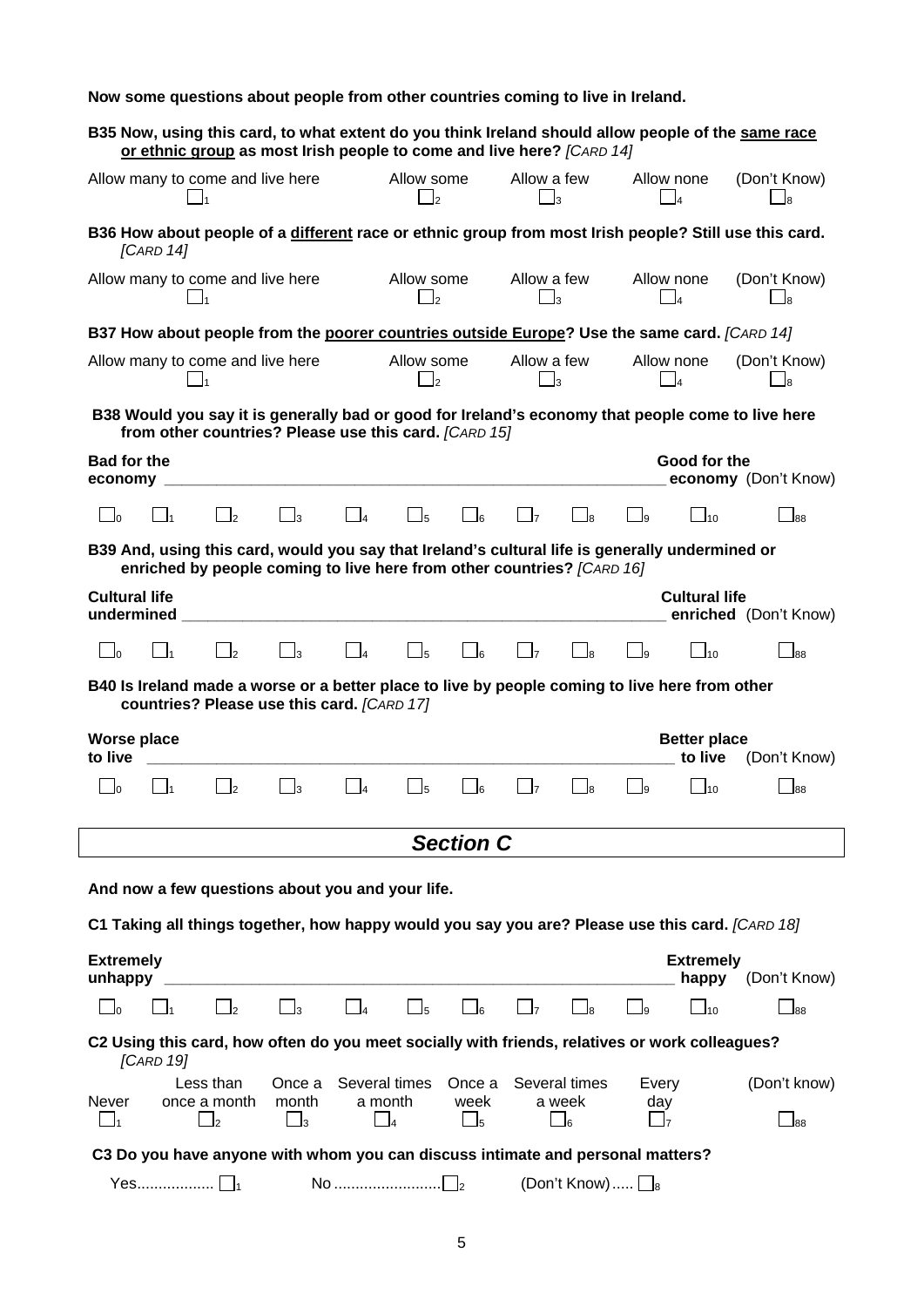|                  | Please use this card. [CARD 20]               | C4 Compared to other people of your age, how often would you say you take part in social activities?                                         |             |                         |                                                   |                                  |                         |              |
|------------------|-----------------------------------------------|----------------------------------------------------------------------------------------------------------------------------------------------|-------------|-------------------------|---------------------------------------------------|----------------------------------|-------------------------|--------------|
| Much less than   |                                               | Less than most About the same                                                                                                                |             |                         | More than most                                    | Much more                        |                         | (Don't Know) |
| most<br>$\Box_1$ | $\Box_1$                                      |                                                                                                                                              | $\square_3$ |                         | $\Box$ 4                                          | than most<br>$\Box$ <sub>5</sub> |                         | $\Box$ 8     |
|                  |                                               |                                                                                                                                              |             |                         |                                                   |                                  |                         |              |
| years?           |                                               | C5 Have you or a member of your household been the victim of a burglary or assault in the last 5                                             |             |                         |                                                   |                                  |                         |              |
|                  |                                               | No $\ldots$ $\ldots$ $\ldots$                                                                                                                |             |                         | (Don't Know) $\Box$ <sub>8</sub>                  |                                  |                         |              |
|                  | feel READ OUT                                 | C6 How safe do you - or would you - feel walking alone in this area after dark? Do - or would - you                                          |             |                         |                                                   |                                  |                         |              |
|                  | Very safe                                     | Safe                                                                                                                                         |             | Unsafe                  | Very unsafe                                       |                                  | (Don't Know)            |              |
|                  | $\mathbf{I}_1$                                | $\Box_1$                                                                                                                                     |             | $\Box_3$                | $\overline{A}$                                    |                                  | Jя                      |              |
|                  | from this card. [CARD 21]                     | C7 How often, if at all, do you worry about your home being burgled? Please choose your answer                                               |             |                         |                                                   |                                  |                         |              |
|                  | All or most of<br>the time                    | Some of the<br>time                                                                                                                          |             | Just<br>occasionally    | Never                                             |                                  | (Don't know)            |              |
|                  |                                               | <sub>2</sub>                                                                                                                                 |             | $\overline{\mathbf{3}}$ |                                                   |                                  | lя                      |              |
|                  | $\rightarrow$ Go to C8                        | $\rightarrow$ Go to C8                                                                                                                       |             | $\rightarrow$ Go to C8  | $\rightarrow$ Go to C9                            |                                  | $\rightarrow$ Go to C9  |              |
|                  |                                               | C8 Does this worry about your home being burgled have a READ OUT                                                                             |             |                         |                                                   |                                  |                         |              |
|                  | serious effect on                             |                                                                                                                                              |             |                         | or no real effect on the                          |                                  | (Don't know)            |              |
|                  | the quality of your life<br>$\Box$ 1          | some effect<br>$\mathsf{I}_2$                                                                                                                |             |                         | quality of your life?<br>$\mathbf{I}_3$           |                                  | $\Box$                  |              |
|                  |                                               |                                                                                                                                              |             |                         |                                                   |                                  |                         |              |
|                  |                                               | C9 How often, if at all, do you worry about becoming a victim of violent crime? Please choose your<br>answer from this card. [AGAIN CARD 21] |             |                         |                                                   |                                  |                         |              |
|                  | All or most of<br>the time                    | Some of the<br>time                                                                                                                          |             | Just<br>occasionally    | Never                                             |                                  | (Don't know)            |              |
|                  |                                               | $\mathsf{I}_2$                                                                                                                               |             | $\mathsf{I}_3$          |                                                   |                                  | l8                      |              |
|                  | $\rightarrow$ Go to C10                       | $\rightarrow$ Go to C10                                                                                                                      |             | $\rightarrow$ Go to C10 | $\rightarrow$ Go to C11                           |                                  | $\rightarrow$ Go to C11 |              |
|                  |                                               | C10 Does this worry about becoming a victim of violent crime have a READ OUT                                                                 |             |                         |                                                   |                                  |                         |              |
|                  | serious effect on<br>the quality of your life | some effect                                                                                                                                  |             |                         | or no real effect on the<br>quality of your life? |                                  | (Don't know)            |              |
|                  | $\mathsf{I}_1$                                | $\Box$                                                                                                                                       |             |                         | $\perp$ 3                                         |                                  | $\Box$                  |              |
|                  |                                               |                                                                                                                                              |             |                         |                                                   |                                  |                         |              |

#### **C11 I would now like to ask you some questions about terrorism.**

 **Do you think that a terrorist attack somewhere in Europe during the next twelve months is …**  *READ OUT*…

| wery likely | likely | not very likely | or not at all likely? | (Don't know) |
|-------------|--------|-----------------|-----------------------|--------------|
|             | ٠I     |                 |                       | - Is         |

**C12 Do you think that a terrorist attack somewhere in Ireland during the next twelve months is …**  *READ OUT*…

| wery likely | likely | not very likely | or not at all likely? | (Don't know) |
|-------------|--------|-----------------|-----------------------|--------------|
|             | ിറ     |                 |                       |              |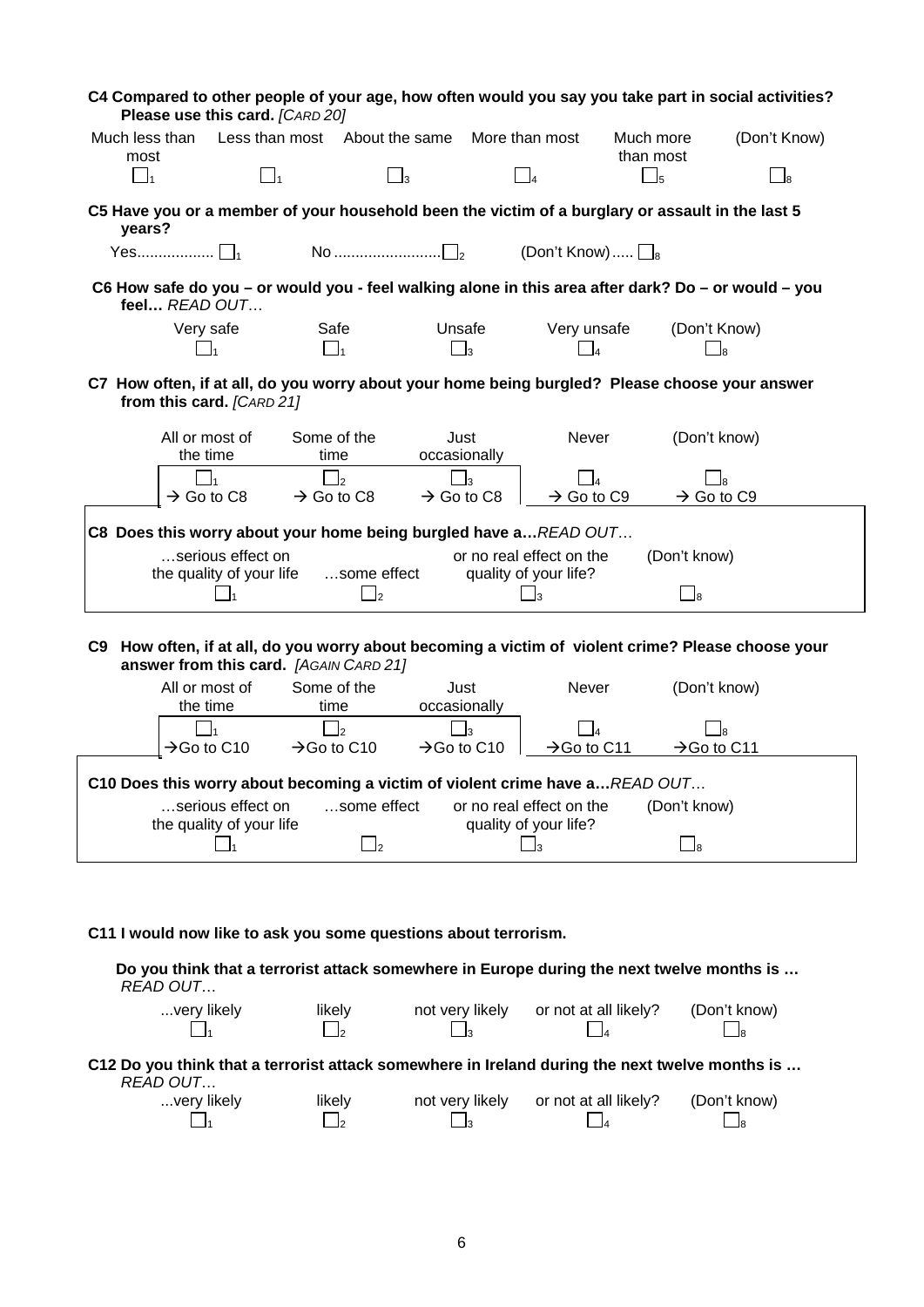**Using this card, please say how much you agree or disagree with each of these statements.** *[CARD 22]*

|                                                                                                                                                                                      |                                | Agree<br>Strongly               | Agree                            | Neither agree Disagree Disagree (Don't<br>nor disagree |                          | Strongly                | Know)           |
|--------------------------------------------------------------------------------------------------------------------------------------------------------------------------------------|--------------------------------|---------------------------------|----------------------------------|--------------------------------------------------------|--------------------------|-------------------------|-----------------|
| C13 If a man is suspected of planning a terrorist<br>attack in Ireland, the police should have the<br>power to keep him in prison until they are                                     |                                |                                 |                                  |                                                        |                          |                         |                 |
|                                                                                                                                                                                      |                                |                                 |                                  |                                                        |                          |                         |                 |
| C14 Torturing a prisoner in an Irish prison is<br>never justified, even if it might provide<br>information that could prevent a                                                      |                                |                                 |                                  |                                                        |                          |                         |                 |
| The next set of questions are about yourself.                                                                                                                                        |                                |                                 |                                  |                                                        |                          |                         |                 |
| C15 How is your health in general? Would you say it is  READ OUT                                                                                                                     |                                |                                 |                                  |                                                        |                          |                         |                 |
| good<br>very good<br>$\Box$ <sub>2</sub>                                                                                                                                             | fair<br>$\Box_3$               |                                 | bad<br>$\Box$ 4                  | or very bad?<br>J5                                     |                          | (Don't know)<br>_ls     |                 |
| C16 Are you hampered in your daily activities in any way by any longstanding illness, or disability,<br>infirmity or mental health problem? IF YES, is that a lot or to some extent? |                                |                                 |                                  |                                                        |                          |                         |                 |
| Yes a lot<br>$\Box_1$                                                                                                                                                                | Yes to some extent<br>$\Box_2$ |                                 | <b>No</b><br>$\Box$ <sub>3</sub> |                                                        | (Don't know)<br>$\Box$ s |                         |                 |
| C17 Do you consider yourself as belonging to any particular religion or denomination?                                                                                                |                                |                                 |                                  |                                                        |                          |                         |                 |
| Yes $\Box_1 \rightarrow$ Go to C18   No $\Box_2 \rightarrow$ Go to C19                                                                                                               |                                |                                 |                                  | (Don't Know) $\Box_8 \rightarrow$ Go to C19            |                          |                         |                 |
| C18 Which one? [RECORD AS FULLY AS POSSIBLE, E.G. IF PROTESTANT, RECORD WHETHER CHURCH OF<br><b>IRELAND, METHODIST, PRESBYTERIAN ETC.]</b>                                           |                                |                                 |                                  |                                                        |                          |                         |                 |
|                                                                                                                                                                                      |                                |                                 |                                  |                                                        |                          | $\rightarrow$ Go to C21 |                 |
| ASK IF NO RELIGION OR DENOMINATION AT C17 (codes 2 or 8 at C17)                                                                                                                      |                                |                                 |                                  |                                                        |                          |                         |                 |
| C19 Have you ever considered yourself as belonging to any particular religion or denomination?                                                                                       |                                |                                 |                                  |                                                        |                          |                         |                 |
|                                                                                                                                                                                      |                                |                                 |                                  |                                                        |                          |                         |                 |
| C20 Which one? [RECORD AS FULLY AS POSSIBLE, E.G. IF PROTESTANT, RECORD WHETHER CHURCH OF<br><b>IRELAND, METHODIST, PRESBYTERIAN ETC.]</b>                                           |                                |                                 |                                  |                                                        |                          |                         |                 |
|                                                                                                                                                                                      |                                |                                 |                                  |                                                        |                          |                         |                 |
| <b>ASK ALL</b>                                                                                                                                                                       |                                |                                 |                                  |                                                        |                          |                         |                 |
| C21 Regardless of whether you belong to a particular religion, how religious would you say you are?<br>Please use this card. [CARD 23]                                               |                                |                                 |                                  |                                                        |                          |                         |                 |
| Not at all                                                                                                                                                                           |                                |                                 |                                  |                                                        | <b>Very</b>              |                         |                 |
| religious<br>$\Box$ 3<br>$_{\rm l2}$<br>- In                                                                                                                                         | $\Box_5$                       | _]6                             | $\Box$ 7                         | $\vert$ $\vert_8$<br>l9                                | $\Box$ 10                | religious (Don't Know)  | $\mathsf{I}$ 88 |
| C22 Apart from special occasions such as weddings and funerals, about how often do you attend<br>religious services nowadays? Please use this card. [CARD 24]                        |                                |                                 |                                  |                                                        |                          |                         |                 |
| Every day<br>More than<br>Once a<br>once a<br>week<br>week                                                                                                                           | At least<br>once a<br>month    | Only on<br>special holy<br>days |                                  | Less<br>often                                          | Never                    |                         | (Don't know)    |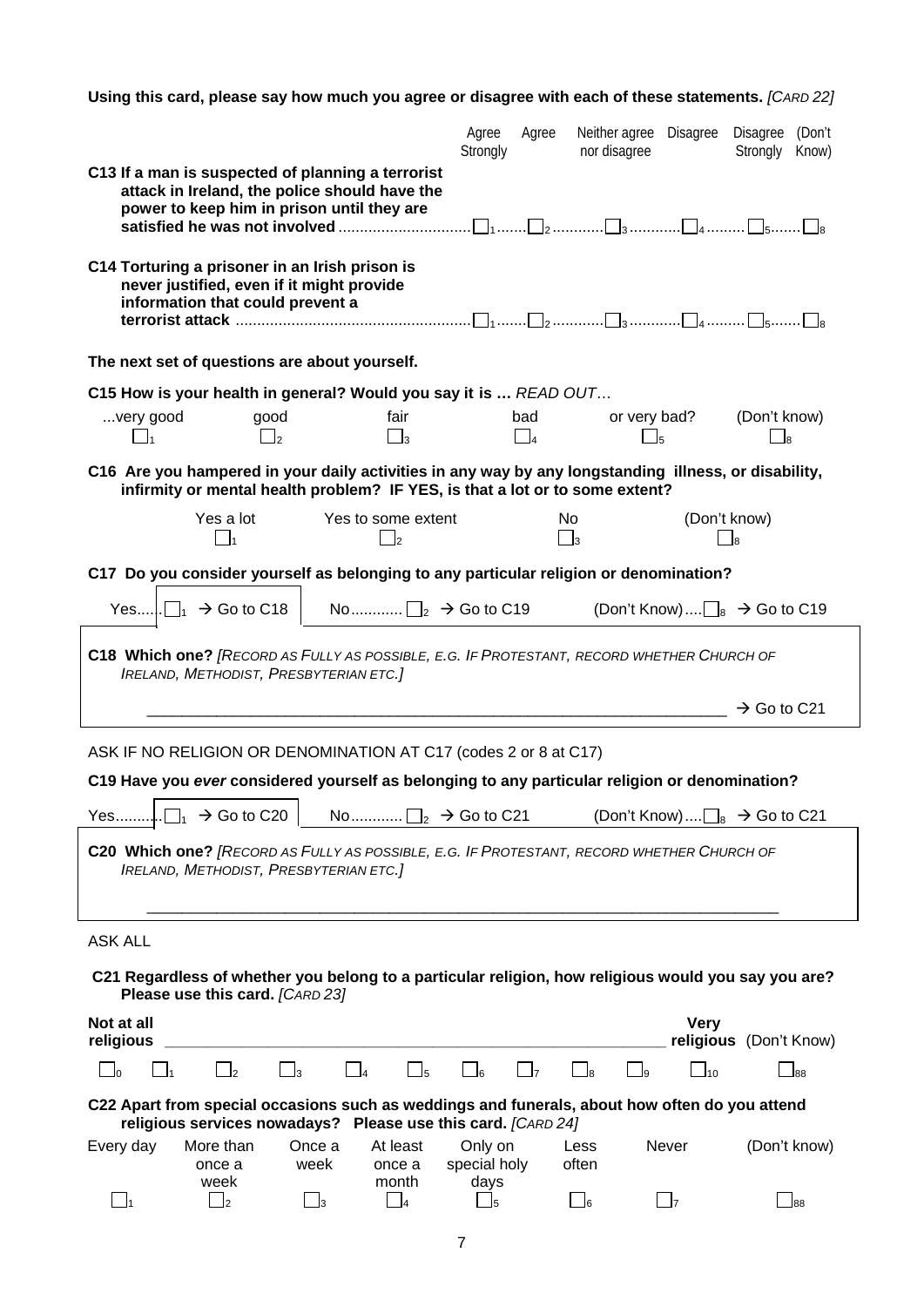| C23 Apart from when you are at religious services, how often, if at all, do you pray? Please use this | card. [STILL CARD 24]       |                        |                             |                                   |                                            |                          |                                                                                                      |
|-------------------------------------------------------------------------------------------------------|-----------------------------|------------------------|-----------------------------|-----------------------------------|--------------------------------------------|--------------------------|------------------------------------------------------------------------------------------------------|
| Every<br>day                                                                                          | More than<br>once a<br>week | Once a<br>week         | At least<br>once a<br>month | Only on<br>special holy<br>days   | Less<br>often                              | Never                    | (Don't know)                                                                                         |
| $\Box_1$                                                                                              | $\Box$ <sub>2</sub>         | $\Box_3$               | $\Box$ 4                    | $\Box_5$                          | $\Box_6$                                   | $\Box$ 7                 | $\overline{\phantom{0}}$ 88                                                                          |
| <b>ASK ALL</b>                                                                                        |                             |                        |                             |                                   |                                            |                          |                                                                                                      |
| country?                                                                                              |                             |                        |                             |                                   |                                            |                          | C24 Would you describe yourself as being a member of a group that is discriminated against in this   |
| Yes $\Box_1 \rightarrow$ Go to C25                                                                    |                             |                        |                             | No $\Box_2 \rightarrow$ Go to C26 |                                            |                          | (Don't Know) $\Box_8 \rightarrow$ Go to C26                                                          |
| C25 On what grounds is your group discriminated against? PROBE: 'What other grounds?'                 | CODE ALL THAT APPLY         |                        |                             |                                   |                                            |                          |                                                                                                      |
|                                                                                                       |                             |                        |                             |                                   |                                            |                          | Other (write in below) $\Box_{10}$                                                                   |
| <b>ASK ALL</b><br>C26 Are you a citizen of Ireland?                                                   |                             |                        |                             |                                   |                                            |                          |                                                                                                      |
|                                                                                                       |                             |                        |                             |                                   |                                            |                          | (Don't Know) $\Box$ <sub>8</sub> $\rightarrow$ Go to C27                                             |
| C27 What citizenship do you hold? [WRITE IN] ______________________________                           |                             |                        |                             |                                   |                                            |                          | (Don't know) $\Box_{88}$                                                                             |
| <b>ASK ALL</b>                                                                                        |                             |                        |                             |                                   |                                            |                          |                                                                                                      |
| C28 Were you born in Ireland?                                                                         |                             |                        |                             |                                   |                                            |                          |                                                                                                      |
|                                                                                                       |                             |                        |                             |                                   |                                            |                          | (Don't Know) $\Box_8 \rightarrow$ Go to C31                                                          |
|                                                                                                       |                             |                        |                             |                                   |                                            |                          | C29 In which country were you born? [WRITE IN] _____________________________(Don't know) $\Box_{88}$ |
| C30 How long ago did you first come to live in Ireland? Please use this card. [CARD 25]               |                             |                        |                             |                                   |                                            |                          |                                                                                                      |
|                                                                                                       | Within the<br>last year     | 1-5 years<br>ago       | $6 - 10$<br>years ago       | $11 - 20$<br>years                | More than<br>20 years                      | (Don't know)             |                                                                                                      |
|                                                                                                       |                             | $\Box$ <sub>2</sub>    | $\mathbf{I}_3$              | ago                               | ago<br>$\mathsf{\underline{\mathsf{J}}}_5$ | $\Box$ 8                 |                                                                                                      |
| <b>ASK ALL</b>                                                                                        |                             |                        |                             |                                   |                                            |                          |                                                                                                      |
| C31 What language or languages do you speak most often at home?                                       |                             |                        |                             |                                   |                                            |                          |                                                                                                      |
|                                                                                                       |                             |                        |                             | WRITE IN UP TO 2 LANGUAGES        |                                            |                          |                                                                                                      |
| C32 Do you belong to a minority ethnic group in Ireland?                                              |                             |                        |                             |                                   |                                            |                          |                                                                                                      |
| Yes $\Box_1$                                                                                          |                             | No $\Box$ <sub>2</sub> |                             |                                   |                                            | (Don't Know) $\square_8$ |                                                                                                      |
| C33 Was your father born in Ireland?                                                                  |                             |                        |                             |                                   |                                            |                          | (Don't Know) $\Box_8 \rightarrow$ Go to C35                                                          |
|                                                                                                       |                             |                        |                             |                                   |                                            |                          | (Don't know) $\Box_{88}$                                                                             |
| C35 Was your mother born in Ireland?                                                                  |                             |                        |                             |                                   |                                            |                          |                                                                                                      |
|                                                                                                       |                             |                        |                             |                                   |                                            |                          | (Don't Know) $\Box_8 \rightarrow$ Go to D1                                                           |
| C36 In which country was your mother born? _                                                          |                             |                        |                             |                                   |                                            |                          | (Don't know) $\Box_{88}$                                                                             |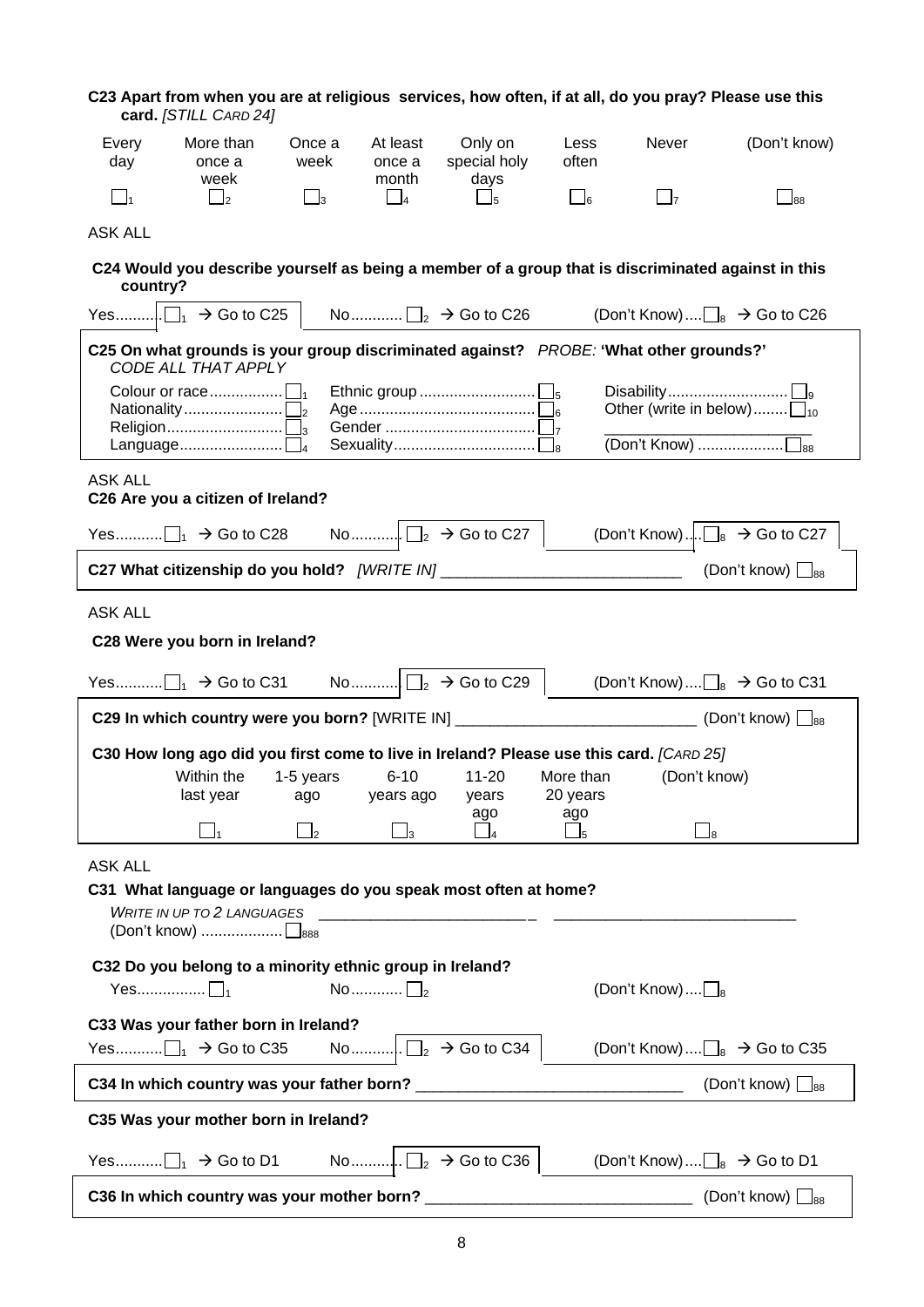| <b>Section D</b>                                                                                                                                                                                                                                                                                                                          |
|-------------------------------------------------------------------------------------------------------------------------------------------------------------------------------------------------------------------------------------------------------------------------------------------------------------------------------------------|
| Now some questions about when you first did different things.                                                                                                                                                                                                                                                                             |
| D1 Have you ever been in paid employment or a paid apprenticeship of 20 hours or more per week<br>for at least 3 months?                                                                                                                                                                                                                  |
| Yes $\Box_1 \rightarrow$ Go to D2 $\Box$ No $\Box_2 \rightarrow$ Go to D3                                                                                                                                                                                                                                                                 |
| D2 In what year did you first start working in a job like this?<br>[WRITE IN YEAR] ___________________________________                                                                                                                                                                                                                    |
| D3 In what year, if ever, did you first leave your parent(s) for 2 months or more to start living                                                                                                                                                                                                                                         |
| separately from them?<br>INTERVIEWER NOTE: Parents includes any legal guardian, such as foster, step and adoptive parents.<br>Living separately means living in separate accommodation, i.e. with a separate entrance. Include students<br>who live separately for 2 months or more even if they return to live with parents occasionally |
| [WRITE IN YEAR] _____________________________<br>(Still living in parental home and never left for 2 months) $\Box_{0000}$                                                                                                                                                                                                                |
| D4 Have you ever lived with a spouse or partner for three months or more?                                                                                                                                                                                                                                                                 |
|                                                                                                                                                                                                                                                                                                                                           |
| D5 In what year did you first live with a spouse or partner for three months or more?                                                                                                                                                                                                                                                     |
| <b>ASK ALL</b>                                                                                                                                                                                                                                                                                                                            |
| D6 Are you or have you ever been married?                                                                                                                                                                                                                                                                                                 |
| D7 In what year did you first marry?                                                                                                                                                                                                                                                                                                      |
| <b>[WRITE IN YEAR]</b><br>$-8888$                                                                                                                                                                                                                                                                                                         |
| <b>ASK ALL</b><br>D8 Have you ever given birth to/fathered a child?                                                                                                                                                                                                                                                                       |
| D9 How many children have you ever given birth to/fathered?                                                                                                                                                                                                                                                                               |
| <b>INTERVIEWER NOTE: INCLUDE ALL CHILDREN BORN ALIVE</b>                                                                                                                                                                                                                                                                                  |
| [WRITE IN] _________________________________                                                                                                                                                                                                                                                                                              |
| D10 In what year was your (first) child born?                                                                                                                                                                                                                                                                                             |
| <b>D10a INTERVIEWER REFER TO D9 AND CODE:</b>                                                                                                                                                                                                                                                                                             |
|                                                                                                                                                                                                                                                                                                                                           |
| D11 In what year was your youngest child born?                                                                                                                                                                                                                                                                                            |
| <b>D11a INTERVIEWER REFER TO D10 AND CODE:</b>                                                                                                                                                                                                                                                                                            |
| CHILD BORN 1990 OR EARLIER (D10 = 1990 OR EARLIER) $\Box_1 \rightarrow$ Go to D12                                                                                                                                                                                                                                                         |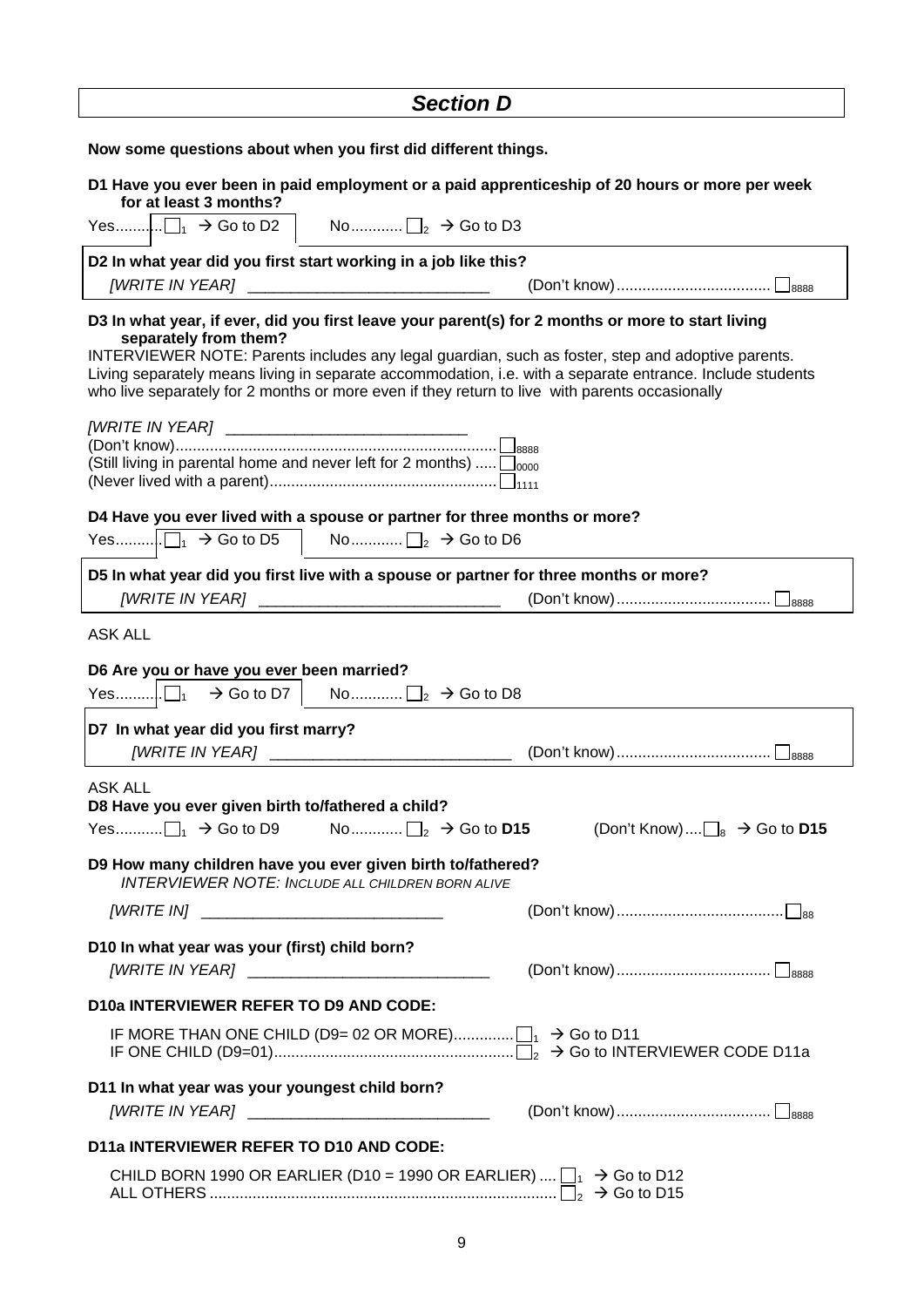| D12 How many grandchildren do you have, if any?<br>[WRITE IN] _________________________________                                                                                                                                                                                                                                                      |                                                                      |                                                                          |                           |
|------------------------------------------------------------------------------------------------------------------------------------------------------------------------------------------------------------------------------------------------------------------------------------------------------------------------------------------------------|----------------------------------------------------------------------|--------------------------------------------------------------------------|---------------------------|
| <b>D12a INTERVIEWER REFER TO D12 AND CODE:</b><br>HAS 1 OR MORE GRANDCHILDREN(D12 = 01 OR MORE) $\Box_1 \rightarrow$ Go to D13                                                                                                                                                                                                                       |                                                                      |                                                                          |                           |
| D13 In what year was your first grandchild born?                                                                                                                                                                                                                                                                                                     |                                                                      |                                                                          |                           |
| D13a INTERVIEWER REFER TO D13 AND CODE:                                                                                                                                                                                                                                                                                                              |                                                                      |                                                                          |                           |
| FIRST GRANDCHILD BORN 1990 OR EARLIER (D13 = 1990 OR EARLIER) $\Box_1 \rightarrow$ Go to D14                                                                                                                                                                                                                                                         |                                                                      |                                                                          |                           |
| D14 Do you have any great grandchildren?                                                                                                                                                                                                                                                                                                             |                                                                      |                                                                          |                           |
|                                                                                                                                                                                                                                                                                                                                                      |                                                                      | (Don't Know) $\square_8$                                                 |                           |
| <b>ASK ALL</b>                                                                                                                                                                                                                                                                                                                                       |                                                                      |                                                                          |                           |
| D15 In what month were you born? [INTERVIEWER NOTE: PROBE DON'T KNOW AND REFUSALS]                                                                                                                                                                                                                                                                   |                                                                      |                                                                          |                           |
|                                                                                                                                                                                                                                                                                                                                                      |                                                                      |                                                                          |                           |
| [NOTE: THERE IS NO QUESTION D16]                                                                                                                                                                                                                                                                                                                     |                                                                      |                                                                          |                           |
| D16a INTERVIEWER CODE: REFER TO GROUP CODE on ASSIGNMENT SHEET                                                                                                                                                                                                                                                                                       |                                                                      |                                                                          |                           |
|                                                                                                                                                                                                                                                                                                                                                      | GROUP 2 $\Box_2 \rightarrow$ ASK D17b to D51b on page 13             |                                                                          |                           |
|                                                                                                                                                                                                                                                                                                                                                      |                                                                      |                                                                          |                           |
| I am now going to ask you some questions about girls and women while other people answering the                                                                                                                                                                                                                                                      | <b>GROUP1</b>                                                        |                                                                          |                           |
| survey will be asked about boys and men.<br><b>INTERVIEWER NOTE FOR ALL ITEMS ASKING FOR AN AGE:</b><br>IF RESPONDENT STATES 'IT DEPENDS' ACCEPT ANSWER AND DO NOT PROBE<br>IF RESPONDENT PROVIDES AN AGE RANGE, ASK FOR A SPECIFIC AGE WITHIN THAT RANGE<br>IF RESPONDENT CANNOT GIVE SPECIFIC AGE, CODE AS DON'T KNOW                              |                                                                      |                                                                          |                           |
| D17a People differ in their ideas about the ages at which girls or women become adults, middle-aged<br>and old. At what age, approximately, would you say girls or women become adults?                                                                                                                                                              |                                                                      |                                                                          |                           |
| $[u]$ $[WEITE IN AGE]$ $\qquad \qquad \qquad$ $[Don't know)$ $\Box$                                                                                                                                                                                                                                                                                  |                                                                      |                                                                          | (It depends) $\Box_{000}$ |
| D18a And at what age, approximately, would you say women reach middle age?                                                                                                                                                                                                                                                                           |                                                                      |                                                                          |                           |
| <u> 2000 - Jan James James Barnett, politik eta politik eta politik eta politik eta politik eta politik eta poli</u><br>[WRITE IN AGE]                                                                                                                                                                                                               | (Don't know) $\Box$ <sub>888</sub>                                   |                                                                          | (It depends) $\Box_{000}$ |
| D19a And at what age, approximately, would you say women reach old age?                                                                                                                                                                                                                                                                              |                                                                      |                                                                          |                           |
| [WRITE IN AGE]<br>$\overline{a}$ , and the contract of the contract of $\overline{a}$ , $\overline{a}$ , $\overline{a}$ , $\overline{a}$ , $\overline{a}$ , $\overline{a}$ , $\overline{a}$ , $\overline{a}$ , $\overline{a}$ , $\overline{a}$ , $\overline{a}$ , $\overline{a}$ , $\overline{a}$ , $\overline{a}$ , $\overline{a}$ , $\overline{a}$ | (Don't know) $\Box_{888}$                                            |                                                                          | (It depends) $\Box_{000}$ |
| Now some questions about when a woman is considered to be an adult.                                                                                                                                                                                                                                                                                  |                                                                      |                                                                          |                           |
| D20a To be considered an adult how important is it for a woman to have left the parental home?                                                                                                                                                                                                                                                       |                                                                      |                                                                          |                           |
| Choose your answer from this card. [CARD 26]<br>Not at all<br><b>Not</b><br>important<br>important<br>$\Box$ <sub>2</sub><br>$\vert \ \vert_1$                                                                                                                                                                                                       | Neither important<br>nor unimportant<br>$\vert$ $\vert$ <sub>3</sub> | Important<br>Very<br>important<br>$\Box$ 5<br>$\overline{\phantom{0}}$ 4 | (Don't<br>know)<br>$\Box$ |
| D21a To be considered an adult how important is it for a woman to have a full-time job? (Choose<br>your answer from this card). [CARD 26]                                                                                                                                                                                                            |                                                                      |                                                                          |                           |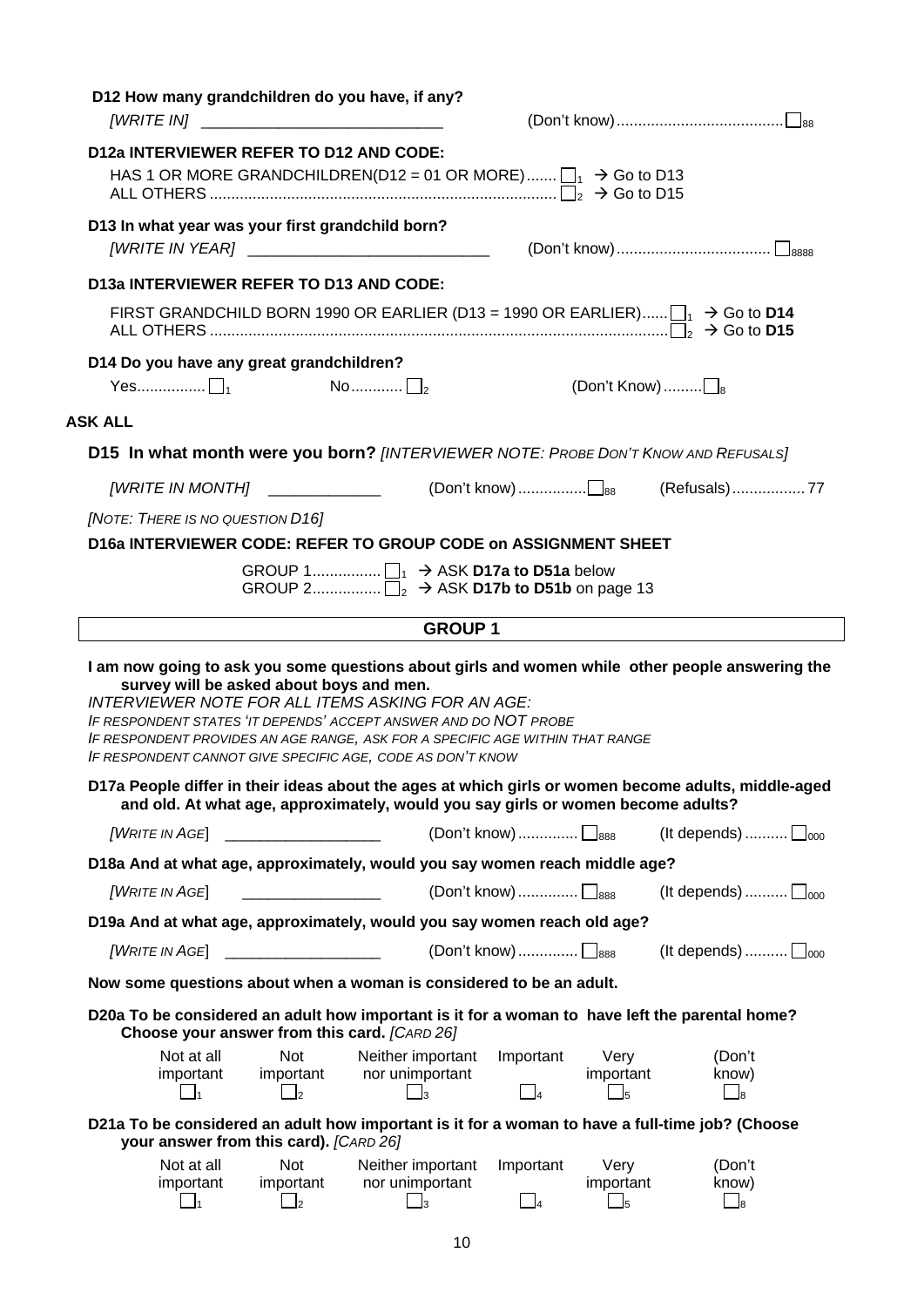| D22a To be considered an adult how important is it for a woman to have lived with a spouse or                                                                                                                                                                                                                         | partner? (Choose your answer from this card) [CARD 26]                                                                                       |                                                                                      |                             |                                     |                                                                                                           |  |  |  |
|-----------------------------------------------------------------------------------------------------------------------------------------------------------------------------------------------------------------------------------------------------------------------------------------------------------------------|----------------------------------------------------------------------------------------------------------------------------------------------|--------------------------------------------------------------------------------------|-----------------------------|-------------------------------------|-----------------------------------------------------------------------------------------------------------|--|--|--|
| Not at all<br>important                                                                                                                                                                                                                                                                                               | <b>Not</b><br>important<br>$\Box$                                                                                                            | Neither important<br>nor unimportant                                                 | Important<br>14             | Very<br>important<br>$\Box$ 5       | (Don't<br>know)<br>$\Box$ 8                                                                               |  |  |  |
|                                                                                                                                                                                                                                                                                                                       | D23a And to be considered an adult how important is it for a woman to have become a mother?<br>(Choose your answer from this card) [CARD 26] |                                                                                      |                             |                                     |                                                                                                           |  |  |  |
| Not at all<br>important                                                                                                                                                                                                                                                                                               | Not<br>important<br>$\mathbf{I}_2$                                                                                                           | Neither important<br>nor unimportant<br>$\overline{3}$                               | Important<br>$\overline{4}$ | Very<br>important<br>l5             | (Don't<br>know)<br>$\sqcup_{\scriptscriptstyle{8}}$                                                       |  |  |  |
| And now some questions about when a woman is considered old.                                                                                                                                                                                                                                                          |                                                                                                                                              |                                                                                      |                             |                                     |                                                                                                           |  |  |  |
| D24a To be considered old how important is it for a woman to be physically frail? Choose your                                                                                                                                                                                                                         | answer from this card [CARD 26]                                                                                                              |                                                                                      |                             |                                     |                                                                                                           |  |  |  |
| Not at all<br>important<br>$\mathbf{l}_1$                                                                                                                                                                                                                                                                             | <b>Not</b><br>important<br>$\mathsf{I}_2$                                                                                                    | Neither important<br>nor unimportant<br>lз                                           | Important<br>$\overline{A}$ | Very<br>important<br>$\overline{5}$ | (Don't<br>know)<br>$\Box$ 8                                                                               |  |  |  |
| D25a To be considered old how important is it for a woman to be a grandmother? (Choose your                                                                                                                                                                                                                           | answer from this card) [CARD 26]                                                                                                             |                                                                                      |                             |                                     |                                                                                                           |  |  |  |
| Not at all<br>important<br>- 11                                                                                                                                                                                                                                                                                       | <b>Not</b><br>important<br>$\mathsf{r}$                                                                                                      | Neither important<br>nor unimportant<br>$\overline{\mathbf{3}}$                      | Important<br>$\overline{4}$ | Very<br>important<br>lҕ             | (Don't<br>know)<br>$\Box$ 8                                                                               |  |  |  |
| D26a And to be considered old, how important is it for a woman to need the help of others to look                                                                                                                                                                                                                     | after her? (Choose your answer from this card) [CARD 26]                                                                                     |                                                                                      |                             |                                     |                                                                                                           |  |  |  |
| Not at all<br>important                                                                                                                                                                                                                                                                                               | <b>Not</b><br>important<br>$\Box$                                                                                                            | Neither important<br>nor unimportant<br>$\overline{\mathbf{3}}$                      | Important<br>$\overline{a}$ | Very<br>important<br>lҕ             | (Don't<br>know)<br>$\Box$ 8                                                                               |  |  |  |
| We are now going to ask you a series of questions about the ideal age for girls or women to do                                                                                                                                                                                                                        | certain things. In each case please give an approximate age.                                                                                 |                                                                                      |                             |                                     | certain things, then about when they are too young and finally about when they are too old to do          |  |  |  |
| INTERVIEWER NOTE FOR ALL ITEMS ASKING FOR AN AGE:<br>If respondent states 'No ideal age' accept answer and do NOT probe<br>If respondent provides an age range, ask for a specific age within that range<br>If respondent cannot give specific age, code as don't know                                                |                                                                                                                                              |                                                                                      |                             |                                     |                                                                                                           |  |  |  |
| married to?                                                                                                                                                                                                                                                                                                           |                                                                                                                                              |                                                                                      |                             |                                     | D27a In your opinion, what is the ideal age for a girl or woman to start living with a partner she is not |  |  |  |
| $[u]$ $[WEITE \t{IN} \t{AGE}]$ $\qquad \qquad$ $[Don't$ $\qquad \qquad$ $[0.888 \t{A99}]$ $\qquad \qquad$ $[0.888 \t{A99}]$ $\qquad \qquad$ $[0.888 \t{A99}]$ $\qquad \qquad$ $[0.888 \t{A99}]$ $\qquad \qquad$ $[0.888 \t{A99}]$ $\qquad \qquad$ $[0.888 \t{A99}]$ $\qquad \qquad$ $[0.888 \t{A99}]$ $\qquad \qquad$ |                                                                                                                                              |                                                                                      |                             | (Should NEVER live                  | with partner not married to). $\square$ <sub>111</sub>                                                    |  |  |  |
| D28a In your opinion, what is the ideal age for a girl or woman to get married and live with her<br>husband?                                                                                                                                                                                                          |                                                                                                                                              |                                                                                      |                             |                                     |                                                                                                           |  |  |  |
|                                                                                                                                                                                                                                                                                                                       |                                                                                                                                              | (Don't $(No\ ideal\$ (Should NEVER know) $\Box_{888}$ age) $\Box_{000}$ get married) |                             |                                     |                                                                                                           |  |  |  |
| D29a In your opinion, what is the ideal age for a girl or woman to become a mother?                                                                                                                                                                                                                                   |                                                                                                                                              |                                                                                      |                             |                                     |                                                                                                           |  |  |  |
| $[W$ RITE IN AGE $]$ ________ (Don't know)                                                                                                                                                                                                                                                                            |                                                                                                                                              | know) $\square_{888}$ age) $\square_{000}$                                           | (No ideal                   |                                     |                                                                                                           |  |  |  |
| D30a In your opinion, what is the ideal age for a woman to retire permanently?                                                                                                                                                                                                                                        |                                                                                                                                              |                                                                                      |                             |                                     |                                                                                                           |  |  |  |
|                                                                                                                                                                                                                                                                                                                       | WRITE IN AGE]                                                                                                                                | (Don't<br>know) age) retire permanently<br>$\Box$ 888<br>$\Box$ 000                  | (No ideal                   | Should NEVER<br>$\Box$ 111          | (Should NEVER<br>be in paid work)<br>222                                                                  |  |  |  |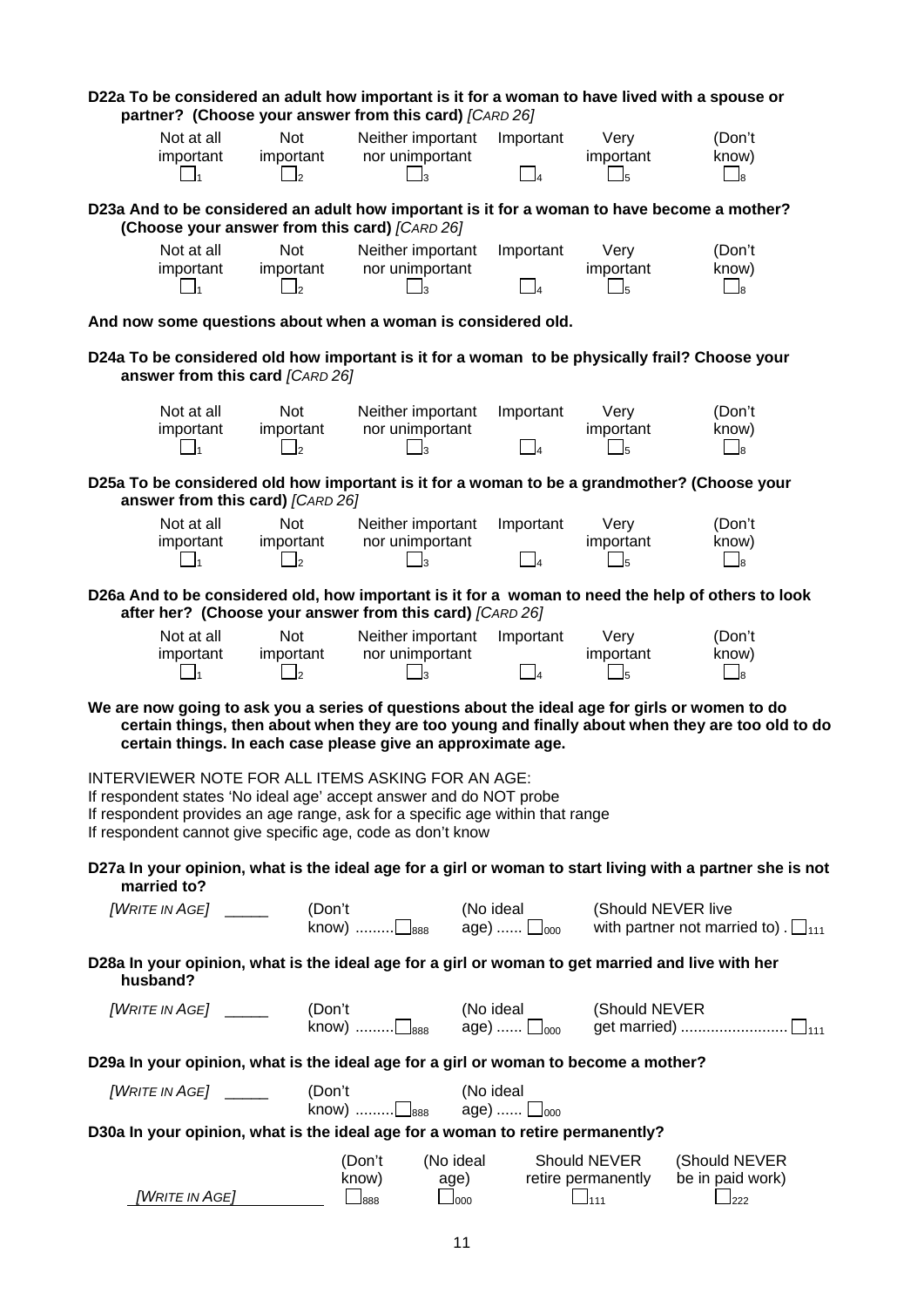|                                       |                        |                                    | Sometimes people are considered too young to do or experience certain things<br><b>INTERVIEWER NOTE FOR ALL ITEMS ASKING FOR AN AGE:</b><br>IF RESPONDENT STATES 'NEVER TOO YOUNG' ACCEPT ANSWER AND DO NOT PROBE<br>IF RESPONDENT PROVIDES AN AGE RANGE, ASK FOR A SPECIFIC AGE WITHIN THAT RANGE<br>IF RESPONDENT CANNOT GIVE SPECIFIC AGE, CODE AS DON'T KNOW |                                   |                                                  |                                 |                                                                                                     |
|---------------------------------------|------------------------|------------------------------------|------------------------------------------------------------------------------------------------------------------------------------------------------------------------------------------------------------------------------------------------------------------------------------------------------------------------------------------------------------------|-----------------------------------|--------------------------------------------------|---------------------------------|-----------------------------------------------------------------------------------------------------|
| education?                            |                        |                                    | D31a Before what age would you say a girl or woman is generally too young to leave full-time                                                                                                                                                                                                                                                                     |                                   |                                                  |                                 |                                                                                                     |
|                                       |                        | <b>[WRITE IN AGE]</b>              |                                                                                                                                                                                                                                                                                                                                                                  | (Don't know)<br>$\Box$ 888        |                                                  | (Never too young)<br>$\Box$ 000 |                                                                                                     |
|                                       | <b>WRITE IN AGE</b>    |                                    |                                                                                                                                                                                                                                                                                                                                                                  |                                   |                                                  |                                 | D32a Before what age would you say a woman is generally too young to have sexual intercourse?       |
|                                       |                        |                                    | [WRITE IN AGE]                                                                                                                                                                                                                                                                                                                                                   |                                   | (Don't know)<br>$\Box$ 888                       |                                 |                                                                                                     |
|                                       | she is not married to? |                                    |                                                                                                                                                                                                                                                                                                                                                                  |                                   |                                                  |                                 | D33a Before what age would you say a woman is generally too young to start living with a partner    |
| [WRITE IN AGE] $\qquad \qquad \qquad$ |                        |                                    | (Don't<br>know) $\ldots$ $\Box$ <sub>888</sub>                                                                                                                                                                                                                                                                                                                   | (Never too<br>young) $\Box_{000}$ |                                                  | (Should NEVER live              | with partner not married to). $\Box_{111}$                                                          |
| husband?                              |                        |                                    |                                                                                                                                                                                                                                                                                                                                                                  |                                   |                                                  |                                 | D34a Before what age would you say a woman is generally too young to get married and live with her  |
| [WRITE IN AGE]                        |                        |                                    | (Don't<br>(Don't<br>know) □ <sub>888</sub>                                                                                                                                                                                                                                                                                                                       | (Never too<br>young) $\Box_{000}$ |                                                  | (Should NEVER                   |                                                                                                     |
| <b>[WRITE IN AGE]</b>                 |                        |                                    | D35a Before what age would you say a woman is generally too young to become a mother?<br>(Don't<br>know) $\Box_{888}$ young) $\Box_{000}$                                                                                                                                                                                                                        | (Never too                        |                                                  |                                 |                                                                                                     |
|                                       |                        |                                    |                                                                                                                                                                                                                                                                                                                                                                  |                                   |                                                  |                                 | D36a And before what age would you say a woman is generally too young to retire permanently?        |
|                                       | [WRITE IN AGE]         |                                    | (Don't<br>know)<br>$\Box$ <sub>888</sub>                                                                                                                                                                                                                                                                                                                         | (No ideal<br>age)<br>$\Box$ 000   | Should NEVER<br>retire permanently<br>$\Box$ 111 |                                 | (Should NEVER<br>be in paid work)<br>$\Box$ 222                                                     |
|                                       |                        | they are considered to be too old. |                                                                                                                                                                                                                                                                                                                                                                  |                                   |                                                  |                                 | In the same way as people are sometimes considered too young to do certain things, sometimes        |
|                                       |                        |                                    | INTERVIEWER NOTE FOR ALL ITEMS ASKING FOR AN AGE:<br>IF RESPONDENT STATES 'NEVER TOO OLD' ACCEPT ANSWER AND DO NOT PROBE<br>IF RESPONDENT PROVIDES AN AGE RANGE, ASK FOR A SPECIFIC AGE WITHIN THAT RANGE<br>IF RESPONDENT CANNOT GIVE SPECIFIC AGE, CODE AS DON'T KNOW                                                                                          |                                   |                                                  |                                 |                                                                                                     |
|                                       |                        |                                    |                                                                                                                                                                                                                                                                                                                                                                  |                                   |                                                  |                                 | D37a After what age would you say a woman is generally too old to still be living with her parents? |
|                                       |                        | <b>[WRITE IN AGE]</b>              |                                                                                                                                                                                                                                                                                                                                                                  | (Don't know)<br>888               |                                                  | (Never too old)<br>Jooo         |                                                                                                     |
| children?                             |                        |                                    | D38a After what age would you say a woman is generally too old to consider having any more                                                                                                                                                                                                                                                                       |                                   |                                                  |                                 |                                                                                                     |
|                                       |                        | [WRITE IN AGE]                     |                                                                                                                                                                                                                                                                                                                                                                  | (Don't know)<br>⊿888              |                                                  | (Never too old)<br>$\Box$ 000   |                                                                                                     |
| week?                                 |                        |                                    |                                                                                                                                                                                                                                                                                                                                                                  |                                   |                                                  |                                 | D39a After what age would you say a woman is generally too old to be working 20 hours or more per   |
|                                       | <b>[WRITE IN AGE]</b>  |                                    | (Don't know)<br>$\mathsf{J}_{888}$                                                                                                                                                                                                                                                                                                                               | (Never too old)<br>looo           |                                                  |                                 | (Should NEVER work)<br>$\Box$ 111                                                                   |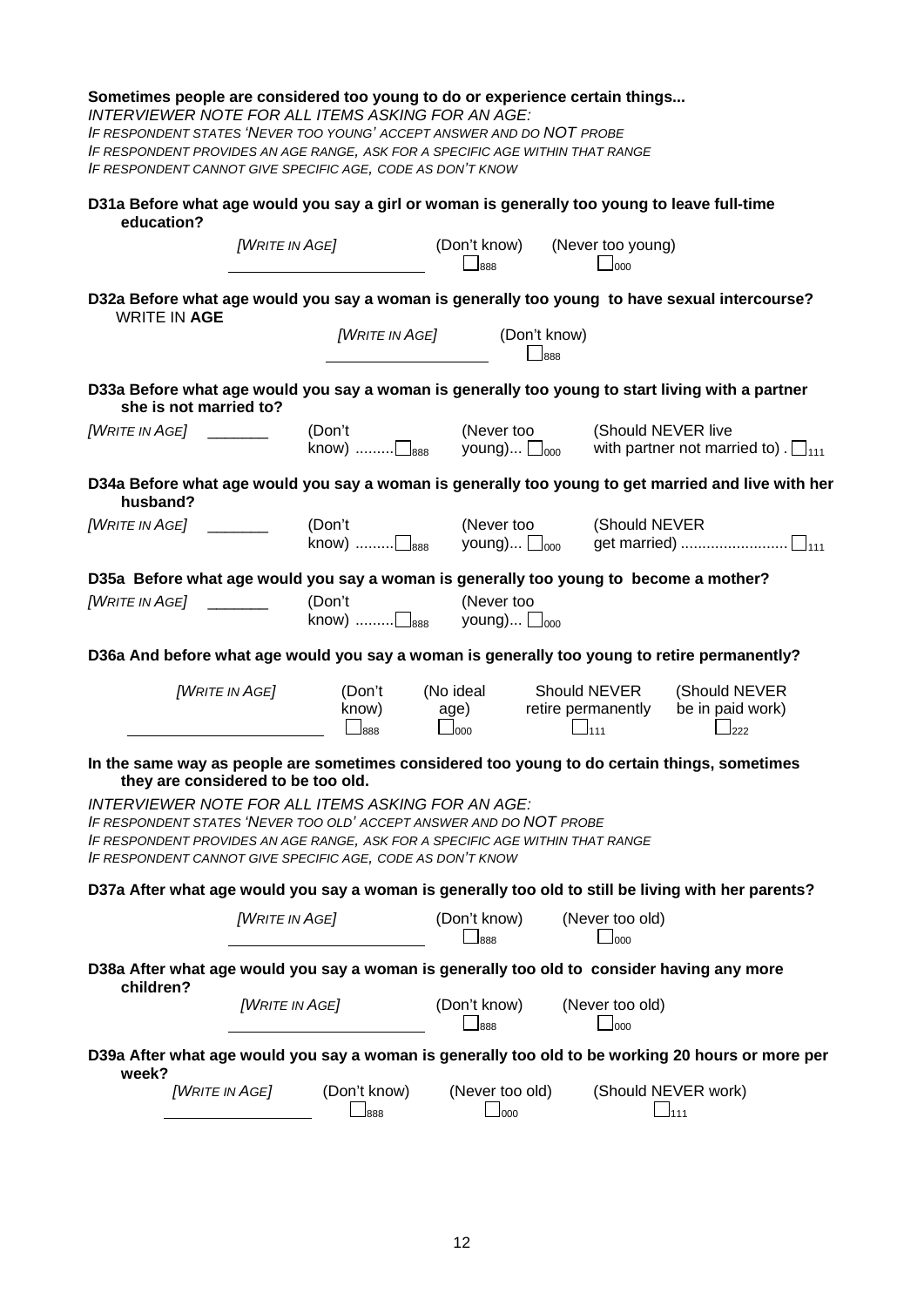## **Using this card** *[CARD 27]***, how much do you approve or disapprove if a woman…** *READ OUT*…

|                                                                         | Strongly<br>disapprove | Disapprove       | Neither approve<br>nor disapprove | Approve           | Strongly<br>Approve        | (Don't<br>know) |
|-------------------------------------------------------------------------|------------------------|------------------|-----------------------------------|-------------------|----------------------------|-----------------|
| D40achooses never to have children?                                     |                        | $\sqcup$         |                                   | $-4$              | $\overline{\phantom{0}}$ 5 | __ 8            |
| D41alives with a partner without being<br>married to him?               |                        | $\vert$          |                                   | $\overline{4}$    | $\Box$ <sub>5</sub>        | __   я          |
| D42ahas a child with a partner she lives<br>with but is not married to? |                        | $\mathsf{I}_2$   |                                   | <sub>4</sub>      |                            |                 |
| D43ahas a full-time job while she has<br>children aged under 3?         |                        | $\mathbf{I}_{2}$ | - 13                              | $\vert$ $\vert_4$ | r Is I                     | - Is            |
| D44agets divorced while she has<br>children aged under 12?              |                        | $\vert$          |                                   | $\overline{A}$    | $\vert$ <sub>5</sub>       |                 |

**Apart from your own feelings, how do you think most people would react if a woman they knew well did any of the following? Please choose your answer from this card** *[CARD 28].* **How would they react if she…***READ OUT*…

|                                                                          |            | Most people would |                 |          |        |  |  |
|--------------------------------------------------------------------------|------------|-------------------|-----------------|----------|--------|--|--|
|                                                                          | Openly     | Secretly          | Not mind either | Approve  | (Don't |  |  |
|                                                                          | disapprove | Disapprove        | way             |          | know)  |  |  |
| D45abecame a mother before the age of 18?                                |            |                   |                 | $\Box$ 4 |        |  |  |
| D46acarried on working after the age of 70?                              |            |                   |                 | 4ـ       |        |  |  |
| D47achose never to have children?                                        |            |                   |                 | $\Box$ 4 |        |  |  |
| D48alived with a partner without being<br>married to him?                |            |                   |                 | $\Box$   |        |  |  |
| D49ahad a child with a partner she lived<br>with but was not married to? |            |                   |                 |          |        |  |  |
| D50ahad a full-time job while she had<br>children aged under 3?          |            |                   |                 |          |        |  |  |
| D51agot divorced while she had children<br>under 12?                     |            |                   |                 | $\Box$   |        |  |  |

**NOW GO TO D52** 

## **GROUP 2**

| I am now going to ask you some questions about boys and men while other people answering the |  |
|----------------------------------------------------------------------------------------------|--|
| survey will be asked about girls and women.                                                  |  |

| INTERVIEWER NOTE FOR ALL ITEMS ASKING FOR AN AGE:                                                                                                                                 |                                                                                                                |                                    |
|-----------------------------------------------------------------------------------------------------------------------------------------------------------------------------------|----------------------------------------------------------------------------------------------------------------|------------------------------------|
| IF RESPONDENT STATES 'IT DEPENDS' ACCEPT ANSWER AND DO NOT PROBE                                                                                                                  |                                                                                                                |                                    |
| IF RESPONDENT PROVIDES AN AGE RANGE. ASK FOR A SPECIFIC AGE WITHIN THAT RANGE                                                                                                     |                                                                                                                |                                    |
| IF RESPONDENT CANNOT GIVE SPECIFIC AGE, CODE AS DON'T KNOW                                                                                                                        |                                                                                                                |                                    |
| D17b People differ in their ideas about the ages at which boys or men become adults, middle-aged<br>and old. At what age, approximately, would you say boys or men become adults? |                                                                                                                |                                    |
| [WRITE IN AGE] ] _________________                                                                                                                                                | (Don't know) $\Box_{888}$ (It depends) $\Box_{000}$                                                            |                                    |
| D18b And at what age, approximately, would you say men reach middle age?                                                                                                          |                                                                                                                |                                    |
| [WRITE IN AGE] ______________________                                                                                                                                             | (Don't know) $\Box_{\text{888}}$                                                                               | (It depends) $\Box$ <sub>000</sub> |
| D19b And at what age, approximately, would you say men reach old age?                                                                                                             | 그 그 사람들은 그 사람들은 그 사람들은 그 사람들을 지르며 그 사람들을 지르며 그 사람들을 지르며 그 사람들을 지르며 그 사람들을 지르며 그 사람들을 지르며 그 사람들을 지르며 그 사람들을 지르며 |                                    |

| 1888<br>, , , , , , , , , , , , , , , |              | 1000                     |
|---------------------------------------|--------------|--------------------------|
|                                       | .Don't know) | <sup>1</sup> It depends) |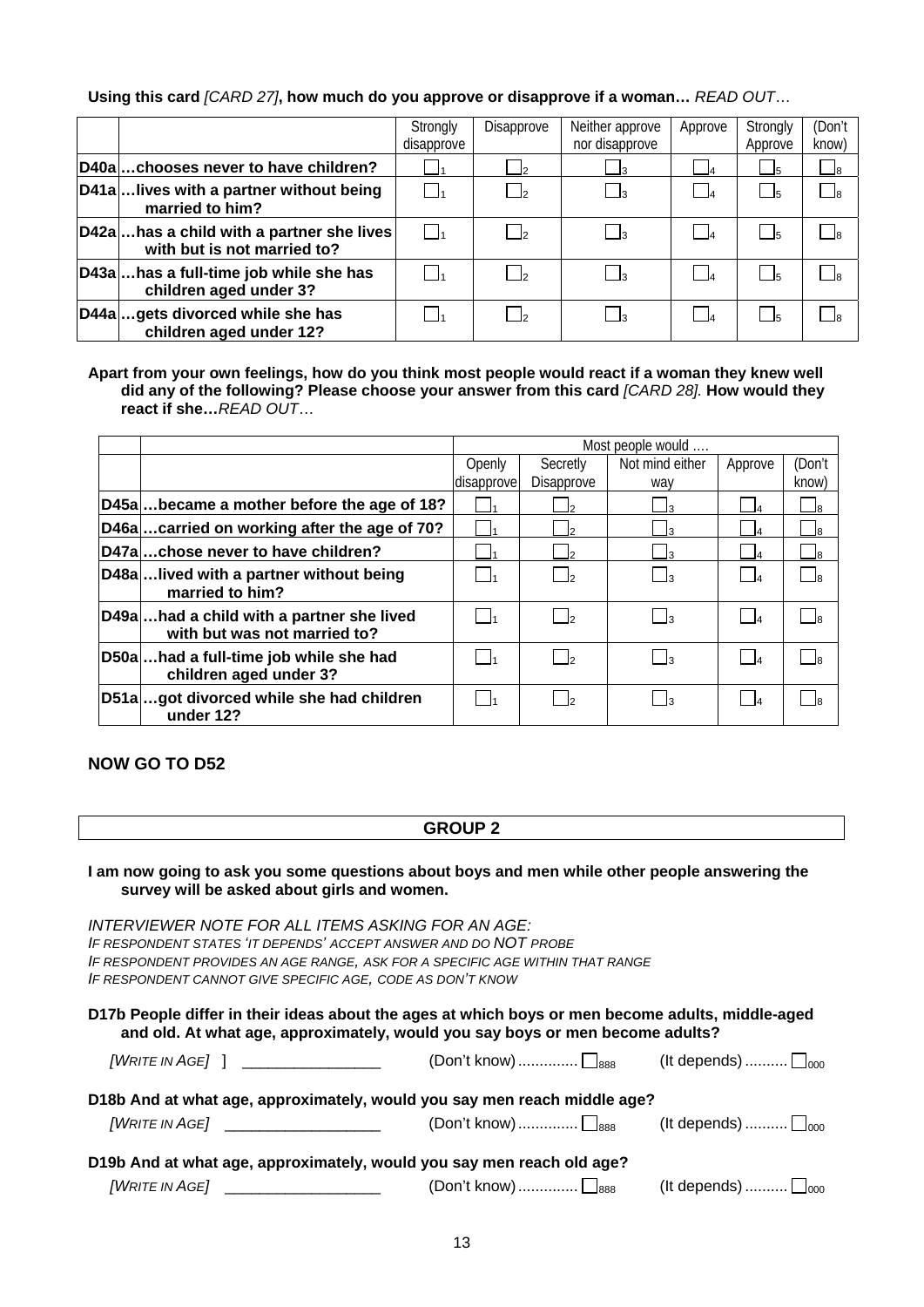**Now some questions about when a man is considered to be an adult.** 

**D20b To be considered an adult how important is it for a man to have left the parental home? Choose your answer from this card.** *[CARD 26]* Not at all important Not important Neither important nor unimportant Important Very important (Don't know) 1 2 3 4 5 8 **D21b To be considered an adult how important is it for a man to have a full-time job? (Choose your answer from this card)** *[CARD 26]* Not at all important Not important Neither important nor unimportant Important Very important (Don't know) 1 2 3 4 5 8 **D22b To be considered an adult how important is it for a man to have lived with a spouse or partner? (Choose your answer from this card)** *[CARD 26]* Not at all important Not important Neither important nor unimportant Important Very important (Don't know) 1 2 3 4 5 8 **D23b And to be considered an adult how important is it for a man to have become a father? (Choose your answer from this card)** *[CARD 26]* Not at all important Not important Neither important nor unimportant Important Very important (Don't know) 1 2 3 4 5 8 **And now some questions about when a man is considered old. D24b To be considered old how important is it for a man to be physically frail? Choose your answer from this card** *[CARD 26]* Not at all important Not important Neither important nor unimportant Important Very important (Don't know) 1 2 3 4 5 8 **D25b To be considered old how important is it for a man to be a grandfather? (Choose your answer from this card)** *[CARD 26]* Not at all important Not important Neither important nor unimportant Important Very important (Don't know) 1 2 3 4 5 8 **D26b And to be considered old, how important is it for a man to need the help of others to look after him? (Choose your answer from this card)** *[CARD 26]* Not at all important Not important Neither important nor unimportant Important Very important (Don't know) 1 2 3 4 5 8 **We are now going to ask you a series of questions about the ideal age for boys or men to do certain things, then about when they are too young and finally about when they are too old to do certain things. In each case please give an approximate age.**  *INTERVIEWER NOTE FOR ALL ITEMS ASKING FOR AN AGE: IF RESPONDENT STATES 'NO IDEAL AGE' ACCEPT ANSWER AND DO NOT PROBE IF RESPONDENT PROVIDES AN AGE RANGE, ASK FOR A SPECIFIC AGE WITHIN THAT RANGE IF RESPONDENT CANNOT GIVE SPECIFIC AGE, CODE AS DON'T KNOW* **D27b In your opinion, what is the ideal age for a boy or man to start living with a partner he is not married to?** 

| [WRITE IN AGE] | 'Don't             | (No ideal             | (Should NEVER live                            |
|----------------|--------------------|-----------------------|-----------------------------------------------|
|                | $know)$<br>____888 | age)  [<br>$\Box$ 000 | with partner not married to). $\square_{000}$ |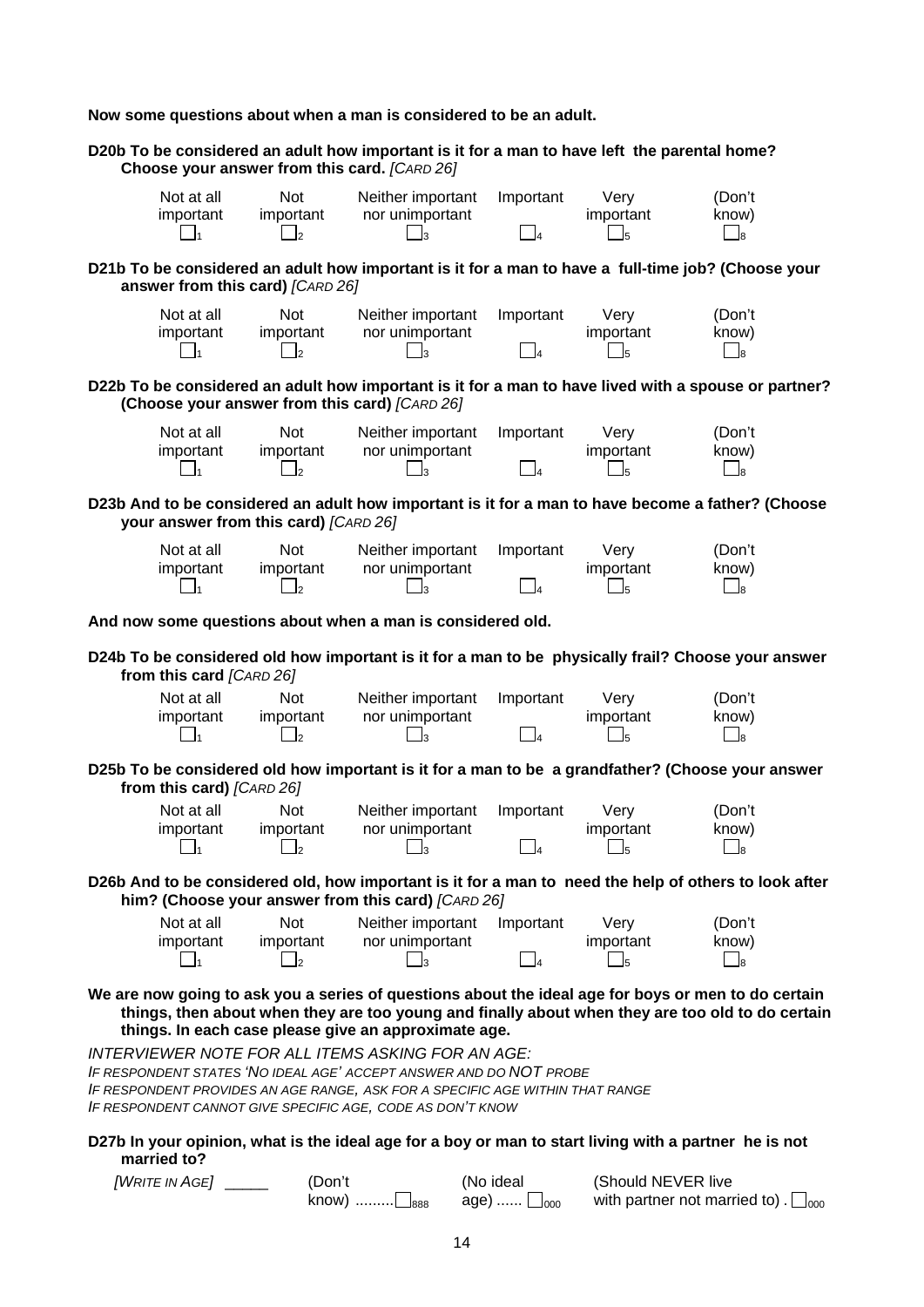| D28b In your opinion, what is the ideal age for a boy or man to get married and live with his wife?                                                                                                                                                                         | (Don't                                | (No ideal                           | (Should NEVER                                         |                                                                     |
|-----------------------------------------------------------------------------------------------------------------------------------------------------------------------------------------------------------------------------------------------------------------------------|---------------------------------------|-------------------------------------|-------------------------------------------------------|---------------------------------------------------------------------|
| D29b In your opinion, what is the ideal age for a boy or man to become a father?                                                                                                                                                                                            |                                       |                                     |                                                       |                                                                     |
| [WRITE IN AGE] $\_\_$                                                                                                                                                                                                                                                       | (Don't<br>know) $\Box$ <sub>888</sub> | (No ideal<br>age)  □ <sub>000</sub> |                                                       |                                                                     |
| D30b In your opinion, what is the ideal age for a man to retire permanently?                                                                                                                                                                                                |                                       |                                     |                                                       |                                                                     |
| [WRITE IN AGE]                                                                                                                                                                                                                                                              | (Don't<br>know)<br>$\Box$ 888         | (No ideal<br>age)<br>$\Box$ 000     | Should NEVER<br>retire permanently<br>$\Box$ 111      | (Should NEVER<br>be in paid work)<br>222                            |
| Sometimes people are considered too young to do or experience certain things                                                                                                                                                                                                |                                       |                                     |                                                       |                                                                     |
| INTERVIEWER NOTE FOR ALL ITEMS ASKING FOR AN AGE:<br>IF RESPONDENT STATES 'NEVER TOO YOUNG' ACCEPT ANSWER AND DO NOT PROBE<br>IF RESPONDENT PROVIDES AN AGE RANGE, ASK FOR A SPECIFIC AGE WITHIN THAT RANGE.<br>IF RESPONDENT CANNOT GIVE SPECIFIC AGE, CODE AS DON'T KNOW. |                                       |                                     |                                                       |                                                                     |
| D31b Before what age would you say a boy or man is generally too young to leave full-time<br>education?                                                                                                                                                                     |                                       |                                     |                                                       |                                                                     |
| [WRITE IN AGE]                                                                                                                                                                                                                                                              |                                       | (Don't know)<br>$\Box$ 888          | (Never too young)<br>$\Box$ 000                       |                                                                     |
| D32b Before what age would you say a man is generally too young to have sexual intercourse?<br><b>WRITE IN AGE</b>                                                                                                                                                          |                                       |                                     |                                                       |                                                                     |
|                                                                                                                                                                                                                                                                             | <b>[WRITE IN AGE]</b>                 |                                     | (Don't know)<br>$\mathsf{\underline{\mathsf{L}}}$ 888 |                                                                     |
| D33b Before what age would you say a man is generally too young to start living with a partner he is<br>not married to?                                                                                                                                                     |                                       |                                     |                                                       |                                                                     |
| <b>[WRITE IN AGE]</b>                                                                                                                                                                                                                                                       | (Don't<br>know) □888                  | (Never too<br>young) $\Box_{000}$   |                                                       | (Should NEVER live<br>with partner not married to). $\square_{000}$ |
| D34b Before what age would you say a man is generally too young to get married and live with his<br>wife?                                                                                                                                                                   |                                       |                                     |                                                       |                                                                     |
| [WarTE INAGE]                                                                                                                                                                                                                                                               | (Don't<br>know) □888                  | (Never too<br>young) $\Box_{000}$   | (Should NEVER                                         |                                                                     |
| D35b Before what age would you say a man is generally too young to become a father?                                                                                                                                                                                         |                                       |                                     |                                                       |                                                                     |
|                                                                                                                                                                                                                                                                             | (Don't<br>know) ………□ <sub>888</sub>   | (Never too<br>young) $\Box_{000}$   |                                                       |                                                                     |
| D36b And before what age would you say a man is generally too young to retire permanently?                                                                                                                                                                                  |                                       |                                     |                                                       |                                                                     |
| [WRITE IN AGE]                                                                                                                                                                                                                                                              | (Don't<br>know)<br>$\Box$ 888         | (No ideal<br>age)<br>$\Box$ 000     | Should NEVER<br>retire permanently<br>$\Box$ 111      | (Should NEVER<br>be in paid work)<br>$\Box$ 222                     |
| In the same way as people are sometimes considered too young to do certain things, sometimes<br>they are considered to be too old.                                                                                                                                          |                                       |                                     |                                                       |                                                                     |

*INTERVIEWER NOTE FOR ALL ITEMS ASKING FOR AN AGE: IF RESPONDENT STATES 'NEVER TOO OLD' ACCEPT ANSWER AND DO NOT PROBE IF RESPONDENT PROVIDES AN AGE RANGE, ASK FOR A SPECIFIC AGE WITHIN THAT RANGE*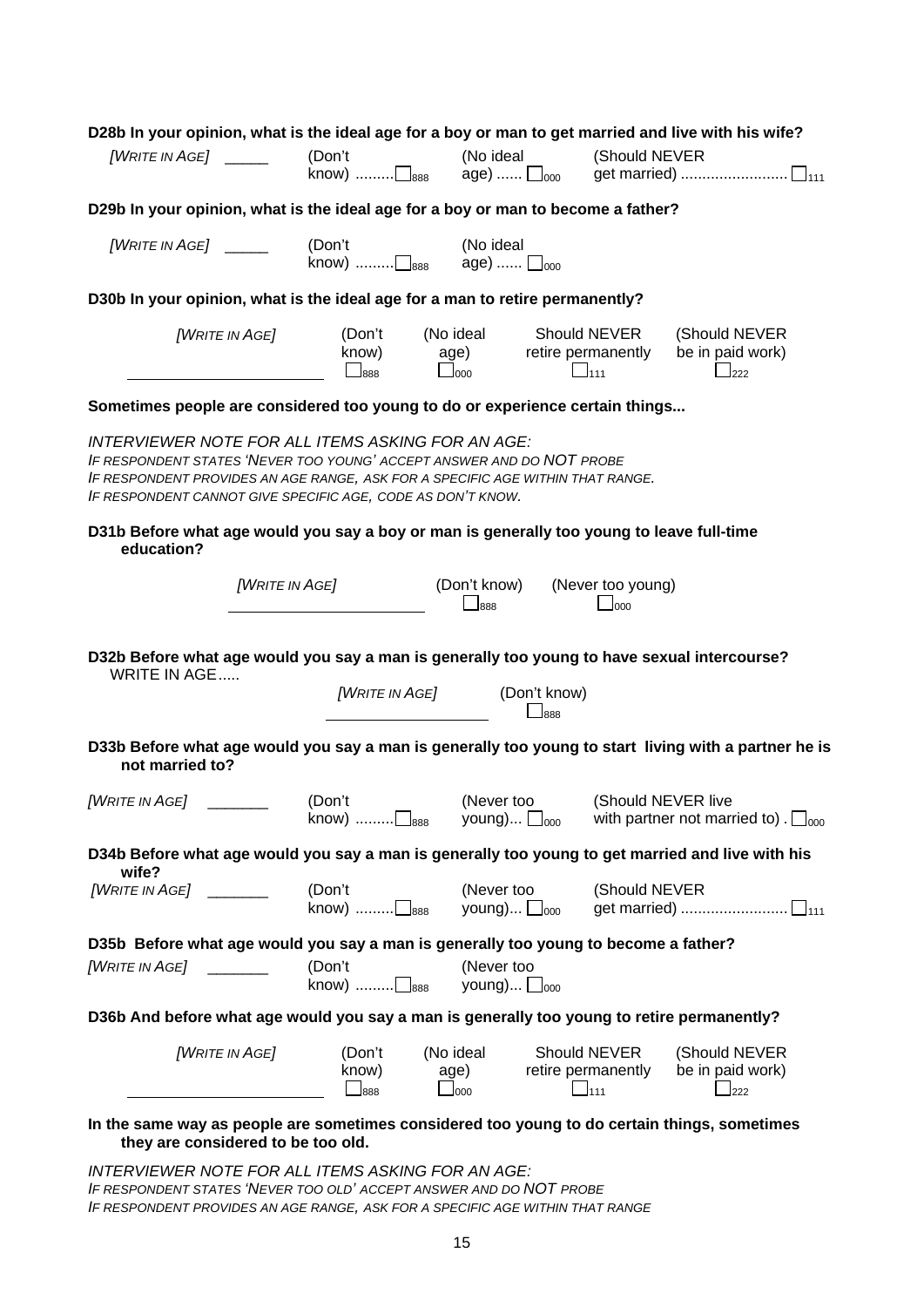*IF RESPONDENT CANNOT GIVE SPECIFIC AGE, CODE AS DON'T KNOW*

| <b>[WRITE IN AGE]</b> | (Don't know)<br>$\Box$ 888                   | (Never too old)<br>$\Box$ 000                                                                         |
|-----------------------|----------------------------------------------|-------------------------------------------------------------------------------------------------------|
|                       |                                              | D38b After what age would you say a man is generally too old to consider having any more children?    |
| <b>[WRITE IN AGE]</b> | (Don't know)<br>$\overline{\phantom{a}}$ 888 | (Never too old)<br>$\Box$ 000                                                                         |
|                       |                                              | D39b After what age would you say a man is generally too old to be working 20 hours or more per week? |

*[WRITE IN AGE]* (Don't know) (Never too old) (Should NEVER work) 888 000 111

## **Using this card** *[CARD 27]***, how much do you approve or disapprove if a man …** *READ OUT*…

|                                                                        | Strongly<br>disapprove | Disapprove               | Neither approve<br>nor disapprove | Approve        | Strongly<br>Approve | (Don't<br>know)          |
|------------------------------------------------------------------------|------------------------|--------------------------|-----------------------------------|----------------|---------------------|--------------------------|
| D40bchooses never to have children?                                    |                        | - 12                     |                                   | $-4$           | - 15                | $\Box$ 8                 |
| D41b  lives with a partner without being<br>married to her?            |                        |                          |                                   |                |                     | $\overline{\phantom{a}}$ |
| D42bhas a child with a partner he lives<br>with but is not married to? |                        |                          |                                   | $\overline{A}$ |                     | ۱я                       |
| D43b  has a full-time job while he has<br>children aged under 3?       |                        | $\overline{\phantom{a}}$ |                                   | $\overline{A}$ |                     | ່ ⊿ຂ                     |
| D44bgets divorced while he has children<br>aged under 12?              |                        |                          |                                   | $\overline{a}$ |                     | ାa                       |

#### **Apart from your own feelings, how do you think most people would react if a man they knew well did any of the following? Please choose your answer from this card** *[CARD 28].* **How would they react if he…***READ OUT*…

|                                                                         |                   | Most people would |                 |                   |        |  |  |  |
|-------------------------------------------------------------------------|-------------------|-------------------|-----------------|-------------------|--------|--|--|--|
|                                                                         | Openly            | Secretly          | Not mind either | Approve           | (Don't |  |  |  |
|                                                                         | disapprove        | Disapprove        | way             |                   | know)  |  |  |  |
| D45bbecame a father before the age of 18?                               |                   |                   |                 | $\Box$ 4          | ⊿8     |  |  |  |
| D46bcarried on working after the age of 70?                             |                   |                   |                 | $\Box$ 4          | ⊿8     |  |  |  |
| D47bchose never to have children?                                       |                   |                   |                 | $\Box$ 4          | ⊿8     |  |  |  |
| D48blived with a partner without being<br>married to her?               |                   | - 12              | <u>— Із</u>     | $\vert$ $\vert$ 4 | _ ls   |  |  |  |
| D49bhad a child with a partner he lived with<br>but was not married to? | $\vert \ \vert_1$ | $\mathsf{I}$      | ∟∃з             | $\Box$            | -la    |  |  |  |
| D50bhad a full-time job while he had<br>children aged under 3?          |                   | $\vert$           | - 13            | $\vert$ $\vert$   | - Is   |  |  |  |
| D51bgot divorced while he had children<br>under 12?                     |                   | $\mathsf{I}$      | - 13            | $\vert$ $\vert$ 4 | — Ів   |  |  |  |

| ╌<br>. |  |
|--------|--|
|        |  |

**D52 Do you generally plan for your future or do you just take each day as it comes? Please express your opinion on a scale of 0 to 10, where 0 means 'I plan for my future as much as possible' and 10 means 'I just take each day as it comes'.** *[CARD 29]* 

| I plan for the<br>future as much<br>as possible |  |  |  |                            |                              |               | I just take<br>each day as<br>it comes | (Don't Know)              |    |           |
|-------------------------------------------------|--|--|--|----------------------------|------------------------------|---------------|----------------------------------------|---------------------------|----|-----------|
|                                                 |  |  |  | $\vert \vert_{\mathsf{E}}$ | $\vert \vert_{\mathfrak{s}}$ | $\vert \vert$ | $\vert$ $\vert$ <sub>2</sub>           | $\mathsf{I}$ $\mathsf{I}$ | 10 | $\Box$ 88 |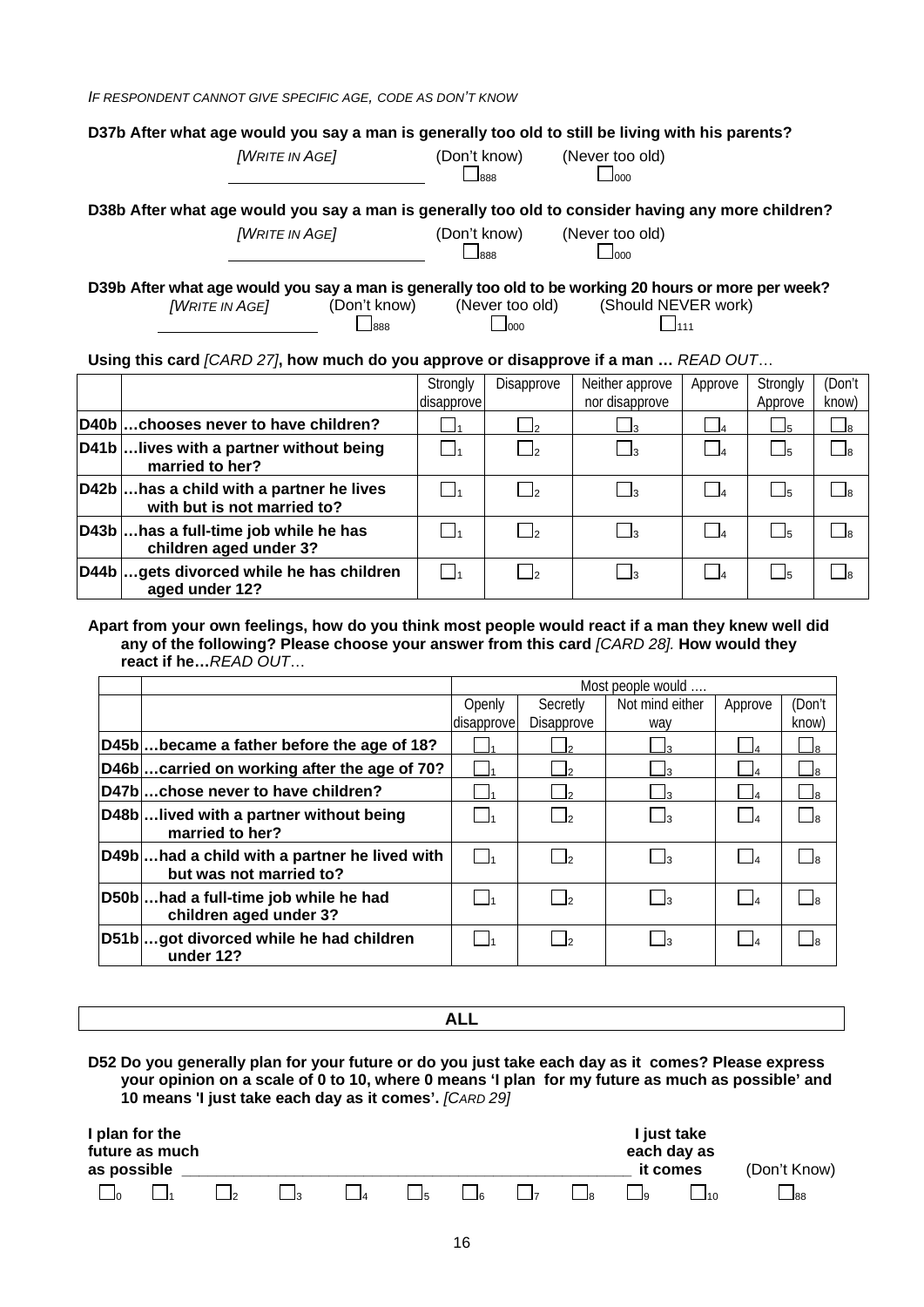**I would now like to ask you a few questions about your views on retirement.** 

**D53 How worried are you, if at all, that your income in old age will not be adequate enough to cover your later years. Please express your opinion on a scale of 0 to 10, where 0 means 'not worried at all' and 10 means 'extremely worried'.** *[CARD 30]*

| <b>Not worried</b><br>at all |                                                                                                                                                                                                                                                                                                                                                                             |          |                             |                                                                                                                                                                                                   |                     |                                      |                |                            |                | <b>Extremely</b><br>worried                              | (Don't Know)                                                                                           |
|------------------------------|-----------------------------------------------------------------------------------------------------------------------------------------------------------------------------------------------------------------------------------------------------------------------------------------------------------------------------------------------------------------------------|----------|-----------------------------|---------------------------------------------------------------------------------------------------------------------------------------------------------------------------------------------------|---------------------|--------------------------------------|----------------|----------------------------|----------------|----------------------------------------------------------|--------------------------------------------------------------------------------------------------------|
| __ ]ი                        | $\mathsf{l}_\mathsf{=}$ 1                                                                                                                                                                                                                                                                                                                                                   | $\Box$ 2 | $\Box_3$                    | $\Box_4$                                                                                                                                                                                          | $\mathsf{J}_5$      | ەك                                   | $\mathsf{I}_7$ | ⊥ls                        | وا             | $\Box$ 10                                                | $\Box$ 88                                                                                              |
|                              | D54 Choosing your answer from this card, please tell me who you think should be mainly<br>responsible for providing people with an adequate standard of living in their old age? Please<br>express your opinion on a scale of 0 to 10, where 0 means 'mainly the responsibility of the<br>individual' and 10 means 'mainly the responsibility of the government'. [CARD 31] |          |                             |                                                                                                                                                                                                   |                     |                                      |                |                            |                |                                                          |                                                                                                        |
| <b>Mainly the</b>            | responsibility of<br>the individual                                                                                                                                                                                                                                                                                                                                         |          |                             |                                                                                                                                                                                                   |                     |                                      |                |                            |                | <b>Mainly the</b><br>responsibility of<br>the government | (Don't Know)                                                                                           |
| $\Box$                       | $\Box$                                                                                                                                                                                                                                                                                                                                                                      | $\Box$ 2 | $\Box_3$                    | $\vert$ 4                                                                                                                                                                                         | $\Box$ <sub>5</sub> | $\mathsf{a}$                         | $\mathbf{I}$   | _ls                        | $\overline{9}$ | $\square$ <sub>10</sub>                                  | $\Box$ 88                                                                                              |
|                              |                                                                                                                                                                                                                                                                                                                                                                             |          |                             | D55 Please think about all types of savings such as bank accounts, investments, private and<br>specifically in order to live comfortably in your old age?                                         |                     |                                      |                |                            |                |                                                          | company pensions as well as property. Are you currently saving or have you saved in the past           |
|                              | $Yes$ $\bigsqcup_1$                                                                                                                                                                                                                                                                                                                                                         |          |                             | $\mathsf{No}\dots\dots\dots\sqcap_\mathsf{2}$                                                                                                                                                     |                     |                                      |                |                            |                | (Don't Know) $\square_8$                                 |                                                                                                        |
|                              | <b>Section E</b>                                                                                                                                                                                                                                                                                                                                                            |          |                             |                                                                                                                                                                                                   |                     |                                      |                |                            |                |                                                          |                                                                                                        |
|                              |                                                                                                                                                                                                                                                                                                                                                                             |          |                             | Now some questions about things you may have done in the past 12 months.                                                                                                                          |                     |                                      |                |                            |                |                                                          |                                                                                                        |
|                              |                                                                                                                                                                                                                                                                                                                                                                             |          |                             | E1 In the past 12 months, how often did you get involved in work for voluntary or charitable<br>organisations? Please use this card. [CARD 32]                                                    |                     |                                      |                |                            |                |                                                          |                                                                                                        |
|                              | At least once a<br>week                                                                                                                                                                                                                                                                                                                                                     |          | At least<br>once a<br>month | At least once<br>every three<br>months                                                                                                                                                            |                     | At least<br>once every<br>six months |                | Less often                 |                | <b>Never</b>                                             | (Don't<br>know)                                                                                        |
|                              | $\Box$                                                                                                                                                                                                                                                                                                                                                                      |          | $\Box$ <sub>2</sub>         | $\mathbf{I}_3$                                                                                                                                                                                    |                     | $\mathsf{L}_{\mathsf{L}_{4}}$        |                | $\_$ 5                     |                | $\Box_6$                                                 | $\Box$ 88                                                                                              |
|                              | this card. [CARD 32]                                                                                                                                                                                                                                                                                                                                                        |          |                             | E2 Not counting anything you do for your family, in your work, or within voluntary organisations,<br>how often, in the past 12 months, did you actively provide help for other people? Please use |                     |                                      |                |                            |                |                                                          |                                                                                                        |
|                              | week                                                                                                                                                                                                                                                                                                                                                                        |          | once a<br>month             | At least once a At least At least once At least<br>every three<br>months                                                                                                                          |                     | once every<br>six months             |                | Less often                 |                | Never                                                    | (Don't<br>know)                                                                                        |
|                              | $\Box_1$                                                                                                                                                                                                                                                                                                                                                                    |          | $\Box$ 2                    | $\Box$ 3                                                                                                                                                                                          |                     | $\Box_4$                             |                | $\overline{\phantom{0}}$ 5 |                | $\Box$ 6                                                 | $\Box$ 88                                                                                              |
|                              | RESPONDENT THINKS ARE RELEVANT.<br>Please use this card. [CARD 32]                                                                                                                                                                                                                                                                                                          |          |                             | area? INTERVIEWER NOTE: 'ACTIVITIES ORGANISED IN YOUR LOCAL AREA' SHOULD INCLUDE ANY THE                                                                                                          |                     |                                      |                |                            |                |                                                          | E3 And in the past 12 months, how often did you help with or attend activities organised in your local |
|                              | At least once a<br>week                                                                                                                                                                                                                                                                                                                                                     |          | At least<br>once a          | At least once<br>every three<br>months                                                                                                                                                            |                     | At least<br>once every<br>six months |                | Less often                 |                | Never                                                    | (Don't<br>know)                                                                                        |
|                              | $\Box_1$                                                                                                                                                                                                                                                                                                                                                                    |          | month<br>$\Box_2$           | $\Box_3$                                                                                                                                                                                          |                     | $\Box_4$                             |                | $\Box_5$                   |                | $\Box_6$                                                 | $\Box$ 88                                                                                              |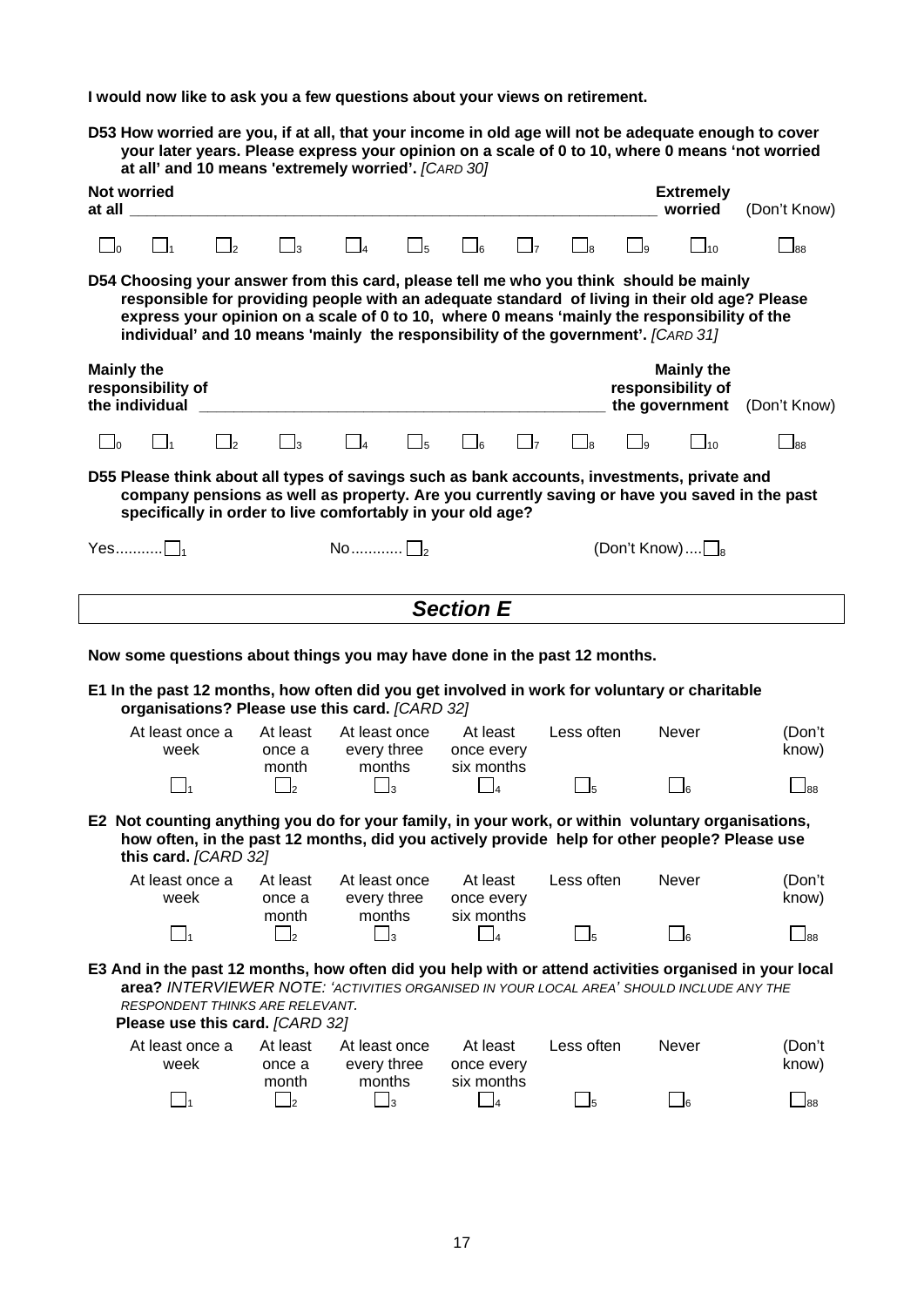## **And now we want to ask you some questions about how you feel about yourself and your life.**

**Using this card,** *[CARD 33]* **please say how much you agree or disagree with each of the following statements.** *READ OUT EACH STATEMENT AND CODE IN GRID*

|     |                                                                                                                                                                                            |                  | Agree | Agree    | Neither agree | Disagree Disagree (Don't |                |        |
|-----|--------------------------------------------------------------------------------------------------------------------------------------------------------------------------------------------|------------------|-------|----------|---------------|--------------------------|----------------|--------|
|     |                                                                                                                                                                                            |                  |       | Strongly | nor disagree  |                          | Strongly Know) |        |
| E4  |                                                                                                                                                                                            |                  |       |          |               |                          |                |        |
| E5  |                                                                                                                                                                                            |                  |       |          |               |                          |                |        |
| E6  |                                                                                                                                                                                            |                  |       |          |               |                          |                |        |
| E7. | On the whole my life is close to how I                                                                                                                                                     |                  |       |          |               |                          |                |        |
|     |                                                                                                                                                                                            |                  |       |          |               |                          |                |        |
|     | I will now read out a list of the ways you might have felt or behaved during the past week. Using this<br>card [CARD 34], please tell me how much of the time during the past weekREAD OUT |                  |       |          |               |                          |                |        |
|     |                                                                                                                                                                                            | None or almost   |       | Some of  |               | Most of All or almost    |                | (Don't |
|     |                                                                                                                                                                                            | none of the time |       | the time | the time      | all of the time          |                | know)  |
|     |                                                                                                                                                                                            |                  |       |          |               |                          |                |        |
|     | E9  you felt that everything you did                                                                                                                                                       |                  |       |          |               |                          |                |        |
|     |                                                                                                                                                                                            |                  |       |          |               |                          |                |        |
|     |                                                                                                                                                                                            |                  |       |          |               |                          |                |        |
|     |                                                                                                                                                                                            |                  |       |          |               |                          |                |        |
|     |                                                                                                                                                                                            |                  |       |          |               |                          |                |        |
|     |                                                                                                                                                                                            |                  |       |          |               |                          |                |        |
|     |                                                                                                                                                                                            |                  |       |          |               |                          |                |        |
|     |                                                                                                                                                                                            |                  |       |          |               |                          |                |        |
|     | And please tell me how much of the time during the past week                                                                                                                               |                  |       |          |               |                          |                |        |
|     |                                                                                                                                                                                            |                  |       |          |               |                          |                |        |
|     |                                                                                                                                                                                            |                  |       |          |               |                          |                |        |
|     |                                                                                                                                                                                            |                  |       |          |               |                          |                |        |
|     |                                                                                                                                                                                            |                  |       |          |               |                          |                |        |
|     |                                                                                                                                                                                            |                  |       |          |               |                          |                |        |
|     | E22  you felt really rested when you                                                                                                                                                       |                  |       |          |               |                          |                |        |
|     |                                                                                                                                                                                            |                  |       |          |               |                          |                |        |
|     | Using this card (CARD 35), please tell me to what extent you agree or disagree with each of the<br>following statements. READ OUT EACH STATEMENT AND CODE IN GRID                          |                  |       |          |               |                          |                |        |
|     |                                                                                                                                                                                            |                  | Agree | Agree    | Neither agree | Disagree                 | Disagree       | (Don't |
|     |                                                                                                                                                                                            |                  |       | Strongly | nor disagree  |                          | Strongly       | Know)  |
|     | E23 I feel I am free to decide for myself                                                                                                                                                  |                  |       |          |               |                          |                |        |
|     | E24 In my daily life, I seldom have time                                                                                                                                                   |                  |       |          |               |                          |                |        |
|     | E25 In my daily life I get very little                                                                                                                                                     |                  |       |          |               |                          |                |        |
|     |                                                                                                                                                                                            |                  |       |          |               |                          |                |        |
|     | E27 Most days I feel a sense of                                                                                                                                                            |                  |       |          |               |                          |                |        |
|     |                                                                                                                                                                                            |                  |       |          |               |                          |                |        |
|     | E29 When things go wrong in my life, it<br>generally takes me a long time to                                                                                                               |                  |       |          |               |                          |                |        |
|     |                                                                                                                                                                                            |                  |       |          |               |                          |                |        |
|     |                                                                                                                                                                                            |                  |       |          |               |                          |                |        |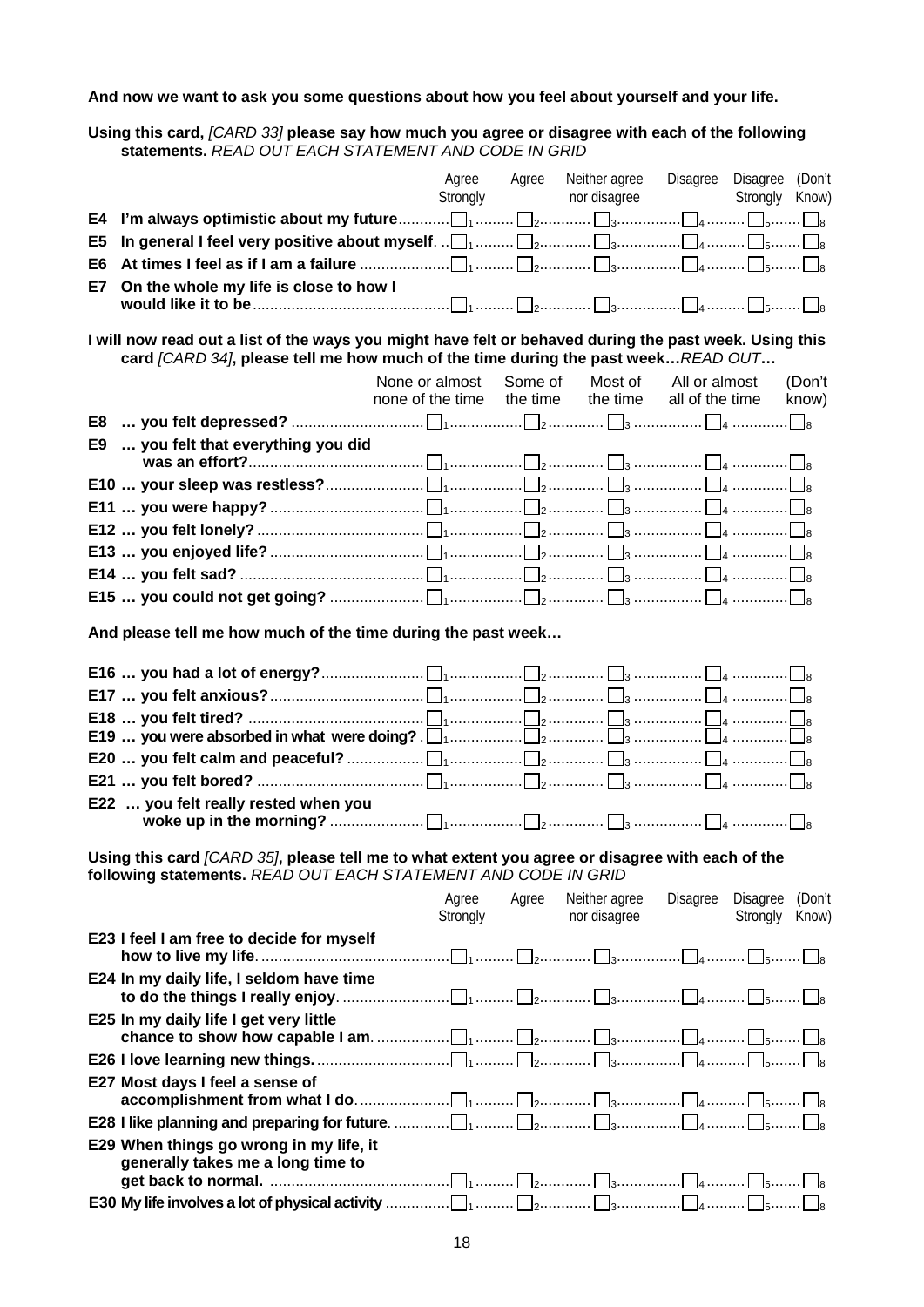| <b>Extremely</b><br><b>Extremely</b><br>dissatisfied<br>satisfied (Don't Know)<br>$\Box$ o<br>$\Box_3$<br>$\Box$ 1<br>$\mathbf{r}_{1}$<br>$\overline{2}$<br>$\mathsf{\overline{\mathsf{5}}}$<br>J6<br>$\mathsf{\overline{\mathsf{1}}_{10}}$<br>$\overline{4}$<br>_l8<br>J9<br>E32 And how satisfied are you with your present standard of living? [CARD 36]<br><b>Extremely</b><br><b>Extremely</b><br>dissatisfied<br>satisfied (Don't Know)<br>$\Box_3$<br>$\Box$ <sub>5</sub><br>$\Box$ 6<br>$\Box$ 7<br>$\lceil \cdot \rceil_0$<br>$\overline{2}$<br>$\overline{4}$ | $\Box$ 88                   |  |  |  |  |  |  |  |
|-------------------------------------------------------------------------------------------------------------------------------------------------------------------------------------------------------------------------------------------------------------------------------------------------------------------------------------------------------------------------------------------------------------------------------------------------------------------------------------------------------------------------------------------------------------------------|-----------------------------|--|--|--|--|--|--|--|
|                                                                                                                                                                                                                                                                                                                                                                                                                                                                                                                                                                         |                             |  |  |  |  |  |  |  |
|                                                                                                                                                                                                                                                                                                                                                                                                                                                                                                                                                                         |                             |  |  |  |  |  |  |  |
|                                                                                                                                                                                                                                                                                                                                                                                                                                                                                                                                                                         |                             |  |  |  |  |  |  |  |
|                                                                                                                                                                                                                                                                                                                                                                                                                                                                                                                                                                         |                             |  |  |  |  |  |  |  |
| $\Box$ 1<br>$\Box$ 10<br>9ل                                                                                                                                                                                                                                                                                                                                                                                                                                                                                                                                             | $\Box$ 88                   |  |  |  |  |  |  |  |
| Using this card [CARD 37] please tell me how much of the time spent with your immediate family<br><b>isREAD OUT</b>                                                                                                                                                                                                                                                                                                                                                                                                                                                     |                             |  |  |  |  |  |  |  |
| <b>INTERVIEWER NOTE: 'IMMEDIATE FAMILY' INCLUDES CHILDREN, PARENTS, SIBLINGS AND SPOUSE/PARTNER</b><br>'DOES NOT APPLY' MEANS 'NO TIME SPENT WITH IMMEDIATE FAMILY' OR 'NO IMMEDIATE FAMILY'.                                                                                                                                                                                                                                                                                                                                                                           |                             |  |  |  |  |  |  |  |
| <b>None</b><br>All of<br>(Does<br>of the<br>the<br>not<br>time<br>time<br>apply)                                                                                                                                                                                                                                                                                                                                                                                                                                                                                        | (Don't<br>know)             |  |  |  |  |  |  |  |
| E33enjoyable?<br>_l0<br><b>_55</b><br>J6<br>E34stressful?<br>$\overline{55}$                                                                                                                                                                                                                                                                                                                                                                                                                                                                                            | 88L<br>_88                  |  |  |  |  |  |  |  |
| Using this card [CARD 38], please tell me to what extent READ OUT                                                                                                                                                                                                                                                                                                                                                                                                                                                                                                       |                             |  |  |  |  |  |  |  |
| A<br><b>Not</b><br>great<br>deal<br>at all -                                                                                                                                                                                                                                                                                                                                                                                                                                                                                                                            | (Don't<br>know)             |  |  |  |  |  |  |  |
| E35  you get a chance to learn<br>$\Box$ o<br>$\Box$ <sub>3</sub><br>$\Box_4$<br>$\Box_5$<br>$\vert$ $\vert_1$<br>$\Box$ 2<br>$\Box_6$                                                                                                                                                                                                                                                                                                                                                                                                                                  | $\overline{\phantom{0}}$ 88 |  |  |  |  |  |  |  |
| new things?<br>E36 you feel that people in your<br>$\Box$ <sub>2</sub><br>$\Box_3$<br>$\Box_1$<br>$\Box$<br>$\Box$ o<br>$\Box_4$<br>$\Box$ 6<br>local area help one                                                                                                                                                                                                                                                                                                                                                                                                     | $\overline{\phantom{0}}$ 88 |  |  |  |  |  |  |  |
| another?<br>E37  you feel that people treat<br>$\Box$ o<br>$\Box$ <sub>2</sub><br>$\Box_3$<br>$\Box$<br>$\Box$ 1<br>$\Box$ 4<br>$\Box$ 6<br>you with respect?                                                                                                                                                                                                                                                                                                                                                                                                           | $\overline{\phantom{0}}$ 88 |  |  |  |  |  |  |  |
| E38  you feel that people treat<br>∟ل<br>l2<br>l3<br>J5<br>you unfairly?                                                                                                                                                                                                                                                                                                                                                                                                                                                                                                | 88                          |  |  |  |  |  |  |  |
| E39  you feel that you get the<br>$\Box$<br>$\mathbf{I}$<br>$\mathsf{I}_2$<br>$\mathsf{I}_3$<br>recognition you deserve<br>for what you do?                                                                                                                                                                                                                                                                                                                                                                                                                             | 88                          |  |  |  |  |  |  |  |
| Using this card [CARD 39], please say to what extent you agree or disagree with each of the following<br>statements.                                                                                                                                                                                                                                                                                                                                                                                                                                                    |                             |  |  |  |  |  |  |  |
| Agree<br>Agree<br>Neither agree Disagree<br><b>Disagree</b><br>Strongly<br>nor disagree<br>Strongly                                                                                                                                                                                                                                                                                                                                                                                                                                                                     | (Don't<br>Know)             |  |  |  |  |  |  |  |
| E40 I generally feel that what I do in<br>my life is valuable and worthwhile $\ldots \ldots \square_1 \ldots \ldots \square_2 \ldots \ldots \square_3 \ldots \ldots \square_4 \ldots \ldots \square_5 \ldots \ldots \square_8$                                                                                                                                                                                                                                                                                                                                          |                             |  |  |  |  |  |  |  |
| E41 If I help someone I expect some                                                                                                                                                                                                                                                                                                                                                                                                                                                                                                                                     |                             |  |  |  |  |  |  |  |
| E42 The way things are now, I find it hard<br>to be hopeful about the future of the                                                                                                                                                                                                                                                                                                                                                                                                                                                                                     |                             |  |  |  |  |  |  |  |
| E43 There are people in my life who really                                                                                                                                                                                                                                                                                                                                                                                                                                                                                                                              |                             |  |  |  |  |  |  |  |
| E44 For most people in Ireland life is                                                                                                                                                                                                                                                                                                                                                                                                                                                                                                                                  |                             |  |  |  |  |  |  |  |
| E45 I feel close to the people in my                                                                                                                                                                                                                                                                                                                                                                                                                                                                                                                                    |                             |  |  |  |  |  |  |  |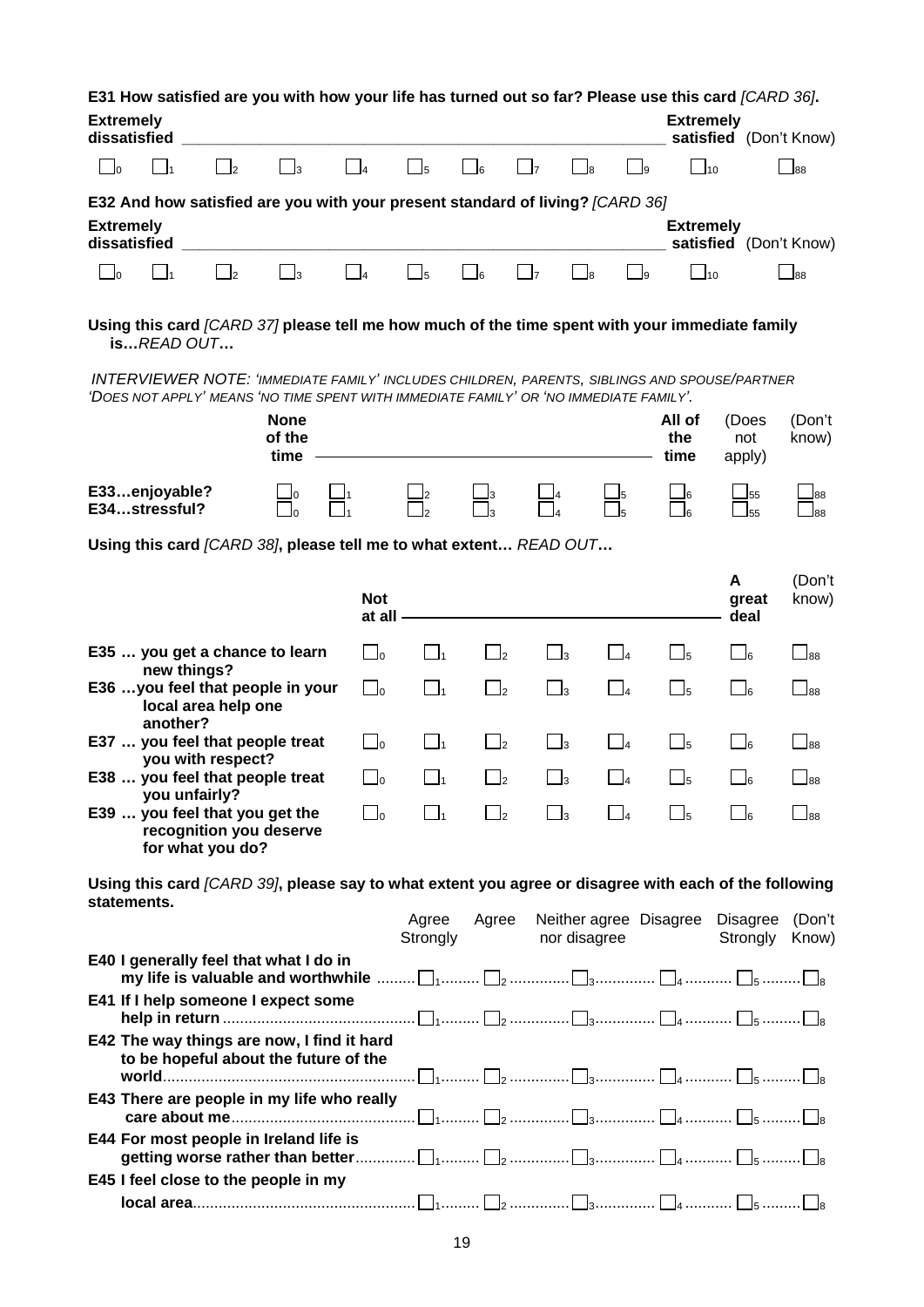| E46 Do you ever feel frustrated by having watched too much television? [CARD 40]                                                                                                         |                                |                                           |                     |                            |           |                   |                        |                                            |              |                        |
|------------------------------------------------------------------------------------------------------------------------------------------------------------------------------------------|--------------------------------|-------------------------------------------|---------------------|----------------------------|-----------|-------------------|------------------------|--------------------------------------------|--------------|------------------------|
| Yes, often                                                                                                                                                                               |                                | Yes,<br>sometimes                         | Occasionally        |                            | No, never |                   |                        | Never watch<br>TV                          |              | (Don't know)           |
| $\begin{bmatrix} 1 \end{bmatrix}$                                                                                                                                                        |                                | $\mathbf{I}_2$                            | $\Box_3$            |                            | $\Box_4$  |                   |                        | $\Box$ 5                                   |              | $\Box$ 8               |
| E47 Can I just check, are you currently in paid work of any kind?                                                                                                                        |                                |                                           |                     |                            |           |                   |                        |                                            |              |                        |
| Yes $\Box_1$ ASK E48                                                                                                                                                                     |                                | No $\Box_2 \rightarrow$ GO TO F1          |                     |                            |           |                   |                        | (Don't know) $\Box_8 \rightarrow$ GO TO F1 |              |                        |
| ASK THE FOLLOWING IF RESPONDENT IS IN PAID WORK (CODE 1 AT E47). IF NOT IN PAID WORK, GO TO F1.                                                                                          |                                |                                           |                     |                            |           |                   |                        |                                            |              |                        |
| E48 All things considered, how satisfied are you with your present job? [CARD 41]<br><b>INTERVIEWER NOTE: IF MORE THAN ONE JOB, RESPONDENT SHOULD ANSWER ABOUT THEIR MAIN JOB.</b>       |                                |                                           |                     |                            |           |                   |                        |                                            |              |                        |
| <b>Extremely</b><br>dissatisfied                                                                                                                                                         |                                |                                           |                     |                            |           |                   |                        | <b>Extremely</b>                           |              | satisfied (Don't Know) |
| $\Box$ 1<br>$\Box$ o<br>$\Box$ 2                                                                                                                                                         | $\Box_3$                       | $\begin{array}{ c c } \hline \end{array}$ | $\Box$ <sub>5</sub> | $\Box$ 6                   | $\Box$    | $\Box$ 8          | $\Box$ <sub>9</sub>    | $\Box$ 10                                  |              | $\Box$ 88              |
| E49 How satisfied are you with the balance between the time you spend on your paid work and the<br>time you spend on other aspects of your life? [CARD 41]                               |                                |                                           |                     |                            |           |                   |                        |                                            |              |                        |
| <b>Extremely</b><br>dissatisfied                                                                                                                                                         |                                |                                           |                     |                            |           |                   |                        | <b>Extremely</b>                           |              | satisfied (Don't Know) |
| $\Box$ <sub>2</sub><br>$\Box$ 1<br>$\Box$                                                                                                                                                | $\square_3$                    | $\Box_4$                                  | $\Box_5$            | $\mathsf{J}_6$             | $\Box$ 7  | _ 8               | وا__                   | $\Box$ <sub>10</sub>                       |              | $\Box$ 88              |
| How much of the time do you find your job [CARD 42]READ OUT                                                                                                                              |                                |                                           |                     |                            |           |                   |                        |                                            |              |                        |
|                                                                                                                                                                                          |                                | None                                      |                     |                            |           |                   |                        |                                            | All of       | (Don't                 |
|                                                                                                                                                                                          |                                | of the<br>time                            |                     |                            |           |                   |                        |                                            | the<br>time  | know)                  |
| E50  interesting?                                                                                                                                                                        |                                | $\Box$ o                                  |                     | $\overline{\phantom{0}}$   | $\Box_3$  | $\Box$ 4          |                        | $\Box$ <sub>5</sub>                        | $\Box_6$     | $\Box$ 88              |
| E51 stressful?                                                                                                                                                                           |                                | $\Box$ 0<br>$\mathbf{I}_1$                |                     | $\overline{\phantom{a}}^2$ | $\Box_3$  | $\Box$ 4          |                        | $\Box$ 5                                   | $\Box$ 6     | $\bigsqcup_{88}$       |
|                                                                                                                                                                                          |                                |                                           |                     |                            |           |                   |                        |                                            |              |                        |
| E52 How likely would you say it is that you will become unemployed in the next 12 months? Would<br>you say it isREAD OUT                                                                 |                                |                                           |                     |                            |           |                   |                        |                                            |              |                        |
| Very Likely                                                                                                                                                                              | Likely                         |                                           | Not very likely     |                            |           | Not at all Likely |                        |                                            | (Don't Know) |                        |
|                                                                                                                                                                                          | $\mathsf{I}_2$                 |                                           | - 13                |                            |           | J4                |                        |                                            | J8           |                        |
| To what extent do you agree or disagree with the following statement? [CARD 43]                                                                                                          |                                |                                           | Agree               | Agree                      |           |                   |                        | Neither agree Disagree Disagree            |              | (Don't                 |
|                                                                                                                                                                                          |                                |                                           | Strongly            |                            |           | nor disagree      |                        |                                            | Strongly     | Know)                  |
| E53 Considering all my efforts and<br>achievements in my job, I feel I                                                                                                                   |                                |                                           |                     |                            |           |                   |                        |                                            |              |                        |
| get paid appropriately $\ldots$ $\ldots$ $\ldots$ $\ldots$ $\ldots$ $\ldots$ $\ldots$ $\ldots$ $\ldots$ $\ldots$ $\ldots$ $\ldots$ $\ldots$ $\ldots$ $\ldots$ $\ldots$ $\ldots$ $\ldots$ |                                |                                           |                     |                            |           |                   |                        |                                            |              |                        |
| E54 How important is it for you to compare your income with other people's incomes? Please use<br>this card [CARD 44].                                                                   |                                |                                           |                     |                            |           |                   |                        |                                            |              |                        |
| Not at all<br>important                                                                                                                                                                  |                                |                                           |                     |                            |           |                   |                        | Very<br>important                          |              | (Don't<br>know)        |
| $\Box$ 0                                                                                                                                                                                 | $\Box_1$                       | $\Box$ 2                                  | $\Box$ <sub>3</sub> |                            | $\Box$ 4  |                   | $\square_5$            | $\Box$ 6                                   |              | $\Box$ 88              |
|                                                                                                                                                                                          |                                |                                           |                     |                            |           |                   |                        |                                            |              |                        |
| E55 Whose income would you be most likely to compare your own with? Please choose one of the<br>groups on this card [CARD 45] CODE ONE ONLY                                              |                                |                                           |                     |                            |           |                   |                        |                                            |              |                        |
| Work                                                                                                                                                                                     | Family                         | Friends                                   |                     |                            | Others    |                   | Don't compare          |                                            |              | (Don't know)           |
| colleagues<br>$\vert$ 1                                                                                                                                                                  | members<br>$\Box$ <sub>2</sub> |                                           | $\Box_3$            |                            | $\Box_4$  |                   | $\square$ <sub>5</sub> |                                            |              | $\Box_{8}$             |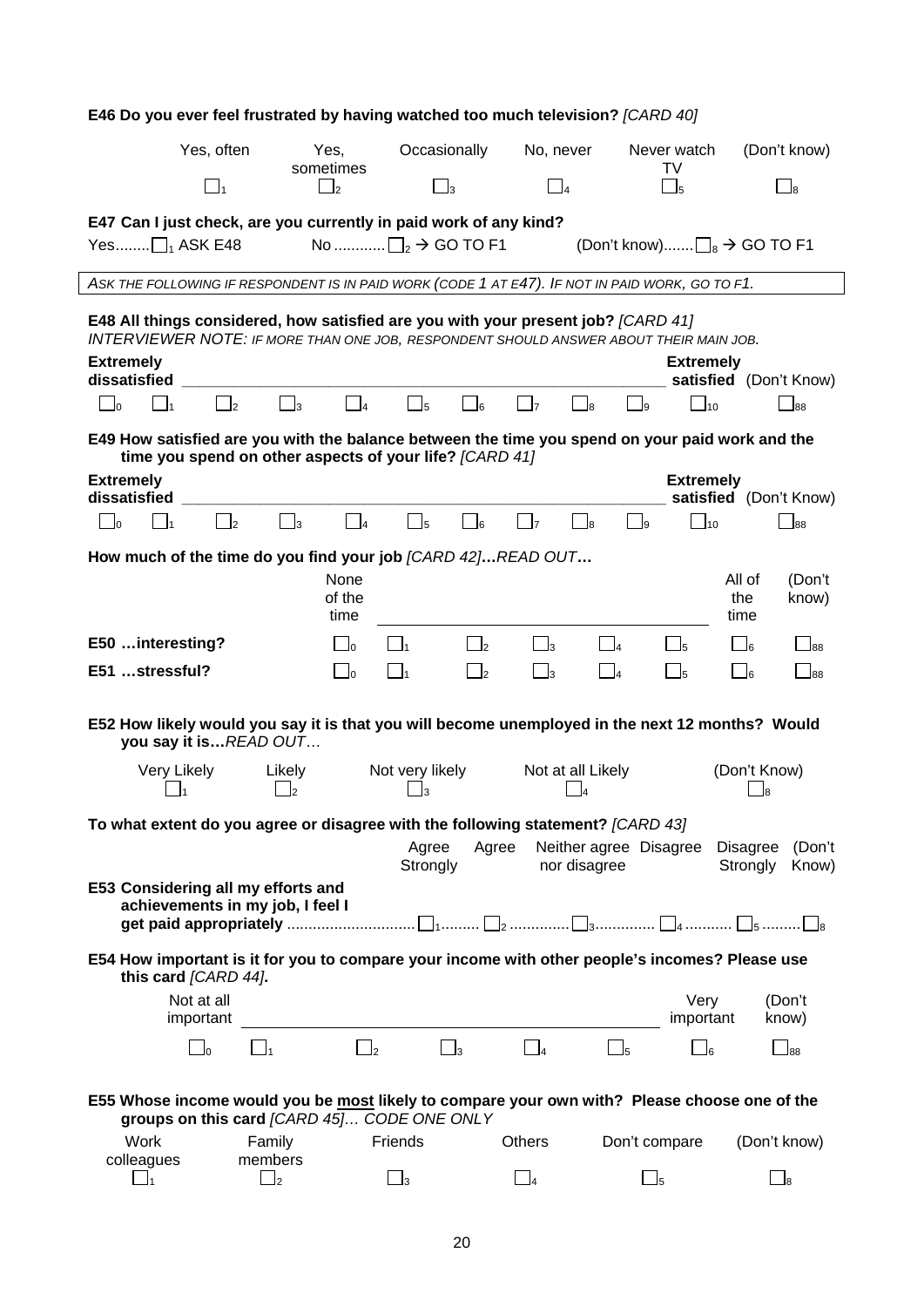# *Section F*

## **Now, I would like to ask you some details about yourself and others in your household.**

**F1 Including yourself, how many people – including children – live here regularly as members of this household?** 

*[WRITE IN NUMBER]* \_\_\_\_\_\_\_\_\_\_\_\_\_\_\_\_\_ (Don't know)................ 88

 IN GRID, COLLECT DETAILS OF RESPONDENT (F2/F3 ONLY), THEN OTHER HOUSEHOLD MEMBERS (F2 to F4), IN DESCENDING ORDER OF AGE (OLDEST FIRST).

 FOR EASE, IT MAY BE USEFUL TO ADD THE NAMES OR INITIALS OF EACH HOUSEHOLD MEMBER IN COLUMN 1

**F2** TICK MALE or FEMALE in Column F2

#### **F3 And in what year were you/ was he/she born?** *[ENTER YEAR IN COLUMN F3; DON'T KNOW = 8888]*

#### **F4 Looking at this card, what relationship is he/she to you?** *[CARD 46, AND CODES BELOW TABLE]*

|               | F <sub>2</sub>          | F <sub>3</sub> |                            |                |    | F4                   |                |     |                             |
|---------------|-------------------------|----------------|----------------------------|----------------|----|----------------------|----------------|-----|-----------------------------|
| Person number | Sex<br>$\mathsf F$<br>M | Year born      | Relationship to Respondent |                |    |                      |                |     |                             |
|               |                         |                | 1                          | $\overline{2}$ | 3  | 4                    | 5              | 6   | (88)                        |
| 01 (Resp)     | I۱<br>l2                |                |                            |                |    |                      |                |     |                             |
| 02            | I1<br>$\overline{2}$    |                |                            | l2             | 3  | 4                    | J5 I           | 6∟  | $\mathsf{I}_{88}$           |
| 03            | I1<br>$\overline{2}$    |                |                            | 2              | 3  | 4                    | l5 -           | J6  | $_{88}$                     |
| 04            | $\overline{2}$          |                |                            | $\overline{2}$ | 3  | $\Delta$             | l5             | J6  | 188                         |
| 05            | $\overline{2}$          |                |                            | $\mathfrak{p}$ | 3  | 4                    | l5.            | J6  | 188                         |
| 06            | 2                       |                |                            | 2              | 3  |                      | l5             | J6  | $\overline{\phantom{1}}$ 88 |
| 07            | $\overline{2}$<br>۱۹    |                |                            | b              | 3  | 4                    | $\mathsf{I}_5$ | _l6 | 88                          |
| 08            | $\overline{2}$          |                |                            | C              | κ  | Δ                    | l5             | J6  | 88                          |
| 09            | I۰<br>2                 |                |                            | $\overline{2}$ | l3 | 4                    | l5             | _l6 | 88                          |
| 10            | $\overline{2}$          |                |                            | $\overline{2}$ | 3  | $\overline{\Lambda}$ | l5 I           | _l6 | 88                          |
| 11            | I1<br>$\overline{2}$    |                |                            | $\overline{2}$ | 3  | 4                    | l5             | _l6 | 88                          |
| 12            | $\overline{2}$          |                |                            | $\overline{2}$ | 3  | 4                    | l5.            | J6  | $_{88}$                     |
| 13            | $\mathcal{P}$           |                |                            | っ              | 3  |                      | l5             | J6  | $\mathsf{I}$ 88             |
| 14            | $\mathcal{P}$           |                |                            | $\overline{2}$ | 3  | 4                    | J5.            | _l6 | 88                          |

|                  | Relationship Codes (relationship to respondent)-Enter in Column F4, above |
|------------------|---------------------------------------------------------------------------|
|                  | Husband/wife/partner                                                      |
| 2                | Son/daughter (inc. step, adopted, foster, child of partner)               |
| $\mathbf{3}$     | Parent, parent-in-law, partner's parent, step parent                      |
| $\boldsymbol{4}$ | Brother/sister (inc. step, adopted, foster)                               |
| 5                | Other relative                                                            |
| 6                | Other non-relative                                                        |
| 88               | (Don't know)                                                              |

#### **F5 Which phrase on this card best describes the area where you live?** *[CARD 47]*

| The suburbs or outskirts of a big city $\square$ |  |
|--------------------------------------------------|--|
|                                                  |  |
|                                                  |  |
| A farm or home in the countryside $\Box_5$       |  |
|                                                  |  |
|                                                  |  |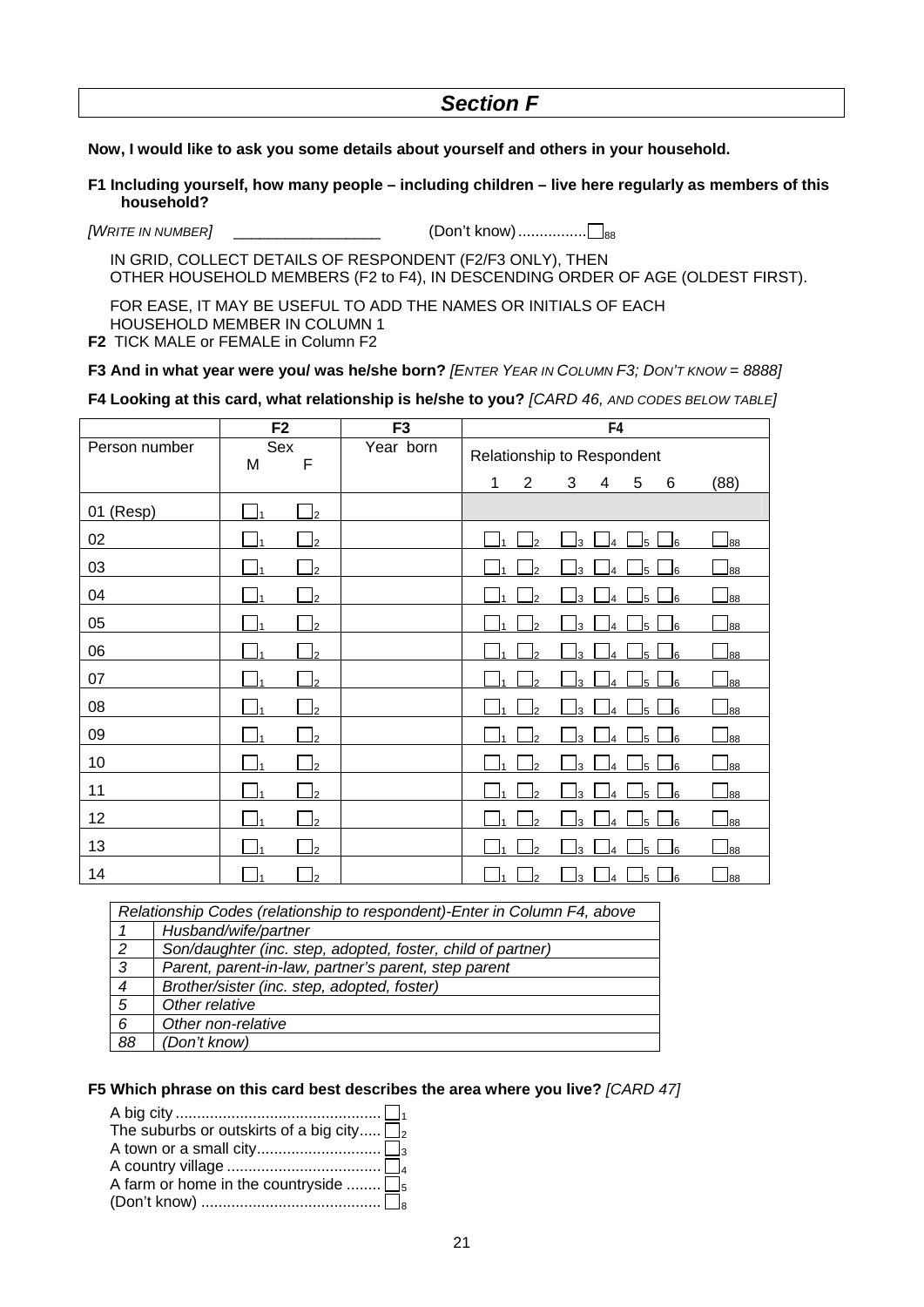## **F6 What is the highest level of education you have achieved? Please use this card.** *[CARD 48]*

|                                                      | $\rightarrow$ Go to F6a |
|------------------------------------------------------|-------------------------|
|                                                      |                         |
|                                                      |                         |
| Other (please specify) _____________________________ |                         |
|                                                      |                         |

## **F6a In which one of these fields or subjects is your highest qualification?** *[CARD 48A]*

*NOTE: IF RESPONDENT'S HIGHEST QUALIFICATION IS IN MORE THAN ONE SUBJECT CODE AS 1.* 

|                                                                                    | $\overline{01}$<br>Jo2 |
|------------------------------------------------------------------------------------|------------------------|
|                                                                                    |                        |
| Technical & engineering, including architecture and planning,                      |                        |
|                                                                                    |                        |
|                                                                                    | 05م                    |
|                                                                                    | $\log$                 |
|                                                                                    | $\Box$ 07              |
|                                                                                    |                        |
| Economics, commerce, business administration, accountancy, etc                     | $\Box$ 09              |
| Social & behavioural studies, public administration, media, culture,               |                        |
|                                                                                    | $\Box$ 10              |
|                                                                                    | 111                    |
| Personal care services - catering, domestic science, hairdressing, etc $\Box_{12}$ |                        |
|                                                                                    |                        |
|                                                                                    |                        |
|                                                                                    | lss                    |
|                                                                                    |                        |

**F7 About how many years of education have you completed, whether full-time or part-time? Please report these in full-time equivalents and include compulsory years of schooling.**  *INTERVIEWER NOTE: ROUND ANSWER UP OR DOWN TO THE NEAREST WHOLE YEAR.* 

 *[WRITE IN NUMBER YEARS]* \_\_\_\_\_\_\_\_\_\_\_ (Don't know)............................

- **F8a Using this card, which of these descriptions applies to what you have been doing for the last 7 days? Select all that apply.** *[CARD 49]**PROMPT:* **Which others?** *[TICK ALL THAT APPLY IN COL F8A] .*
- **F8c** *[IF MORE THAN ONE TICKE DIN COLUMN F8A]* **And which of these descriptions best describes your situation (in the last seven days)? Please select only one.** *[STILL CARD 49; ONE ONLY IN COL F8C]*

|                                                                                                    | F <sub>8</sub> a                                                | F <sub>8</sub> c                                                                                  |
|----------------------------------------------------------------------------------------------------|-----------------------------------------------------------------|---------------------------------------------------------------------------------------------------|
|                                                                                                    | Activity in last<br>seven days<br><b>TICK ALL THAT</b><br>APPLY | If more than one in<br>column A: which best<br>describes your situation<br>last 7 days? TICK ONE. |
| in paid work (or away temporarily) (employee, self-<br>employed, working for your family business) |                                                                 |                                                                                                   |
| in education, (not paid for by employer) even if on vacation                                       |                                                                 |                                                                                                   |
| unemployed and actively looking for a job                                                          |                                                                 |                                                                                                   |
| unemployed, wanting a job but not actively looking for a job                                       |                                                                 |                                                                                                   |
| permanently sick or disabled                                                                       |                                                                 |                                                                                                   |
| retired                                                                                            |                                                                 |                                                                                                   |
| doing housework, looking after children or other persons                                           | R                                                               | 18                                                                                                |
| (other, please specify)                                                                            |                                                                 |                                                                                                   |
| (Don't know)                                                                                       |                                                                 | l88                                                                                               |

*[NOTE: CODE 7 NOT USED; NO QUESTION F8B]*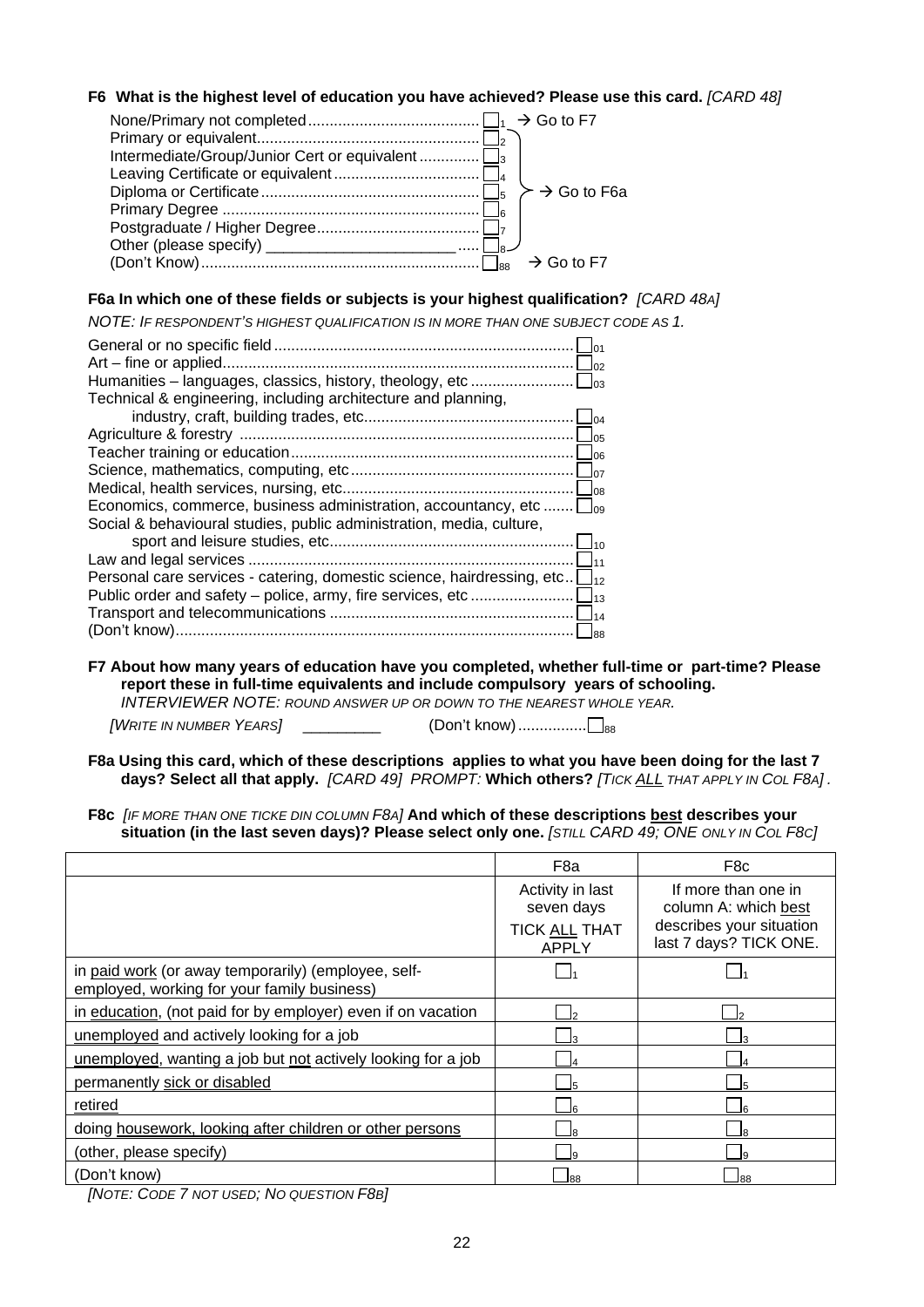| F8e In what year did you retire / become permanently sick or disabled?<br>IF RESPONDENT IS BOTH RETIRED AND PERMANENTLY SICK OR DISABLED, CODE WHICHEVER OCCURRED FIRST.<br><b>[WRITE IN YEAR]</b><br>(Don't know)<br>(Never had a<br>Always been sick<br>or disabled<br>paid job)<br>$\Box$ 1111<br>$\mathsf{J0000}$<br>18888<br>Go to F8g<br>F8f Using this card, can you tell me how worried, if at all, you are that you will not be able to retire at<br>the age you would like to? [CARD 50]<br><b>Not worried</b><br><b>Extremely</b><br>worried (Don't Know)<br>at all<br>$\Box$ 4<br>$\square_6$<br>$\Box_3$<br>$\Box$ <sub>5</sub><br>$\Box$<br>$\bigcup_{0}$<br>$\Box$<br>$\Box$ 10<br>$\mathsf{L}$<br>$\overline{\phantom{a}}$<br>$\Box$ 9<br>$\overline{\phantom{0}}$ 88<br>F8g INTERVIEWER REFER TO F8a AND CODE:<br>RESPONDENT NOT IN PAID WORK AT F8a (All NOT coded 01 at F8a). $\Box$ $\rightarrow$ ASK F9<br>F9 Can I just check, did you do any paid work of an hour or more in the last seven days?<br>(Don't Know) $\Box$ <sub>8</sub> $\rightarrow$ ASK F10<br>F10 Have you ever had a paid job?<br>(Don't Know) $\Box$ 8 $\rightarrow$ Go to F27 |
|--------------------------------------------------------------------------------------------------------------------------------------------------------------------------------------------------------------------------------------------------------------------------------------------------------------------------------------------------------------------------------------------------------------------------------------------------------------------------------------------------------------------------------------------------------------------------------------------------------------------------------------------------------------------------------------------------------------------------------------------------------------------------------------------------------------------------------------------------------------------------------------------------------------------------------------------------------------------------------------------------------------------------------------------------------------------------------------------------------------------------------------------------------------------------|
|                                                                                                                                                                                                                                                                                                                                                                                                                                                                                                                                                                                                                                                                                                                                                                                                                                                                                                                                                                                                                                                                                                                                                                          |
|                                                                                                                                                                                                                                                                                                                                                                                                                                                                                                                                                                                                                                                                                                                                                                                                                                                                                                                                                                                                                                                                                                                                                                          |
|                                                                                                                                                                                                                                                                                                                                                                                                                                                                                                                                                                                                                                                                                                                                                                                                                                                                                                                                                                                                                                                                                                                                                                          |
|                                                                                                                                                                                                                                                                                                                                                                                                                                                                                                                                                                                                                                                                                                                                                                                                                                                                                                                                                                                                                                                                                                                                                                          |
|                                                                                                                                                                                                                                                                                                                                                                                                                                                                                                                                                                                                                                                                                                                                                                                                                                                                                                                                                                                                                                                                                                                                                                          |
|                                                                                                                                                                                                                                                                                                                                                                                                                                                                                                                                                                                                                                                                                                                                                                                                                                                                                                                                                                                                                                                                                                                                                                          |
|                                                                                                                                                                                                                                                                                                                                                                                                                                                                                                                                                                                                                                                                                                                                                                                                                                                                                                                                                                                                                                                                                                                                                                          |
| F11 In what year were you last in a paid job?                                                                                                                                                                                                                                                                                                                                                                                                                                                                                                                                                                                                                                                                                                                                                                                                                                                                                                                                                                                                                                                                                                                            |
| <b>[WRITE IN YEAR]</b><br>(Don't know)<br>8888                                                                                                                                                                                                                                                                                                                                                                                                                                                                                                                                                                                                                                                                                                                                                                                                                                                                                                                                                                                                                                                                                                                           |
| <b>INTERVIEWER:</b><br>IF RESPONDENT CURRENTLY IN WORK (CODE 1 AT F8A OR CODE 1 AT F9), ASK F12 TO F25 ABOUT CURRENT JOB;<br>IF NOT IN PAID WORK BUT HAD A JOB IN THE PAST (CODE 1 AT F10), ASK F12 TO F25 ABOUT LAST JOB                                                                                                                                                                                                                                                                                                                                                                                                                                                                                                                                                                                                                                                                                                                                                                                                                                                                                                                                                |
| F12 In your main job are/were you READ OUT<br>self-employed<br>(Don't Know)<br>an employee<br>or working for your own<br>family's business?<br>$\rightarrow$ Go to F13<br>$\rightarrow$ Go to F14<br>$\rightarrow$ Go to F14<br>$\rightarrow$ Go to F14                                                                                                                                                                                                                                                                                                                                                                                                                                                                                                                                                                                                                                                                                                                                                                                                                                                                                                                  |
| F13 How many employees (if any) do/did you have?<br><b>[WRITE IN NUMBER OF EMPLOYEES;</b><br>(Don't know)<br><b>WRITE "NONE" IF NONE]</b><br>$\vert_{88888} \rightarrow$ Go to F15                                                                                                                                                                                                                                                                                                                                                                                                                                                                                                                                                                                                                                                                                                                                                                                                                                                                                                                                                                                       |
| ASK IF EMPLOYEE OR FAMILY BUSINESS OR DON'T KNOW (CODES 1, 3, 8 AT F12)                                                                                                                                                                                                                                                                                                                                                                                                                                                                                                                                                                                                                                                                                                                                                                                                                                                                                                                                                                                                                                                                                                  |

 **F14 Do/did you have a work contract of** … *READ OUT*… unlimited duration or limited duration, or do/did you have no contract? (Don't know)<br> $\Box_1$   $\Box_2$ 1 and  $\Box$  2 and  $\Box$  3 and  $\Box$  8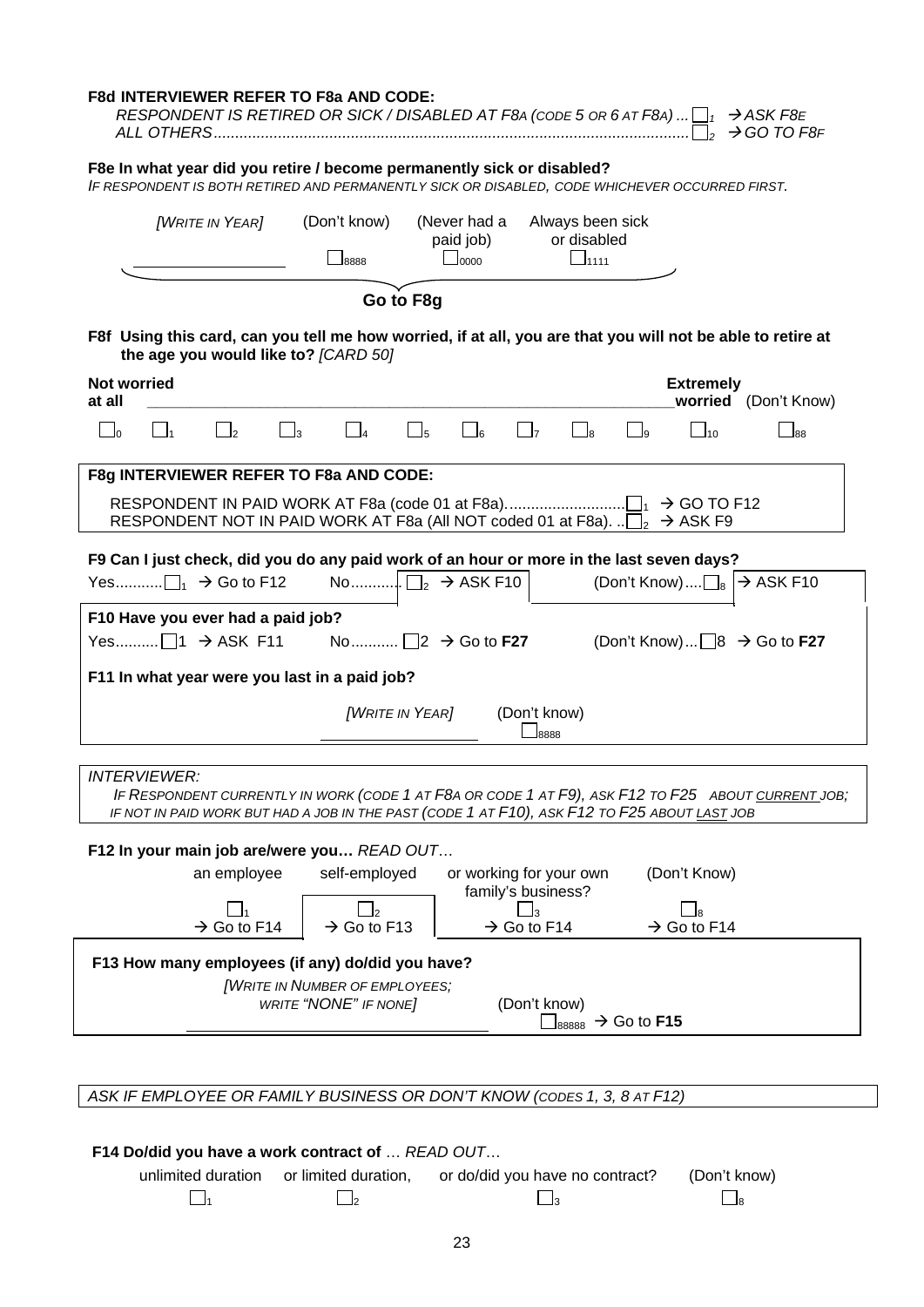## ASK ALL WORKING/PREVIOUSLY WORKED

| work/workedREAD OUT                                                       |                                                                                                                                                                                                                                                    | F15 Including yourself, about how many people are/were employed at the place where you usually                                                                                                                                                                                                  |
|---------------------------------------------------------------------------|----------------------------------------------------------------------------------------------------------------------------------------------------------------------------------------------------------------------------------------------------|-------------------------------------------------------------------------------------------------------------------------------------------------------------------------------------------------------------------------------------------------------------------------------------------------|
| under $10$ $\Box$<br>10 to 24 $\Box$                                      |                                                                                                                                                                                                                                                    | 500 or more $\Box_5$<br>(Don't know) $\Box$ <sub>8</sub>                                                                                                                                                                                                                                        |
| employees?                                                                |                                                                                                                                                                                                                                                    | F16 In your main job, do/did you have any responsibility for supervising the work of other                                                                                                                                                                                                      |
| Yes $\Box_1 \rightarrow$ ASK F17                                          |                                                                                                                                                                                                                                                    |                                                                                                                                                                                                                                                                                                 |
| F17 How many people are/were you responsible for?                         |                                                                                                                                                                                                                                                    |                                                                                                                                                                                                                                                                                                 |
|                                                                           | [WRITE IN NUMBER]                                                                                                                                                                                                                                  | (Don't know)<br>$\Box$ 88888                                                                                                                                                                                                                                                                    |
|                                                                           | I have/had no                                                                                                                                                                                                                                      | F18 I am going to read out a list of things about your working life. Using this card [CARD 51], please<br>say how much the management at your work allows/allowed you READ OUT<br>I have/had<br>(Don't                                                                                          |
|                                                                           | <b>influence <i>notation notation</i> <b><i>notation notation</i> <b><i>notation notation notation</i> <b><i>notation notation</i> <b><i>notation notation notation notation</i> <b><i>notation notation notation nota</i></b></b></b></b></b></b> | complete control<br>know)                                                                                                                                                                                                                                                                       |
| F18 to decide how your<br>own daily work is/was                           |                                                                                                                                                                                                                                                    |                                                                                                                                                                                                                                                                                                 |
| F19 to influence policy<br>decisions about the<br>activities of the       |                                                                                                                                                                                                                                                    |                                                                                                                                                                                                                                                                                                 |
| any paid and unpaid overtime?                                             |                                                                                                                                                                                                                                                    | F20 What are/were your total 'basic' or contracted hours each week (in your main job), excluding                                                                                                                                                                                                |
|                                                                           | [WRITE IN HOURS]                                                                                                                                                                                                                                   | (Don't know)<br>$\Box$                                                                                                                                                                                                                                                                          |
|                                                                           | (in your main job), including any paid or unpaid overtime.                                                                                                                                                                                         | F21 Regardless of your basic or contracted hours, how many hours do/did you normally work a week                                                                                                                                                                                                |
|                                                                           | [WRITE IN HOURS]                                                                                                                                                                                                                                   | (Don't know)<br>$\Box$ <sub>888</sub>                                                                                                                                                                                                                                                           |
| F22 What is/was the name or title of your main job? WRITE IN              |                                                                                                                                                                                                                                                    |                                                                                                                                                                                                                                                                                                 |
|                                                                           | WORKER, SPECIFY KIND OF WORK DONE AND TYPE OF FACTORY]                                                                                                                                                                                             | F23 In your main job, what kind of work do/did you do most of the time? WRITE IN<br>INTERVIEWER: PLEASE PROVIDE AS MUCH DETAIL AS POSSIBLE: IF JOB HAS RANKS OR GRADES (E.G. CIVIL SERVICE,<br>GARDAI, ARMY), WRITE IN RANK OR GRADE; IF FARMER, SPECIFY ACRES FARMED AND FARM TYPE; IF FACTORY |
| F24 What training or qualifications are/were needed for the job? WRITE IN |                                                                                                                                                                                                                                                    |                                                                                                                                                                                                                                                                                                 |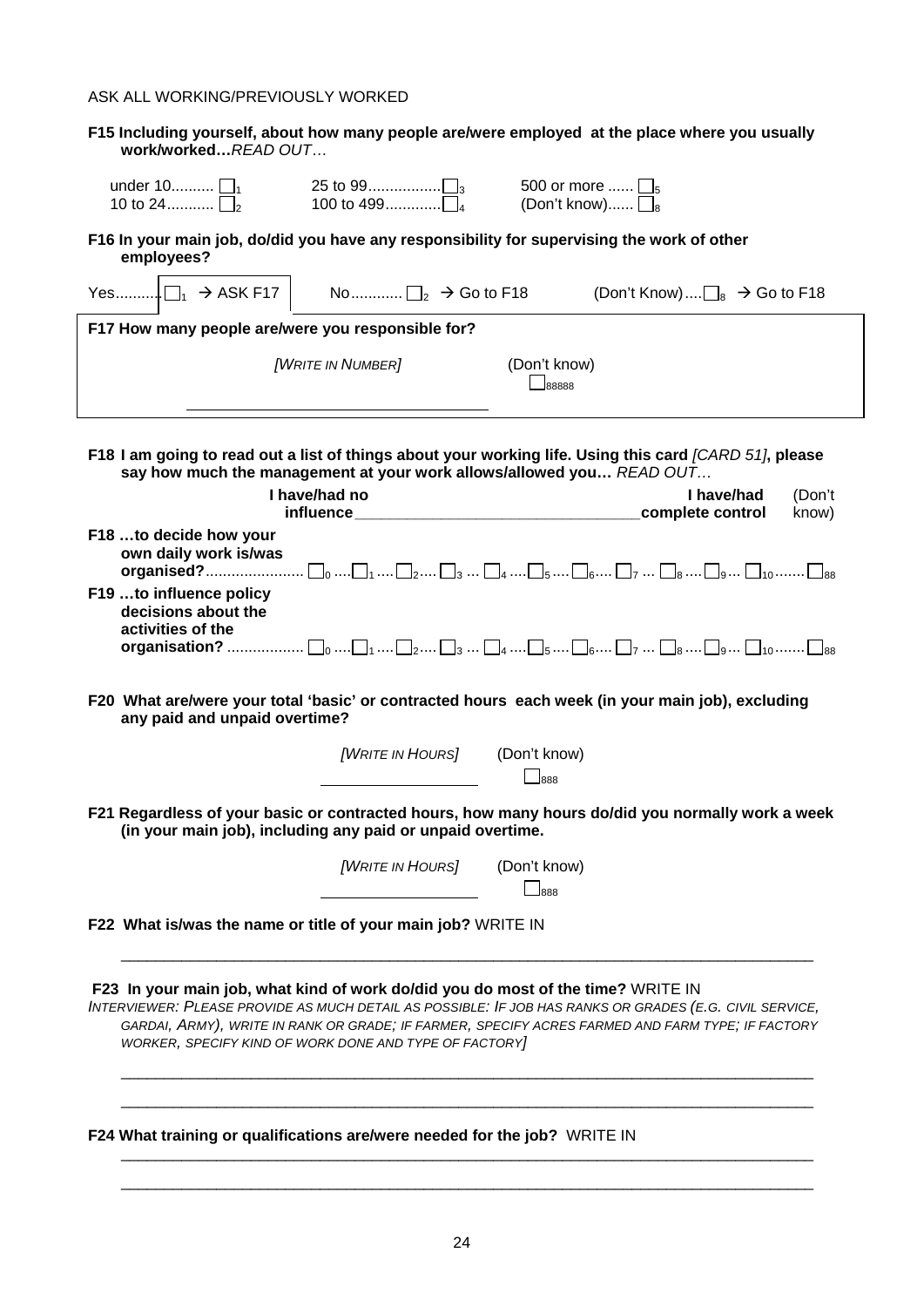| more?                                                       |                                                                       | F26 In the last 10 years have you done any paid work in another country for a period of 6 months or                                                                                                                      |
|-------------------------------------------------------------|-----------------------------------------------------------------------|--------------------------------------------------------------------------------------------------------------------------------------------------------------------------------------------------------------------------|
| Yes $\Box$                                                  |                                                                       | (Don't Know) $\square_8$                                                                                                                                                                                                 |
| ASK ALL                                                     |                                                                       |                                                                                                                                                                                                                          |
|                                                             |                                                                       | F27 Have you ever been unemployed and seeking work for a period of more than three months?                                                                                                                               |
| Yes $\Box_1 \rightarrow$ ASK F28                            | No $\Box$ $\Box$ $\rightarrow$ Go to F30                              | (Don't Know) $\Box_8 \rightarrow$ Go to F30                                                                                                                                                                              |
| F28 Have any of these periods lasted for 12 months or more? |                                                                       |                                                                                                                                                                                                                          |
| Yes $\Box$                                                  | $\mathsf{No}\dots\dots\dots\dots\dots\dots\blacksquare$               | (Don't Know) $\Box$ <sub>8</sub>                                                                                                                                                                                         |
| PERIODS OF MORE THAN 3 MONTHS AT F27].                      |                                                                       | F29 Have any of these periods been within the past 5 years? [NOTE: THESE PERIODS REFER TO THE                                                                                                                            |
| Yes $\Box$                                                  | $\mathsf{No}\dots\dots\dots\dots\dots\sqcap_\mathsf{2}$               |                                                                                                                                                                                                                          |
| ASK ALL                                                     |                                                                       | (Don't Know) $\Box_8$                                                                                                                                                                                                    |
| that currently or previously?                               |                                                                       | F30 Are you or have you ever been a member of a trade union or similar organisation? IF YES, is                                                                                                                          |
| this card. [CARD 52]                                        | Yes, previously $\ldots$ $\Box$ <sub>2</sub>                          | (Don't Know) $\square_8$<br>F31 Please consider the income of all household members and any income which may be received<br>by the household as a whole. What is the main source of income in your household? Please use |
|                                                             |                                                                       |                                                                                                                                                                                                                          |
|                                                             | Income from self-employment (excluding farming) $\Box_{02}$           |                                                                                                                                                                                                                          |
| Yes, currently $\Box$ <sub>1</sub>                          |                                                                       |                                                                                                                                                                                                                          |
|                                                             |                                                                       |                                                                                                                                                                                                                          |
|                                                             |                                                                       |                                                                                                                                                                                                                          |
|                                                             | Income from investment, savings, insurance or property $\square_{07}$ |                                                                                                                                                                                                                          |
|                                                             |                                                                       |                                                                                                                                                                                                                          |
|                                                             |                                                                       |                                                                                                                                                                                                                          |

**household's total net income? If you don't know the exact figure, please give an estimate. Use the part of the card that you know best: weekly, monthly or annual income.** *[CARD 53]* 

| 02                      |
|-------------------------|
| 03                      |
| 04                      |
| 05                      |
| S<br>06                 |
| ĸ<br>07                 |
| 08                      |
| 09                      |
| 10                      |
|                         |
| 12                      |
| $(Refused)$ $\Box_{77}$ |
| (Don't know)  □88       |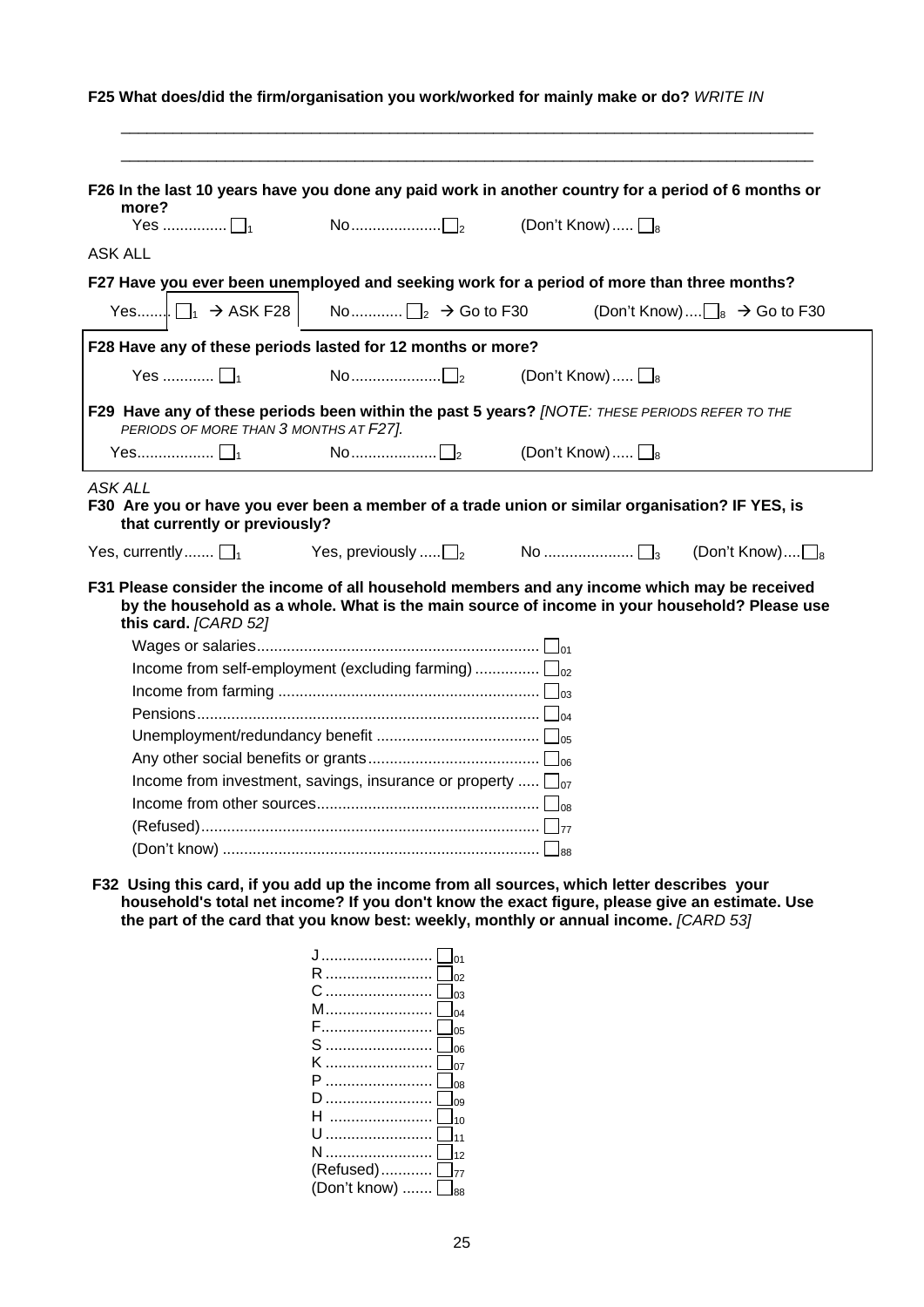|                                                                                                                        | income nowadays? [CARD 54]                                                                                                                                                           | F33 Which of the descriptions on this card comes closest to how you feel about your household's                                                                 |            |                     |              |  |  |  |  |
|------------------------------------------------------------------------------------------------------------------------|--------------------------------------------------------------------------------------------------------------------------------------------------------------------------------------|-----------------------------------------------------------------------------------------------------------------------------------------------------------------|------------|---------------------|--------------|--|--|--|--|
| Living comfortably on present income $\Box_1$ Finding it difficult on present income $\Box_3$                          |                                                                                                                                                                                      |                                                                                                                                                                 |            |                     |              |  |  |  |  |
|                                                                                                                        | F34 If for some reason you were in serious financial difficulties and had to borrow money to make<br>ends meet, how difficult or easy would that be? Please use this card. [CARD 55] |                                                                                                                                                                 |            |                     |              |  |  |  |  |
| Very difficult                                                                                                         | Quite difficult                                                                                                                                                                      | Neither easy<br>nor difficult                                                                                                                                   | Quite easy | Very easy           | (Don't know) |  |  |  |  |
| $\Box$                                                                                                                 | $\Box_1$                                                                                                                                                                             | $\Box$ <sub>3</sub>                                                                                                                                             | $\Box$     | $\Box$ <sub>5</sub> | L la         |  |  |  |  |
| <b>F35 INTERVIEWER CODE:</b><br>RESPONDENT LIVES WITH HUSBAND/WIFE/PARTNER (code 1 at F4) $\Box_1 \rightarrow$ ASK F36 |                                                                                                                                                                                      |                                                                                                                                                                 |            |                     |              |  |  |  |  |
| F36 What is the highest level of education your husband/wife/partner has achieved? Please use this<br>card. [CARD 56]  |                                                                                                                                                                                      |                                                                                                                                                                 |            |                     |              |  |  |  |  |
|                                                                                                                        |                                                                                                                                                                                      |                                                                                                                                                                 |            |                     |              |  |  |  |  |
|                                                                                                                        |                                                                                                                                                                                      | Intermediate/Group/Junior Cert or equivalent $\square_{03}$                                                                                                     |            |                     |              |  |  |  |  |
|                                                                                                                        |                                                                                                                                                                                      |                                                                                                                                                                 |            |                     |              |  |  |  |  |
|                                                                                                                        |                                                                                                                                                                                      |                                                                                                                                                                 |            |                     |              |  |  |  |  |
|                                                                                                                        |                                                                                                                                                                                      |                                                                                                                                                                 |            |                     |              |  |  |  |  |
|                                                                                                                        |                                                                                                                                                                                      |                                                                                                                                                                 |            |                     |              |  |  |  |  |
|                                                                                                                        |                                                                                                                                                                                      | Other (please specify)____________________________. L_los                                                                                                       |            |                     |              |  |  |  |  |
|                                                                                                                        |                                                                                                                                                                                      |                                                                                                                                                                 |            |                     |              |  |  |  |  |
|                                                                                                                        |                                                                                                                                                                                      | F37a Which of the descriptions on this card [CARD 57] applies to what he/she has been doing for the<br>last 7 days? Select all that apply. PROMPT Which others? |            |                     |              |  |  |  |  |

*[TICK ALL THAT APPLY IN COLUMN F37A].*

# **F37c** *[IF MORE THAN ONE IN COLUMN F37A]* **And which of the descriptions on this card best describes his/her situation (in the last 7 days)? Please select only one.**

|                                                                                                    | F37a                                                                   | F37c                                                                                              |
|----------------------------------------------------------------------------------------------------|------------------------------------------------------------------------|---------------------------------------------------------------------------------------------------|
|                                                                                                    | Activity in last<br>seven days<br><b>TICK ALL THAT</b><br><b>APPLY</b> | If more than one in<br>column A: which best<br>describes your situation<br>last 7 days? TICK ONE. |
| in paid work (or away temporarily) (employee, self-<br>employed, working for your family business) |                                                                        |                                                                                                   |
| in education, (not paid for by employer) even if on vacation                                       |                                                                        |                                                                                                   |
| unemployed and actively looking for a job                                                          |                                                                        |                                                                                                   |
| unemployed, wanting a job but not actively looking for a job                                       |                                                                        |                                                                                                   |
| permanently sick or disabled                                                                       |                                                                        |                                                                                                   |
| retired                                                                                            |                                                                        |                                                                                                   |
| doing housework, looking after children or other persons                                           |                                                                        |                                                                                                   |
| (other)                                                                                            |                                                                        |                                                                                                   |
| (Don't know)<br>$- - - -$                                                                          | 88                                                                     | 88                                                                                                |

*[STILL CARD 57; CODE ONE ONLY IN COLUMN F37C]*

*[Note: Code 7 not used; Question F37b not asked]*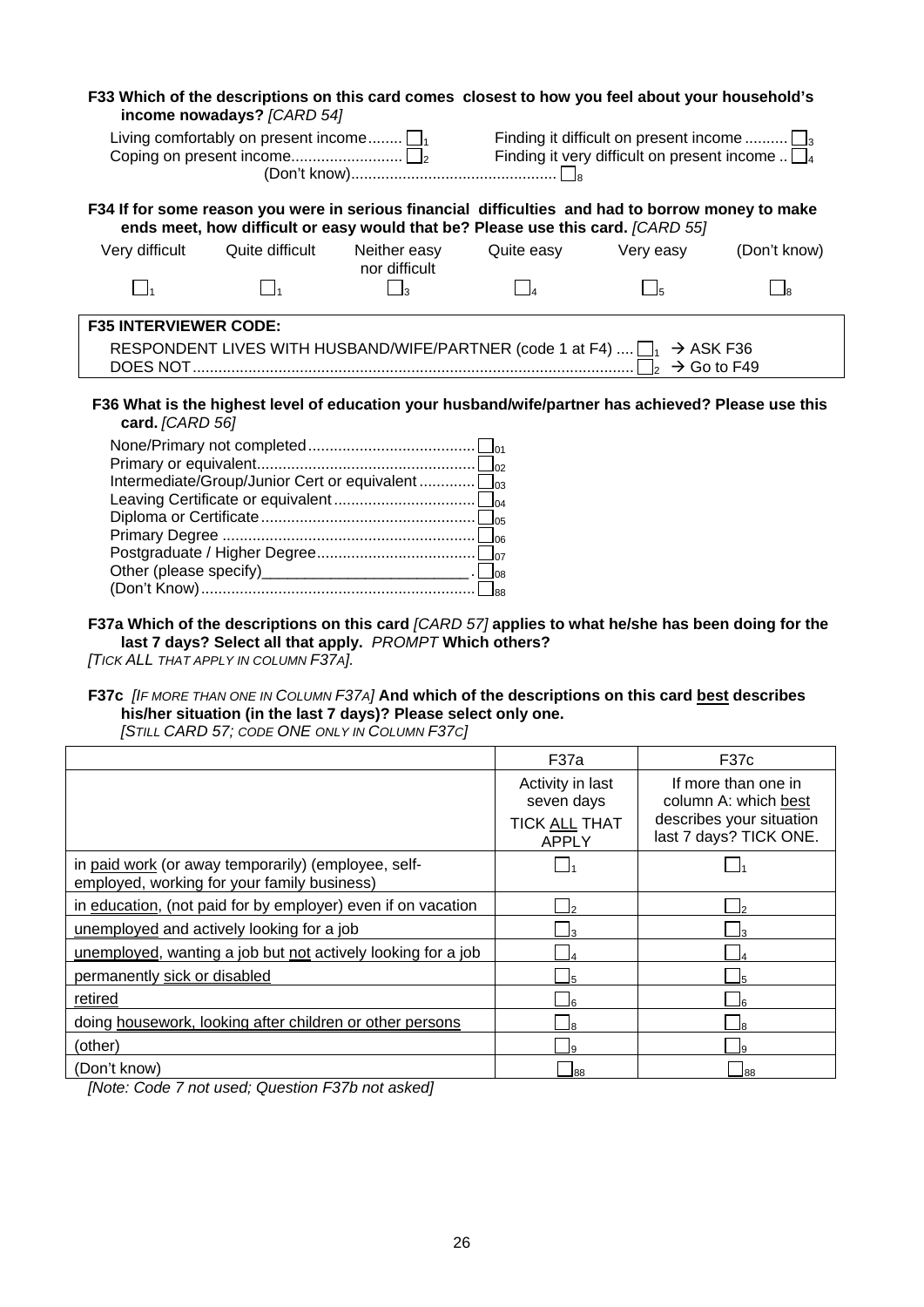| ASK IF SPOUSE/PARTNER NOT IN PAID WORK AT F37A (CODES 2-9, 88).<br>THOSE IN PAID WORK (CODE 01 AT F37A), GO TO F39                                       |                                   |                                               |                                                                                                                                                                                                     |  |
|----------------------------------------------------------------------------------------------------------------------------------------------------------|-----------------------------------|-----------------------------------------------|-----------------------------------------------------------------------------------------------------------------------------------------------------------------------------------------------------|--|
| F38 Can I just check, did he/she do any paid work (of an hour or more) in the last 7 days?                                                               |                                   |                                               |                                                                                                                                                                                                     |  |
|                                                                                                                                                          |                                   |                                               | (Don't Know) $\Box_8 \rightarrow$ Go to F49                                                                                                                                                         |  |
|                                                                                                                                                          |                                   |                                               |                                                                                                                                                                                                     |  |
| ASK IF SPOUSE/PARTNER IN PAID WORK (CODE 1 AT F37A OR CODE 1 AT F38)                                                                                     |                                   |                                               |                                                                                                                                                                                                     |  |
| F39 What is the name or title of his/her main job? [WRITE IN]                                                                                            |                                   |                                               |                                                                                                                                                                                                     |  |
|                                                                                                                                                          |                                   |                                               |                                                                                                                                                                                                     |  |
| F40 IN HIS/HER MAIN JOB, WHAT KIND OF WORK DOES HE/SHE DO MOST OF THE TIME? [WRITE IN]<br>FACTORY WORKER, SPECIFY KIND OF WORK DONE AND TYPE OF FACTORY] |                                   |                                               | INTERVIEWER: PLEASE PROVIDE AS MUCH DETAIL AS POSSIBLE: IF JOB HAS RANKS OR GRADES (E.G. CIVIL<br>SERVICE, GARDAI, ARMY), WRITE IN RANK OR GRADE; IF FARMER, SPECIFY ACRES FARMED AND FARM TYPE; IF |  |
| F41 What training or qualifications are needed for the job? [WRITE IN]                                                                                   |                                   |                                               |                                                                                                                                                                                                     |  |
| F42 In his/her main job is he/she READ OUT<br>an employee                                                                                                | self-employed                     | or working for your own<br>family's business? | (Don't Know)                                                                                                                                                                                        |  |
|                                                                                                                                                          | $\mathbf{L}_{2}$                  |                                               |                                                                                                                                                                                                     |  |
| $\rightarrow$ Go to F44                                                                                                                                  | $\rightarrow$ Go to F43           | $\rightarrow$ Go to F44                       | $\rightarrow$ Go to F44                                                                                                                                                                             |  |
| F43 How many employees (if any) does he/she have?                                                                                                        |                                   |                                               |                                                                                                                                                                                                     |  |
|                                                                                                                                                          | [WRITE IN NUMBER OF EMPLOYEES]    | (Don't know)<br>88888                         |                                                                                                                                                                                                     |  |
|                                                                                                                                                          |                                   |                                               |                                                                                                                                                                                                     |  |
| F44 In his/her main job, does he/she have any responsibility for supervising the work of other<br>employees?                                             |                                   |                                               |                                                                                                                                                                                                     |  |
| $\rightarrow$ ASK F45<br>Yes]                                                                                                                            | No $\Box$ $\rightarrow$ Go to F46 |                                               | (Don't Know) $\Box_8 \rightarrow$ Go to F46                                                                                                                                                         |  |
| F45 How many people is he/she responsible for?                                                                                                           |                                   |                                               |                                                                                                                                                                                                     |  |
|                                                                                                                                                          | [WRITE IN NUMBER]                 | (Don't know)                                  |                                                                                                                                                                                                     |  |
|                                                                                                                                                          |                                   | $\Box$ 88888                                  |                                                                                                                                                                                                     |  |
| F46 I am going to read out a list of things about your partner's working life. Using this card, please                                                   | He/she has/had no                 |                                               | say how much the management at his/her work allows him/her READ OUT[CARD 58]<br>He/she has/had (Don't                                                                                               |  |
|                                                                                                                                                          |                                   |                                               | complete control know)                                                                                                                                                                              |  |
| F46 to decide how his/her<br>own daily work is/was                                                                                                       |                                   |                                               |                                                                                                                                                                                                     |  |
| F47 to influence policy<br>decisions about the                                                                                                           |                                   |                                               |                                                                                                                                                                                                     |  |
| activities of the                                                                                                                                        |                                   |                                               | <b>organisation?</b> $\Box_0$ $\Box_1$ $\Box_2$ $\Box_3$ $\Box_4$ $\Box_5$ $\Box_6$ $\Box_8$ $\Box_9$ $\Box_{10}$ $\Box_{88}$                                                                       |  |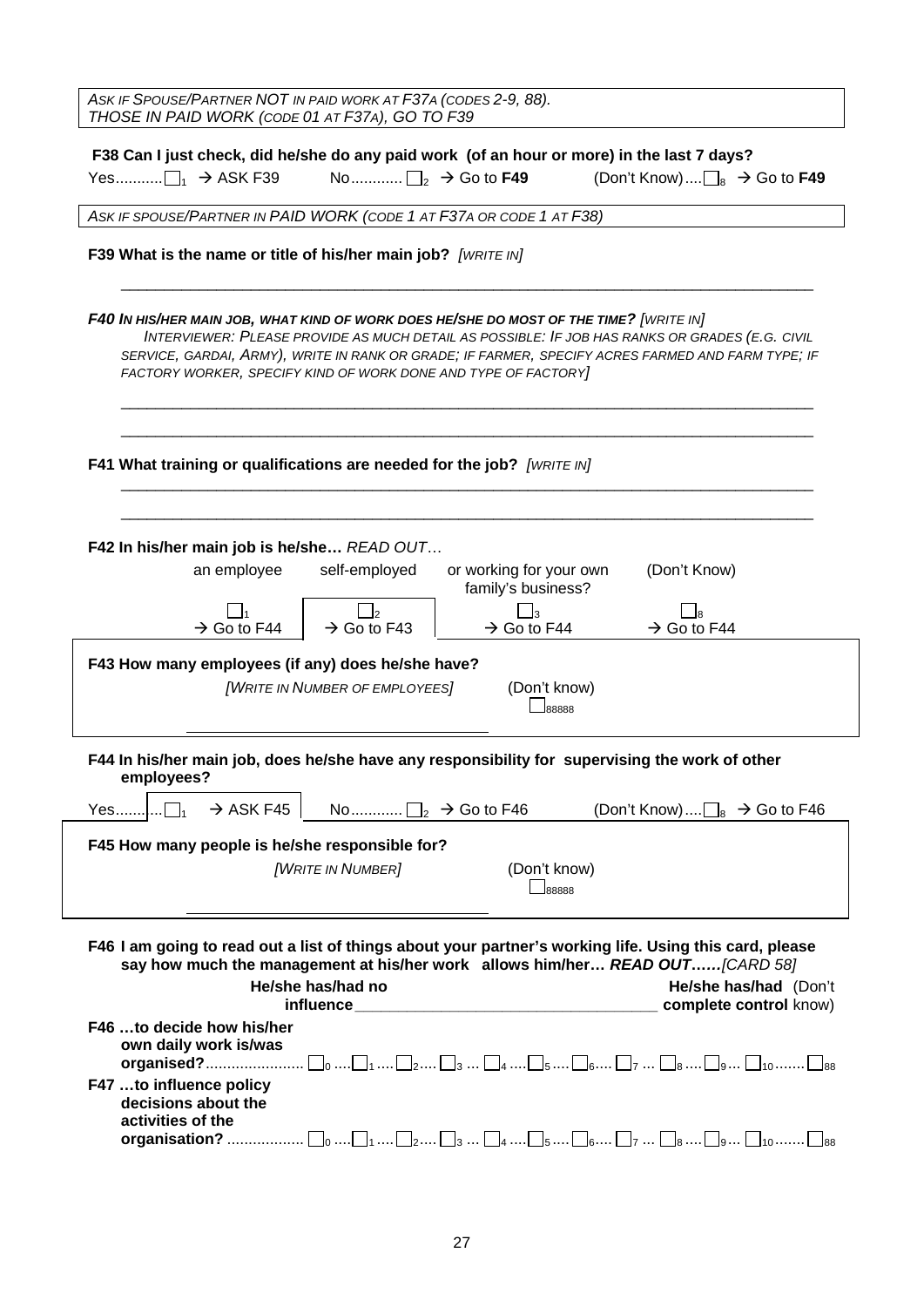#### **F48 How many hours does he/she normally work a week (in his/her main job)? Please include any paid or unpaid overtime.**  *[WRITE IN HOURS]* (Don't know)

|                                                                                                                                                                                                                                                                                                                                                                               |                                      |                         | $\_$ 888                                                                                                                                                                                                                                                                                                                                                                                                                                                                                                                                                                                                                                                                                                                                                                                                                                                                                                                                                                                                                                                                                                            |                         |
|-------------------------------------------------------------------------------------------------------------------------------------------------------------------------------------------------------------------------------------------------------------------------------------------------------------------------------------------------------------------------------|--------------------------------------|-------------------------|---------------------------------------------------------------------------------------------------------------------------------------------------------------------------------------------------------------------------------------------------------------------------------------------------------------------------------------------------------------------------------------------------------------------------------------------------------------------------------------------------------------------------------------------------------------------------------------------------------------------------------------------------------------------------------------------------------------------------------------------------------------------------------------------------------------------------------------------------------------------------------------------------------------------------------------------------------------------------------------------------------------------------------------------------------------------------------------------------------------------|-------------------------|
| <b>ASK ALL - QUESTIONS ABOUT RESPONDENT'S FATHER</b>                                                                                                                                                                                                                                                                                                                          |                                      |                         |                                                                                                                                                                                                                                                                                                                                                                                                                                                                                                                                                                                                                                                                                                                                                                                                                                                                                                                                                                                                                                                                                                                     |                         |
| Intermediate/Group/Junior Cert or equivalent<br>Other (please specify)____________________________<br>(Don't Know)                                                                                                                                                                                                                                                            |                                      |                         | F49 What is the highest level of education your father achieved? Please use this card. [CARD 59]<br>88<br>F50 When you were 14, did your father work as an employee, was he self-employed, or was he not                                                                                                                                                                                                                                                                                                                                                                                                                                                                                                                                                                                                                                                                                                                                                                                                                                                                                                            |                         |
| working then?<br>an employee                                                                                                                                                                                                                                                                                                                                                  | self-employed                        | Not working             | (Father dead/absent                                                                                                                                                                                                                                                                                                                                                                                                                                                                                                                                                                                                                                                                                                                                                                                                                                                                                                                                                                                                                                                                                                 | (Don't Know)            |
|                                                                                                                                                                                                                                                                                                                                                                               |                                      |                         | when respondent was 14)                                                                                                                                                                                                                                                                                                                                                                                                                                                                                                                                                                                                                                                                                                                                                                                                                                                                                                                                                                                                                                                                                             |                         |
|                                                                                                                                                                                                                                                                                                                                                                               |                                      |                         |                                                                                                                                                                                                                                                                                                                                                                                                                                                                                                                                                                                                                                                                                                                                                                                                                                                                                                                                                                                                                                                                                                                     |                         |
| $\rightarrow$ Go to F52                                                                                                                                                                                                                                                                                                                                                       | $\rightarrow$ ASK F51                | $\rightarrow$ Go to F55 | $\rightarrow$ Go to F55                                                                                                                                                                                                                                                                                                                                                                                                                                                                                                                                                                                                                                                                                                                                                                                                                                                                                                                                                                                                                                                                                             | $\rightarrow$ Go to F53 |
| F51 How many employees did he have?<br>None<br>$\blacksquare$<br>$\rightarrow$ Go to F53<br>ASK IF FATHER AN EMPLOYEE (code 1 at F50)<br>F52 Did he have any responsibility for supervising the work of other employees?<br>$Yes$ $\vert \vert_1$<br>ASK IF FATHER WORKING OR DON'T KNOW (codes 1, 2 or 8 at F50)<br>F53 What was the name or title of his main job? WRITE IN | $\rightarrow$ Go to F53<br>No $\Box$ | 1 to 24<br>$\vert$      | (Don't know)<br>25 or more<br>$\Box$ 3<br>$\rightarrow$ Go to F53<br>$\rightarrow$ Go to F53<br>(Don't Know) $\Box_8$                                                                                                                                                                                                                                                                                                                                                                                                                                                                                                                                                                                                                                                                                                                                                                                                                                                                                                                                                                                               |                         |
| 14? [CARD 60]                                                                                                                                                                                                                                                                                                                                                                 |                                      |                         | F54 Which of the descriptions on this card best describes the sort of work he did when you were<br>Traditional professional occupations such as: accountant, solicitor, medical practitioner, scientist,<br>Modern professional occupations such as: teacher, nurse, physiotherapist, social worker,<br>welfare officer, artist, musician, police officer (sergeant or above), software designer<br>Clerical and intermediate occupations such as: secretary, personal assistant, clerical worker,<br>Senior manager or administrators (usually responsible for planning, organising and co-ordinating<br>Technical and craft occupations such as: motor mechanic, fitter, inspector, plumber, printer,<br>Semi-routine manual and service occupations such as: postal worker, machine operative,<br>security guard, caretaker, farm worker, catering assistant, receptionist, sales assistant $\square_{06}$<br>Routine manual and service occupations such as: HGV driver, van driver, cleaner, porter, packer,<br>Middle or junior managers such as: office manager, retail manager, bank manager, farm manager, |                         |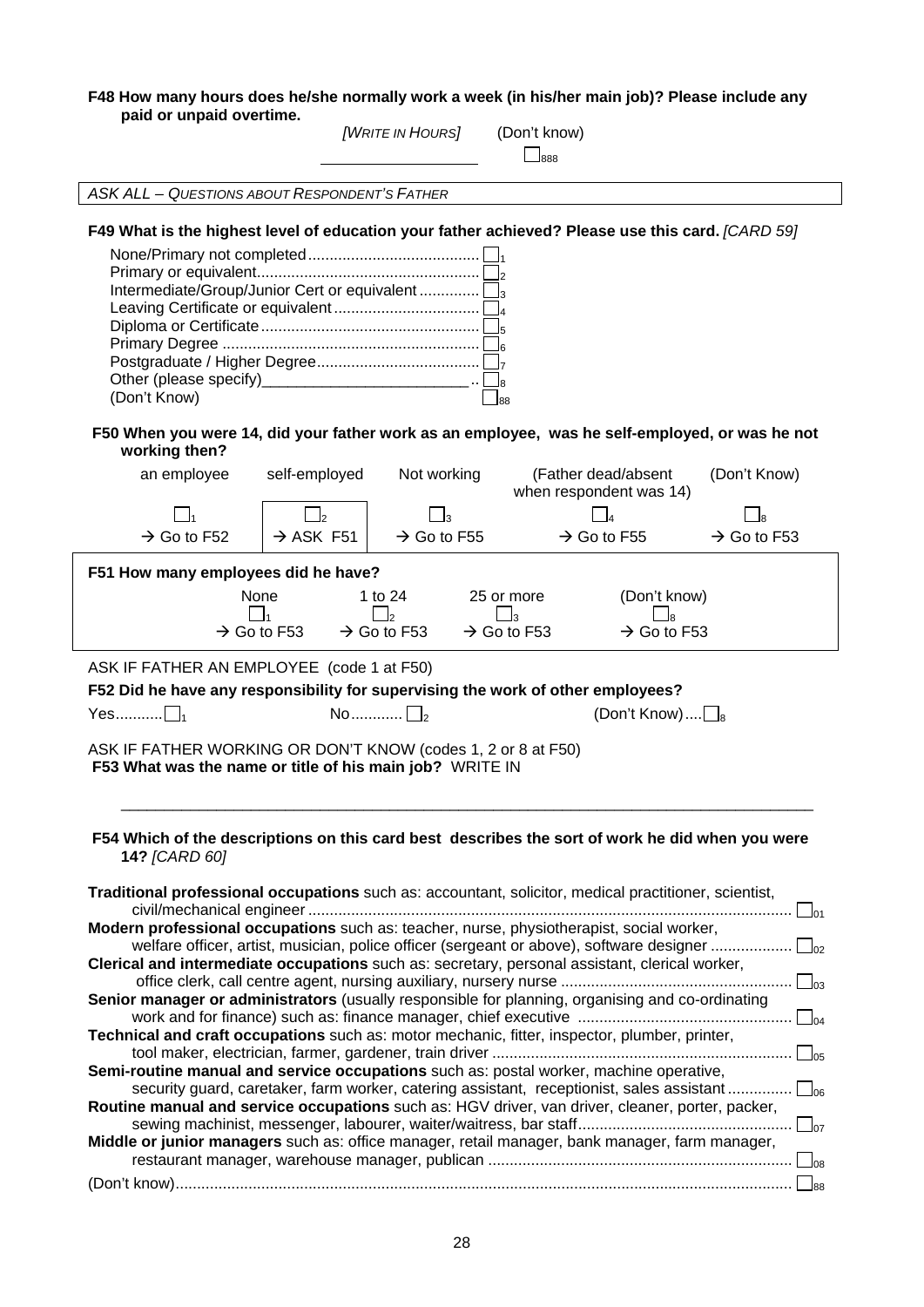*ASK ALL—QUESTIONS ABOUT RESPONDENT'S MOTHER*

#### **F55 CARD 61 What is the highest level of education your mother achieved? Please use this card.**  *[CARD 61]*

#### **F56 When you were 14, did your mother work as an employee, was she self-employed, or was she not working then?**  (Mother dead/absent

|                                                              |                         |                       |                                                |                                         | (Mother dead/absent)                                                                                                                                                                               |                         |
|--------------------------------------------------------------|-------------------------|-----------------------|------------------------------------------------|-----------------------------------------|----------------------------------------------------------------------------------------------------------------------------------------------------------------------------------------------------|-------------------------|
| an employee                                                  |                         | self-employed         | Not working                                    |                                         | when respondent was 14)                                                                                                                                                                            | (Don't Know)            |
|                                                              |                         | $\frac{1}{2}$         | $\mathbf{I}_3$                                 |                                         |                                                                                                                                                                                                    |                         |
| $\rightarrow$ Go to F58                                      |                         | $\rightarrow$ ASK F57 | $\rightarrow$ Go to F61                        |                                         | $\rightarrow$ Go to F61                                                                                                                                                                            | $\rightarrow$ Go to F59 |
| F57 How many employees did she have?                         |                         |                       |                                                |                                         |                                                                                                                                                                                                    |                         |
|                                                              | None                    |                       | 1 to 24                                        | 25 or more                              | (Don't know)                                                                                                                                                                                       |                         |
|                                                              | $\rightarrow$ Go to F59 |                       | $\Box$ <sub>2</sub><br>$\rightarrow$ Go to F59 | $\mathbf{a}$<br>$\rightarrow$ Go to F59 | lя<br>$\rightarrow$ Go to F59                                                                                                                                                                      |                         |
|                                                              |                         |                       |                                                |                                         |                                                                                                                                                                                                    |                         |
| ASK IF MOTHER AN EMPLOYEE (code 1 at F56)                    |                         |                       |                                                |                                         |                                                                                                                                                                                                    |                         |
|                                                              |                         |                       |                                                |                                         | F58 Did she have any responsibility for supervising the work of other employees?                                                                                                                   |                         |
| Yes $\Box$                                                   |                         |                       | No $\Box$                                      |                                         | (Don't Know) $\Box$ <sub>8</sub>                                                                                                                                                                   |                         |
| ASK IF MOTHER WORKING OR DON'T KNOW (codes 1, 2 or 8 at F56) |                         |                       |                                                |                                         |                                                                                                                                                                                                    |                         |
|                                                              |                         |                       |                                                |                                         | F60 Which of the descriptions on this card best describes the sort of work she did when you                                                                                                        |                         |
| were 14? [CARD 62]                                           |                         |                       |                                                |                                         |                                                                                                                                                                                                    |                         |
|                                                              |                         |                       |                                                |                                         | Traditional professional occupations such as: accountant, solicitor, medical practitioner, scientist,                                                                                              |                         |
|                                                              |                         |                       |                                                |                                         | Modern professional occupations such as: teacher, nurse, physiotherapist, social worker,                                                                                                           |                         |
|                                                              |                         |                       |                                                |                                         | welfare officer, artist, musician, police officer (sergeant or above), software designer<br>Clerical and intermediate occupations such as: secretary, personal assistant, clerical worker,         |                         |
|                                                              |                         |                       |                                                |                                         |                                                                                                                                                                                                    |                         |
|                                                              |                         |                       |                                                |                                         | Senior manager or administrators (usually responsible for planning, organising and co-ordinating                                                                                                   |                         |
|                                                              |                         |                       |                                                |                                         | Technical and craft occupations such as: motor mechanic, fitter, inspector, plumber, printer,                                                                                                      |                         |
|                                                              |                         |                       |                                                |                                         |                                                                                                                                                                                                    |                         |
|                                                              |                         |                       |                                                |                                         | Semi-routine manual and service occupations such as: postal worker, machine operative,<br>security guard, caretaker, farm worker, catering assistant, receptionist, sales assistant $\square_{06}$ |                         |
|                                                              |                         |                       |                                                |                                         | Routine manual and service occupations such as: HGV driver, van driver, cleaner, porter, packer,                                                                                                   |                         |
|                                                              |                         |                       |                                                |                                         |                                                                                                                                                                                                    |                         |
|                                                              |                         |                       |                                                |                                         | Middle or junior managers such as: office manager, retail manager, bank manager, farm manager,                                                                                                     |                         |
|                                                              |                         |                       |                                                |                                         |                                                                                                                                                                                                    |                         |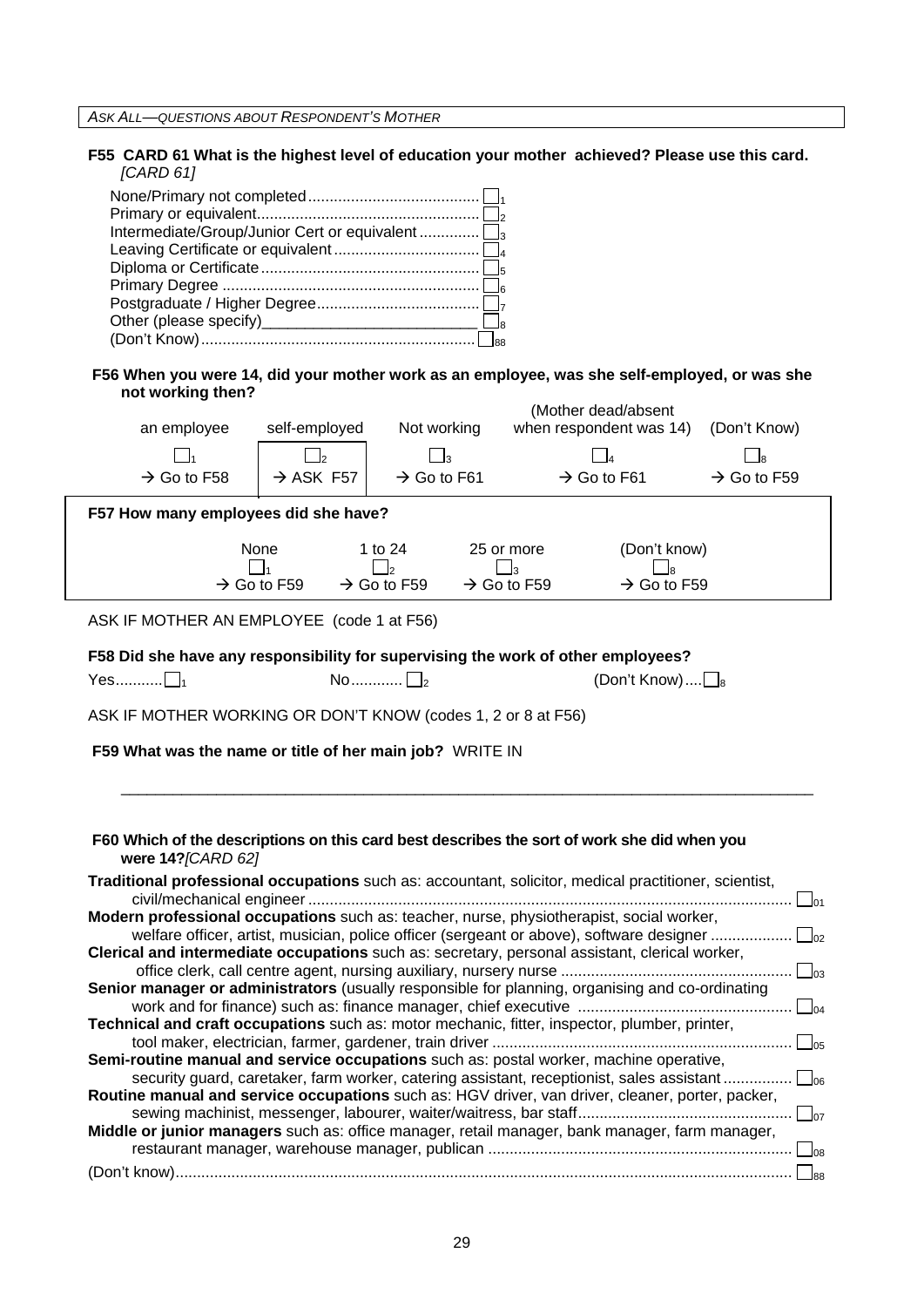ASK ALL  **F61 During the last twelve months, have you taken any course or attended any lecture or conference to improve your knowledge or skills for work?**  Yes........... 1 No............ 2 (Don't Know).... 8 **F62 Could I ask about your current legal marital status? Which of the descriptions on this card applies to you?** *[CARD 63]* Married Separated (still legally married) Divorced Widowed Never married (Refused) (Don't know) 1 3 5 6 9 77 88  $\rightarrow$  ASK F63  $\,$   $\,$   $\rightarrow$  Go to F64  $\,$   $\rightarrow$  Go to F64  $\,$   $\rightarrow$  Go to F64  $\,$   $\rightarrow$  Go to F64  $\,$   $\rightarrow$  Go to F64  $\,$   $\rightarrow$  Go to F64  $\,$ **F63 Are you currently living with your husband/wife?**  Yes ...  $\Box_1 \rightarrow$  Go to F66 No ....  $\Box_2 \rightarrow$  ASK F64 (Refused)....  $\Box_7 \rightarrow$  F64 (Don't Know) .  $\Box_8 \rightarrow$  F64 **F64 Are you currently living with a partner?**  Yes ...  $\Box_1 \rightarrow$  Go to F67 No ....  $\Box_2 \rightarrow$  ASK F66 (Refused)....  $\Box_7 \rightarrow$  F66 (Don't Know) .  $\Box_8 \rightarrow$  F66 *[NOTE: THERE IS NO QUESTION F65 ].*  **F66 Can I just check, have you ever lived with a partner without being married to them?**   $Y$ es........  $\Box_1$   $\Box_2$  (Refused).... $\Box_7$  (Don't Know)...  $\Box_8$ **F67 INTERVIEWER: REFER TO F62 AND CODE:**  RESPONDENT DIVORCED OR NEVER MARRIED (F62 = 5 or 9)...... $\Box_1 \rightarrow$  GO TO F69 ALL OTHERS ......................................................................................... <sup>2</sup> Æ ASK F68 **F68 May I just check, have you ever been divorced?**  Yes............ $\Box_1$  No........  $\Box_2$  (Refused).... $\Box_7$  (Don't Know)....  $\Box_8$ ASK ALL **F69 INTERVIEWER REFER TO HOUSEHOLD GRID (Page 21) AND CODE:**  RESPONDENT HAS CHILDREN LIVING AT HOME (code 2 at F4)  $\ldots$   $\Box$   $\rightarrow$  GO TO F71 DOES NOT............................................................................................. <sup>2</sup> Æ ASK F70 **F70 Have you ever had any children of your own, step-children, adopted children, foster children or a partner's children living in your household?**   $Yes...$   $\Box_1$   $No... \Box_2$  (Don't Know)  $.... \Box_8$ ASK ALL **F71 Is there a fixed-line telephone in (your part of) this accommodation?**  *INTERVIEWER NOTE: "YOUR PART OF" REFERS TO SEPARATE 'HOUSEHOLDS' LIVING IN THE SAME BUILDING, NOT ROOMS WITHIN A HOUSEHOLD.*   $Yes...$   $\Box_1$   $No... \Box_2$  (Don't Know)  $.... \Box_8$ **F72 Do you personally have a mobile telephone?**  Yes........... 1 No .... 2 (Don't Know) ...... 8 **F73 Do you ever use the internet to make telephone calls at home?**  Yes........ 1 No .... 2 (No internet at home) ..... 5 (Don't Know) ........ 8 **End Date of Interview: \_\_\_\_ / \_\_\_\_ / \_\_\_\_\_\_\_\_ Time Ended** (24 hour clock): \_\_\_\_: \_\_\_ *NOTE: SELF-COMPLETION SUPPLEMENTS TO BE ADMINISTERED NOW*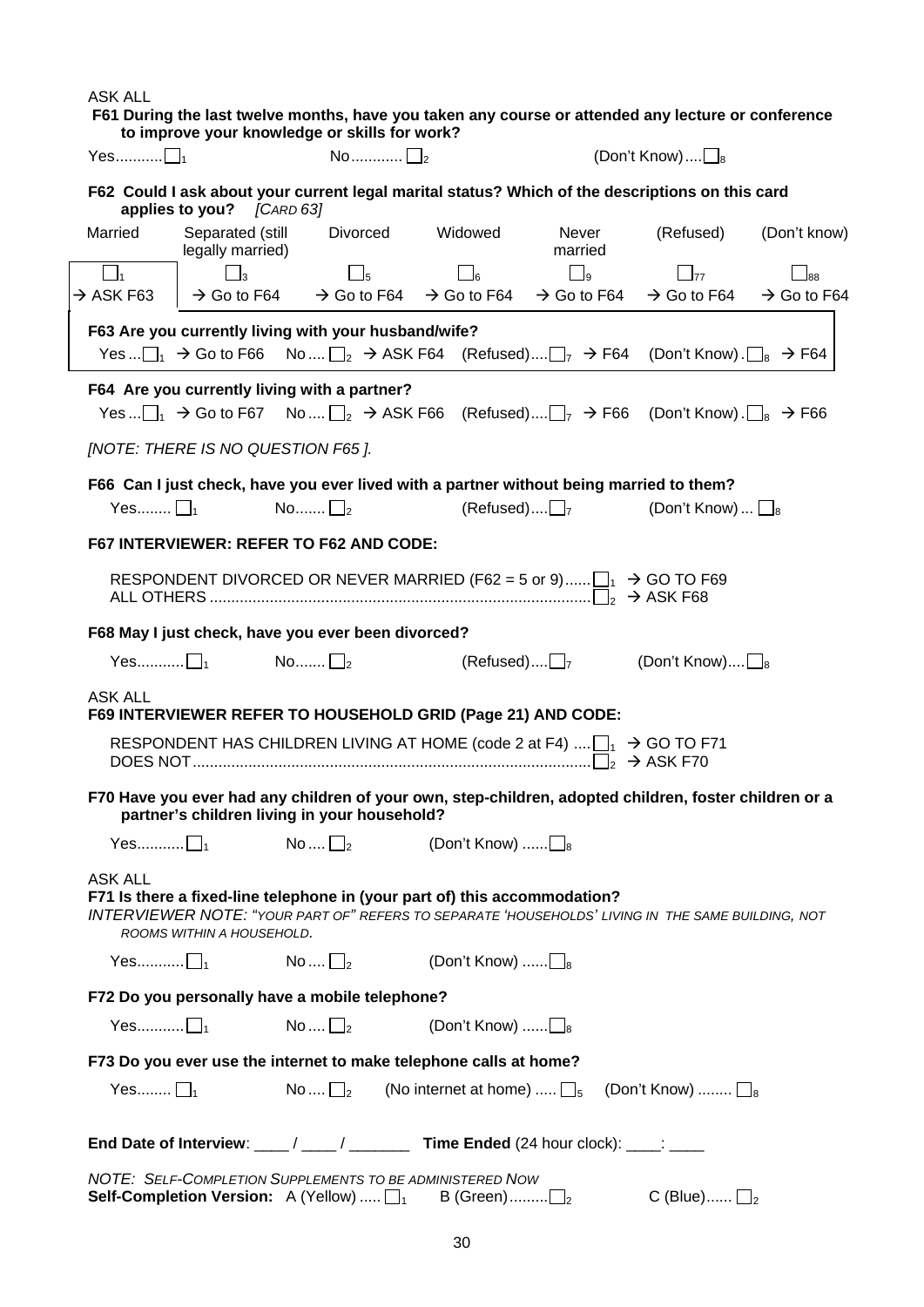# *I. THESE QUESTIONS ARE FOR THE INTERVIEWER TO ANSWER*

QUESTIONS ON THE INTERVIEW AS A WHOLE

| 11.  | Did the respondent ask for clarification on any questions?                                                                                                                                       |                                    |                                                                     |       |                                                                                                      |                            |  |  |  |  |
|------|--------------------------------------------------------------------------------------------------------------------------------------------------------------------------------------------------|------------------------------------|---------------------------------------------------------------------|-------|------------------------------------------------------------------------------------------------------|----------------------------|--|--|--|--|
|      | <b>Never</b><br>$\mathbf{I}$                                                                                                                                                                     | Almost never<br>$\vert$ 2          | Now and then<br>l3                                                  | Often | Very often<br>5                                                                                      | Don't know<br>l8           |  |  |  |  |
|      | Did you feel that the respondent was reluctant to answer any questions?<br>12 <sup>2</sup>                                                                                                       |                                    |                                                                     |       |                                                                                                      |                            |  |  |  |  |
|      | Never                                                                                                                                                                                            | Almost never<br>$\overline{2}$     | Now and then<br>lз                                                  | Often | Very often<br>5                                                                                      | Don't know<br>$\mathsf{R}$ |  |  |  |  |
|      |                                                                                                                                                                                                  |                                    |                                                                     |       | 13 Did you feel that the respondent tried to answer the questions to the best of his or her ability? |                            |  |  |  |  |
|      | <b>Never</b>                                                                                                                                                                                     | Almost never<br>$\overline{2}$     | Now and then<br>l3                                                  | Often | Very often<br>5                                                                                      | Don't know<br>Jя           |  |  |  |  |
| 14.  |                                                                                                                                                                                                  |                                    | Overall, did you feel that the respondent understood the questions? |       |                                                                                                      |                            |  |  |  |  |
|      | <b>Never</b>                                                                                                                                                                                     | Almost never<br>l2                 | Now and then<br>lз                                                  | Often | Very often<br>15                                                                                     | Don't know<br>l8           |  |  |  |  |
|      |                                                                                                                                                                                                  |                                    | 15 Was anyone else present, who interfered with the interview?      |       |                                                                                                      |                            |  |  |  |  |
|      | Yes.l<br>. 1 - 14 -                                                                                                                                                                              | $\rightarrow$ ASK I6 I             | No $\Box_2 \rightarrow$ Go to 17                                    |       |                                                                                                      |                            |  |  |  |  |
| 16 I |                                                                                                                                                                                                  | Who was this? CODE ALL THAT APPLY. |                                                                     |       |                                                                                                      |                            |  |  |  |  |
|      | Other relative<br>Son/daughter (inc. step, adopted, foster, child of partner) $\Box$ <sub>2</sub><br>Other non-relative<br>Parent/parent-in-law/step-parent/partner's parent $\Box$ <sub>3</sub> |                                    |                                                                     |       |                                                                                                      |                            |  |  |  |  |

*[NO QUESTION I7 OR I8]* 

#### **I9 If you have any additional comments on the interview, please write them in the space overleaf.**

QUESTIONS ON THE SUPPLEMENTARY QUESTIONNAIRE

#### **I10 How was the Supplementary Questionnaire administered?**

| I44 The Cunnlementery Questionneire abould hous hean completed by the recognizant (cel |                                                                                                     |  |  |  |  |  |
|----------------------------------------------------------------------------------------|-----------------------------------------------------------------------------------------------------|--|--|--|--|--|
|                                                                                        |                                                                                                     |  |  |  |  |  |
|                                                                                        |                                                                                                     |  |  |  |  |  |
|                                                                                        | Completed by the respondent with no help from you (self completion). $\Box_1 \rightarrow$ Go to 112 |  |  |  |  |  |

#### **I11 The Supplementary Questionnaire should have been completed by the respondent (selfcompletion) without any help from you. Please tell me why you did not do this.**

 $\mathcal{L}_\text{max}$  , and the contribution of the contribution of the contribution of the contribution of the contribution of the contribution of the contribution of the contribution of the contribution of the contribution of t

 $\mathcal{L}_\text{max}$  , and the contribution of the contribution of the contribution of the contribution of the contribution of the contribution of the contribution of the contribution of the contribution of the contribution of t

#### **I12 Was the supplementary questionnaire...**

| Completed while you were present $\Box$ <sub>1</sub> |  |
|------------------------------------------------------|--|
| Collected by you at a later date $\Box$ <sub>2</sub> |  |
|                                                      |  |

**THANK YOU FOR TAKING THE TIME TO ANSWER THESE QUESTIONS.**